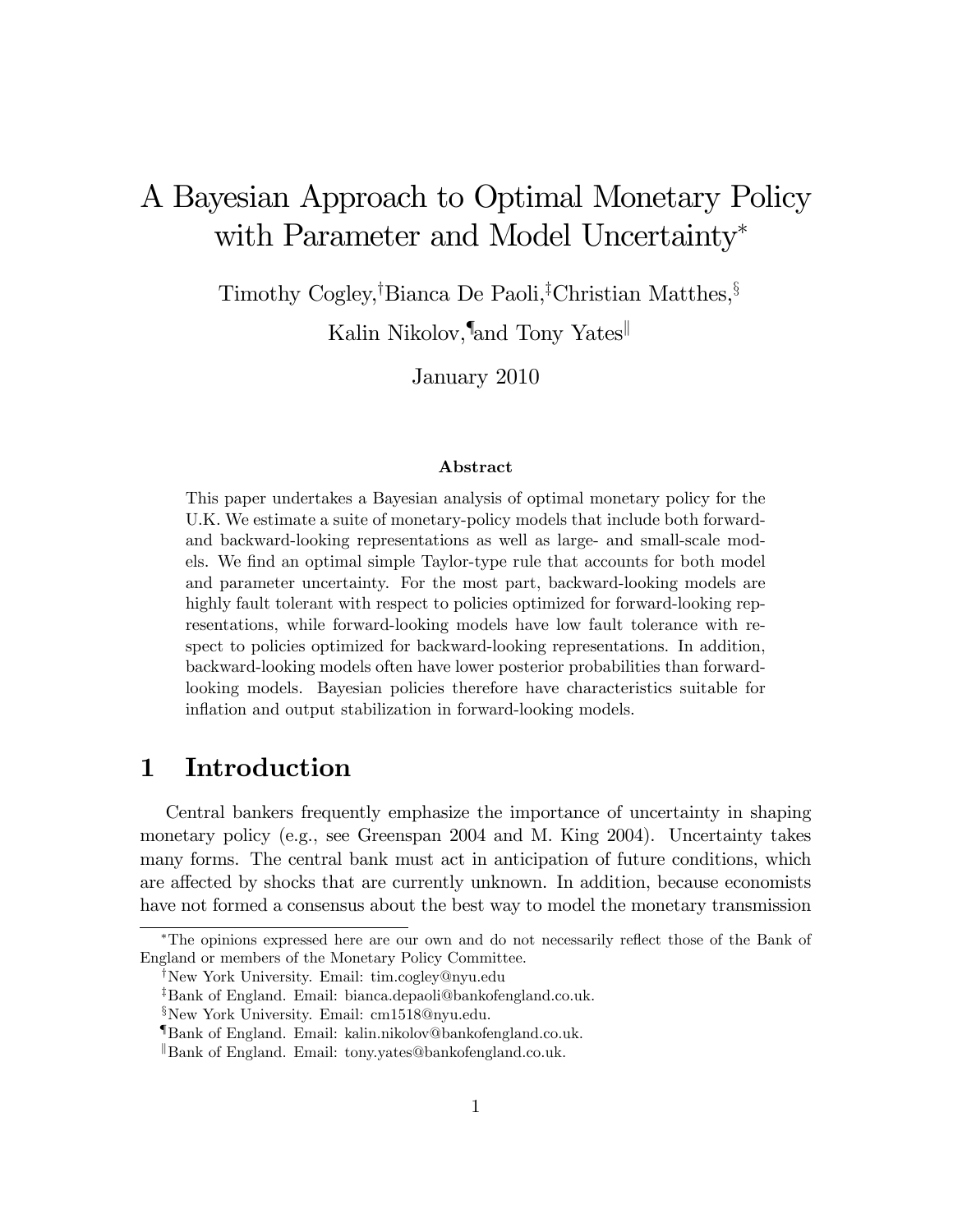mechanism, policy makers must also contemplate alternative theories with distinctive operating characteristics. Finally, even economists who agree on a modeling strategy sometimes disagree about the values of key parameters. Central bankers must therefore also confront parameter uncertainty within macroeconomic models.

A natural way to address these issues is to regard monetary policy as a Bayesian decision problem. As noted by Brock, Durlauf, and West (2003), a Bayesian approach is promising because it seamlessly integrates econometrics and decision theory. Thus, we can use Bayesian econometric methods to assess various sources of uncertainty and incorporate the results as an input to a decision problem.

Our aim in this paper is to consider how monetary policy should be conducted in the face of multiple sources of uncertainty, including model and parameter uncertainty as well as uncertainty about future shocks. We apply Bayesian methods root and branch to a suite of macroeconomic models estimated on U.K. data, and we use the results to devise a simple, optimal monetary-policy rule.

### 1.1 The method in more detail

Just to be clear, we take two shortcuts relative to a complete Bayesian implementation. First, we neglect experimentation. Under model and/or parameter uncertainty, a Bayesian policy maker has an incentive to vary the policy instrument in order to generate information about unknown parameters and model probabilities. In the context of monetary policy, however, a number of recent studies suggest that experimental motives are weak and that 'adaptive optimal policies' (in the language of Svensson and Williams  $2008a$ ) well approximate fully-optimal, experimental policies.<sup>1</sup> Because of that, and also because many central bankers are averse to experimentation, our goal is to formulate an optimal non-experimental rule.

We also restrict attention to a simple rule, i.e. one involving a relatively small number of arguments as opposed to the complete state vector. This is for tractability as well as for transparency. For a Bayesian decision problem with multiple models, the fully-optimal decision rule would involve the complete state vector for all the models under consideration. That would complicate our calculations a great deal. Some economists also argue that simple rules constitute more useful communication tools. For example, Woodford (1999) writes that "a simple feedback rule would make it easy to describe the central bank's likely future conduct with considerable precision, and verification by the private sector of whether such a rule is actually being followed should be straightforward as well." Thus, we restrict policy to follow Taylor-like rules.

With those simplifications in mind, our goal is to choose the parameters of a Taylor rule to minimize expected posterior loss. Suppose  $\phi$  represents the policyrule parameters and that  $l_i(\phi, \theta_i)$  represents expected loss conditional on a particular

<sup>&</sup>lt;sup>1</sup>E.g., see Cogley, Colacito, and Sargent (2008); Cogley, Colacito, Hansen, and Sargent (2008); and Svensson and Williams (2007a, 2007b, 2008a, and 2008b).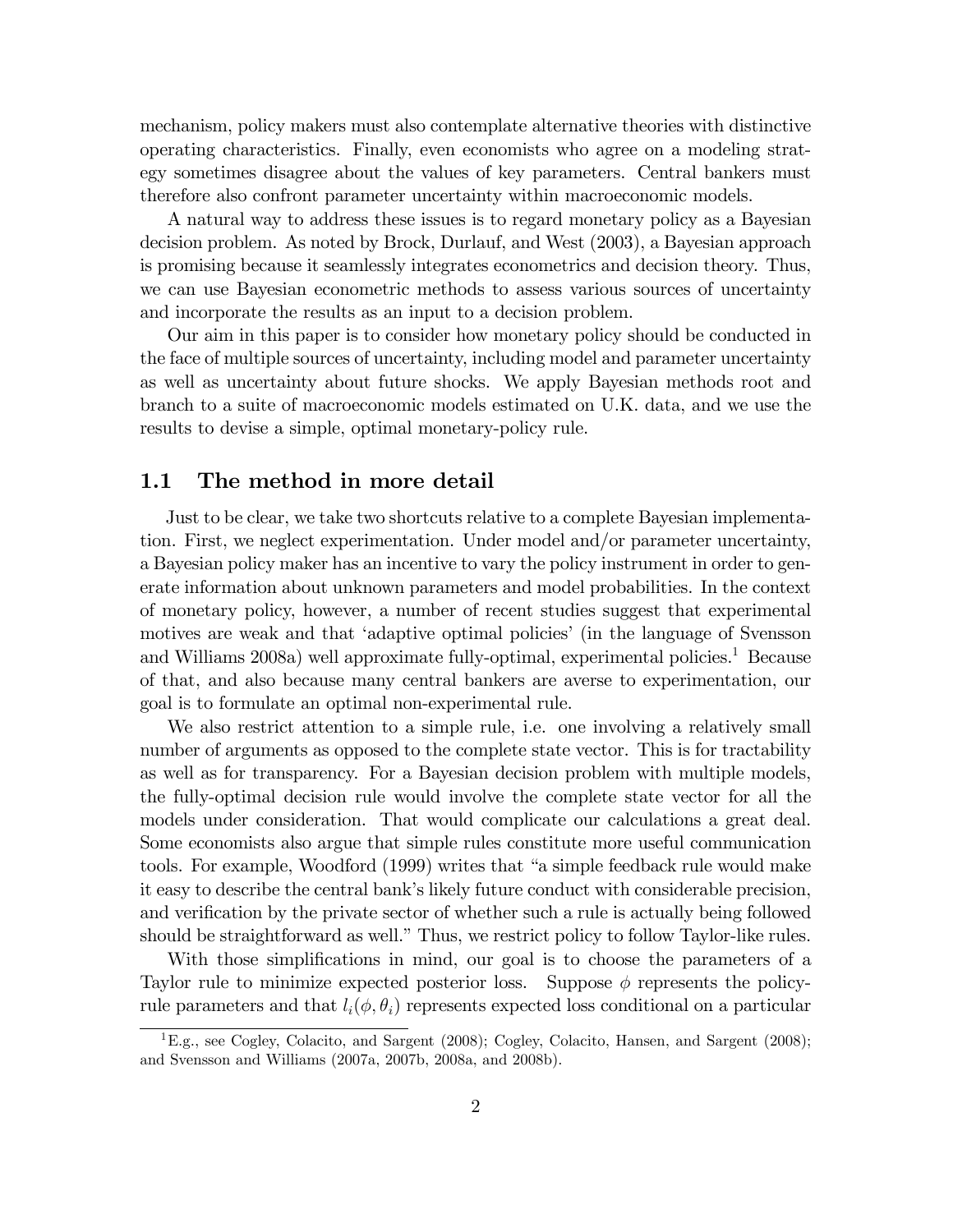model *i* and a calibration of its parameters  $\theta_i$ . Typically  $l_i(\phi, \theta_i)$  is a discounted quadratic loss function that evaluates uncertainty about future shocks. One common approach in the literature is to choose  $\phi$  to minimize  $l_i(\phi, \theta_i)$ . This delivers a simple optimal rule for a particular model and calibration, but it neglects parameter and model uncertainty.

To incorporate parameter uncertainty within model  $i$ , we must first assess how much uncertainty there is. This can be done by simulating the model's posterior distribution,  $p(\theta_i|Y, M_i)$ , where  $M_i$  indexes model i, and Y represents current and past data on variables relevant for that model. Methods for Bayesian estimation of DSGE models were pioneered by Schorfheide (2000) and Smets and Wouters (2003) and are reviewed by An and Schorfheide  $(2007)$ . If model *i* were the only model under consideration, expected loss would be

$$
l_i(\phi) = \int l_i(\phi, \theta_i) p(\theta_i | Y, M_i) d\theta_i.
$$
 (1)

This integral might seem daunting, but it can be approximated by averaging across draws from the posterior simulation. Assuming evenly weighted draws from the posterior, expected loss is

$$
l_i(\phi) \approx N^{-1} \sum_{j=1}^N l_i(\phi, \theta_{ij}), \qquad (2)
$$

where N represents the number of Monte Carlo draws and  $\theta_{ij}$  is the *jth* draw for model i. A policy rule robust to parameter uncertainty within model i can be found by choosing  $\phi$  to minimize  $l_i(\phi)$ .

This is a step in the right direction, but it still neglects model uncertainty. To incorporate multiple models, we attach probabilities to each and weigh their implications in accordance with those probabilities. Posterior model probabilities depend on prior beliefs and on their fit to the data. Suppose that  $p(M<sub>i</sub>)$  is the policy-makers prior probability on model *i*, that  $p(\theta_i|M_i)$  summarizes his prior beliefs about the parameters of that model, and that  $p(Y|\theta_i, M_i)$  is the model's likelihood function.<sup>2</sup> According to Bayes' theorem, the posterior model probability is

$$
p(M_i|Y) \propto p(Y|M_i)p(M_i),\tag{3}
$$

where

$$
p(Y|M_i) = \int p(Y|\theta_i, M_i)p(\theta_i|M_i)d\theta_i
$$
\n(4)

is the marginal likelihood or marginal data density. The latter can also be approximated numerically using output of the posterior simulation; see An and Schorfheide

<sup>&</sup>lt;sup>2</sup>For simplicity, we assume that Y is common across models, but that is unnecessary. A technical appendix posted online at http://homepages.nyu.edu/~tc60 describes the more realistic case in which the list of variables differs across model.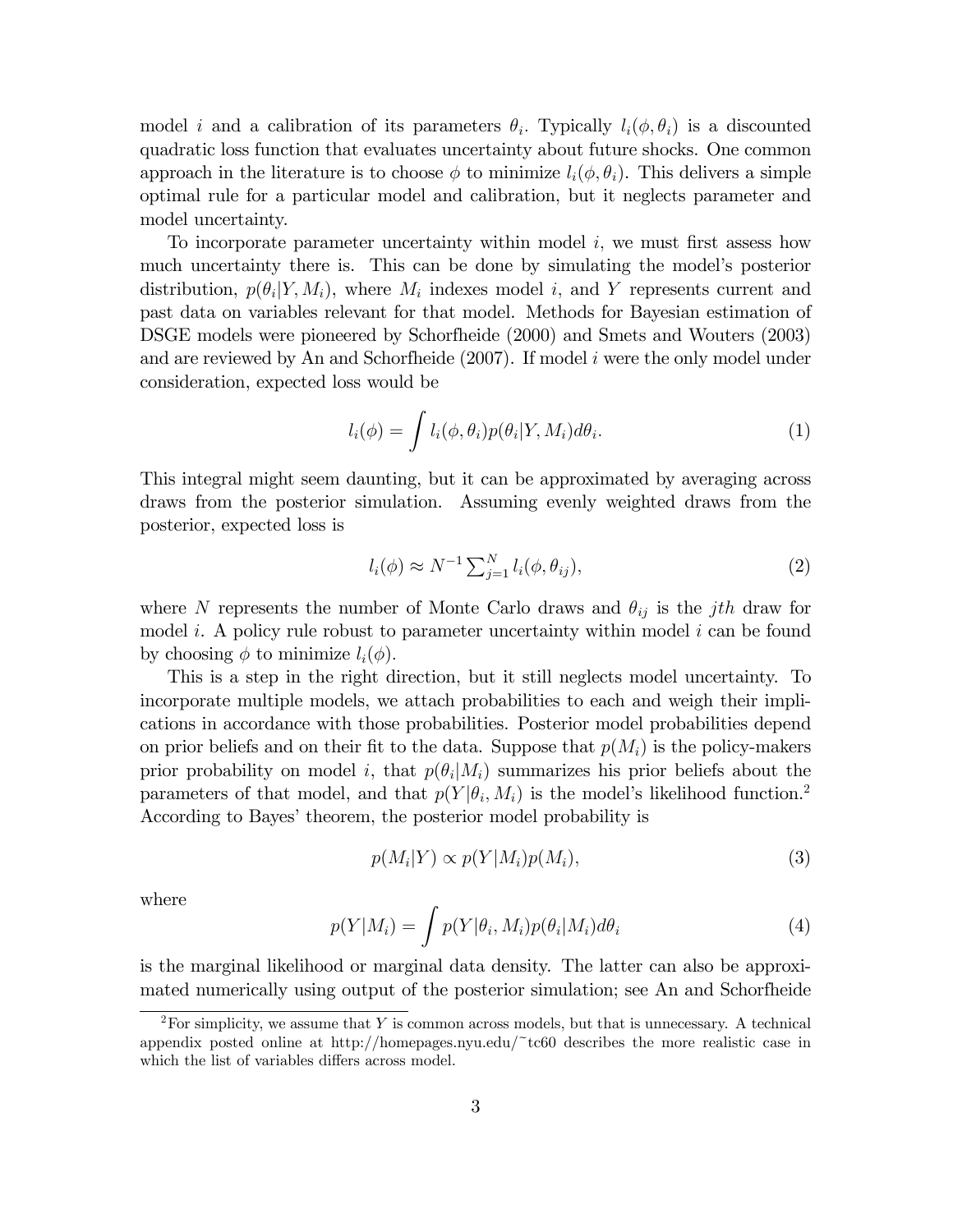for details. To account for model uncertainty, we average  $l_i(\phi)$  across models using posterior model probabilities as weights,

$$
l(\phi) = \sum_{i=1}^{m} l_i(\phi) p(M_i|Y).
$$
 (5)

A policy rule robust to both model and parameter uncertainty can be found by choosing  $\phi$  to minimize  $l(\phi)$ .

This decision problem might seem complicated, but because the problem is modular it can be solved numerically without much trouble. The main simplification follows from the fact that the econometrics can be done separately for each model and also separately from the decision problem.

#### 1.2 Sketch of previous literature

Our work follows and builds on many previous contributions. As mentioned above, one is the body of work estimating dynamic general equilibrium models using Bayesian methods. This literature has exploded in recent years and includes numerous applications to monetary policy.

A second closely-related literature concerns forecast model averaging. This research was initiated by Bates and Granger (1969) and is now widely regarded as representing best practice in forecasting. Amongst others, recent contributions to the frequentist literature include Clements and Hendry (1998, 2002) and Newbold and Harvey (2002), while examples of Bayesian forecast averaging include Diebold and Pauly (1990), Jacobson and Karlsson (2004), and Kapetanios, Labhard, and Price (2008). Our work is distinct from this in that we are interested not only in forecasting but also in solving a decision problem. Of course, forecasting is an input to our decision problem, but it is not an end in itself. For that reason, we concern ourselves with structural macroeconomic models.

Another important precursor is Brock, Durlauf, and West (2003 and 2007). They also emphasize the importance of accounting for model and parameter uncertainty in policy design, and they describe a variety of Bayesian and frequentist approaches for integrating econometrics and policy design. Our framework follows directly from one of their proposals.<sup>3</sup> They also investigate the robustness of Taylor rules within a class of backward-looking models a la Rudebusch and Svensson (1999). Cogley and Sargent  $(2005a)$  apply the ideas of Brock, et al. to investigate how model uncertainty affected monetary policy during the Great Inflation. For tractability, Cogley and Sargent adopt two shortcuts, restricting the model set to a trio of very simple Phillips-curve models and neglecting parameter uncertainty within each model. In our application, we expand the model set to include forward-looking new Keynesian models, and we

<sup>3</sup>Among other things, they also discuss frequentist and Waldean approaches to econometrics as well as models in which the decision maker is averse to ambiguity.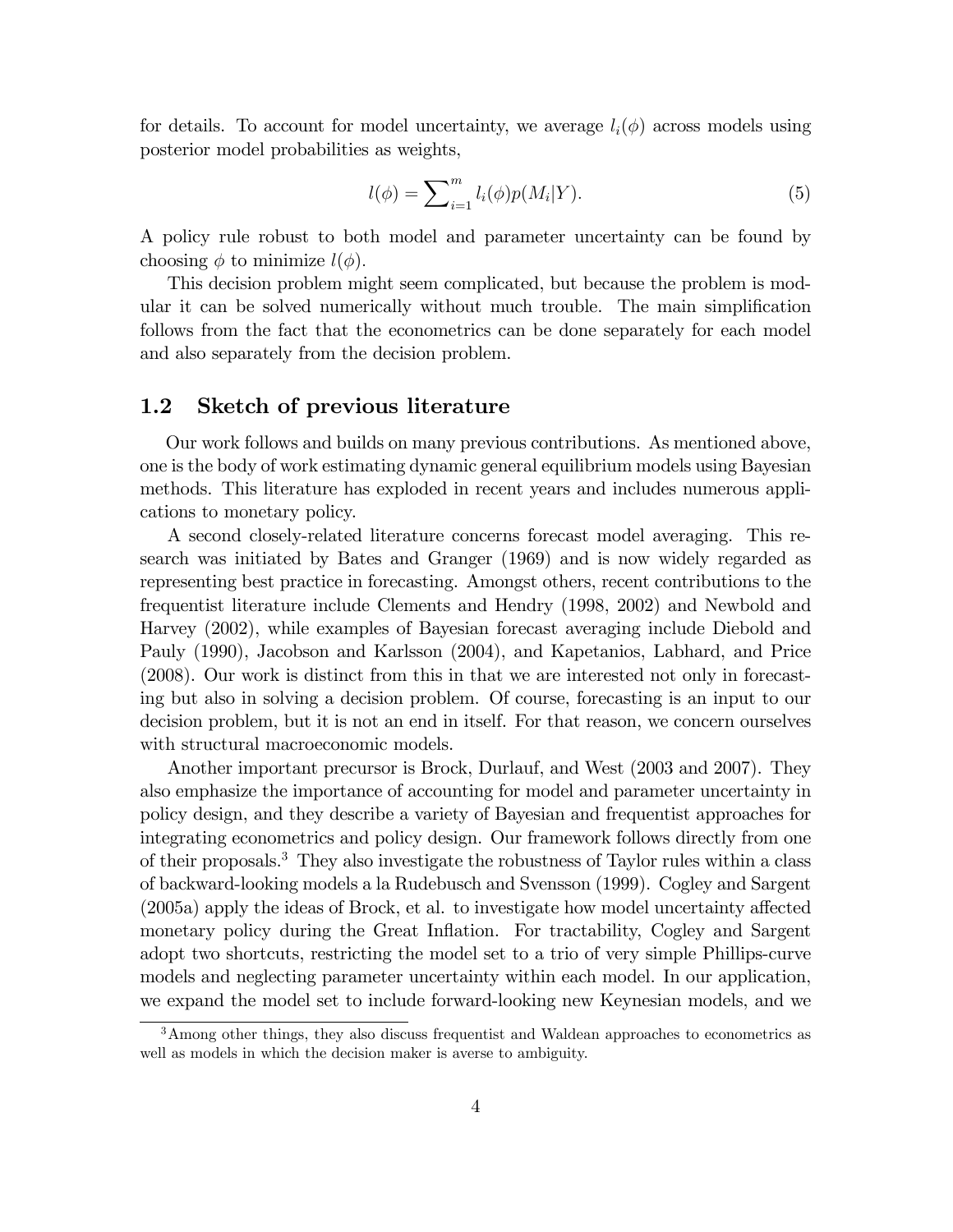explicitly account for parameter uncertainty. Cogley and Aargent's (2005a) work is a positive exercise: our paper follows Brock *et al*  $(2003,2007)$  and concentrates on normative questions.

Other routes to robustness include those of McCallum (1988) and Hansen and Sargent (2008). McCallum pioneered an informal version of model averaging, deprecating policy rules optimized with respect to a single model and advocating rules that work well across a spectrum of models. Much of Taylor's (1999) volume on monetarypolicy rules can be read as an application of McCallum's ideas. Recent applications include Levin and Williams (2003), Levin, Wieland, and Williams (2003), and Levin, Onatski, Williams, and Williams  $(2005)^4$  We embrace McCallum's approach and extend it by providing Bayesian underpinnings. We want to forge a tighter link between this literature and the literature on Bayesian estimation of DSGE models. Our hope is that a more formal assessment of uncertainties will pay off in policy design.

Hansen and Sargent (2008) develop yet another approach to model uncertainty. They specify a single, explicit benchmark model, surround it with an uncountable cloud of alternative models whose entropy relative to the benchmark model is bounded, and find an optimal rule by solving a minimax problem over that set of models. In contrast, we work with a small number of explicit models and assume that policy makers entertain no other possibilities. Our approach no doubt understates the true degree of model uncertainty by excluding a priori a large number of potential alternatives. Despite this shortcoming, we think the Bayesian approach is useful because it is more explicit about the relative probabilities of models within the suite.<sup>5</sup>

## 1.3 Outline

The paper is organized as follows. Section 2 describes our suite of models, emphasizing their distinctive characteristics and features of the posterior that are most salient for monetary policy. Section 3 reports posterior model weights, and section 4 presents our main results. There we describe an optimal Taylor rule and illustrate how it works in the various submodels.

# 2 The Suite of Models

We focus on models that command some attention in the monetary-policy literature. Within that class, our intention is to span a variety of approaches to modelling

<sup>4</sup>Levin and Williams (2003) cite Patrick Minford as drawing the analogy with a committee of decision makers each with their own model of the inflation process, who would opt for a policy rule provided it does not perform disastrously in any of the individual members' models.

<sup>&</sup>lt;sup>5</sup>Sometimes the two approaches are distinguished by saying that one explores structured model uncertainty and the other unstructured uncertainty.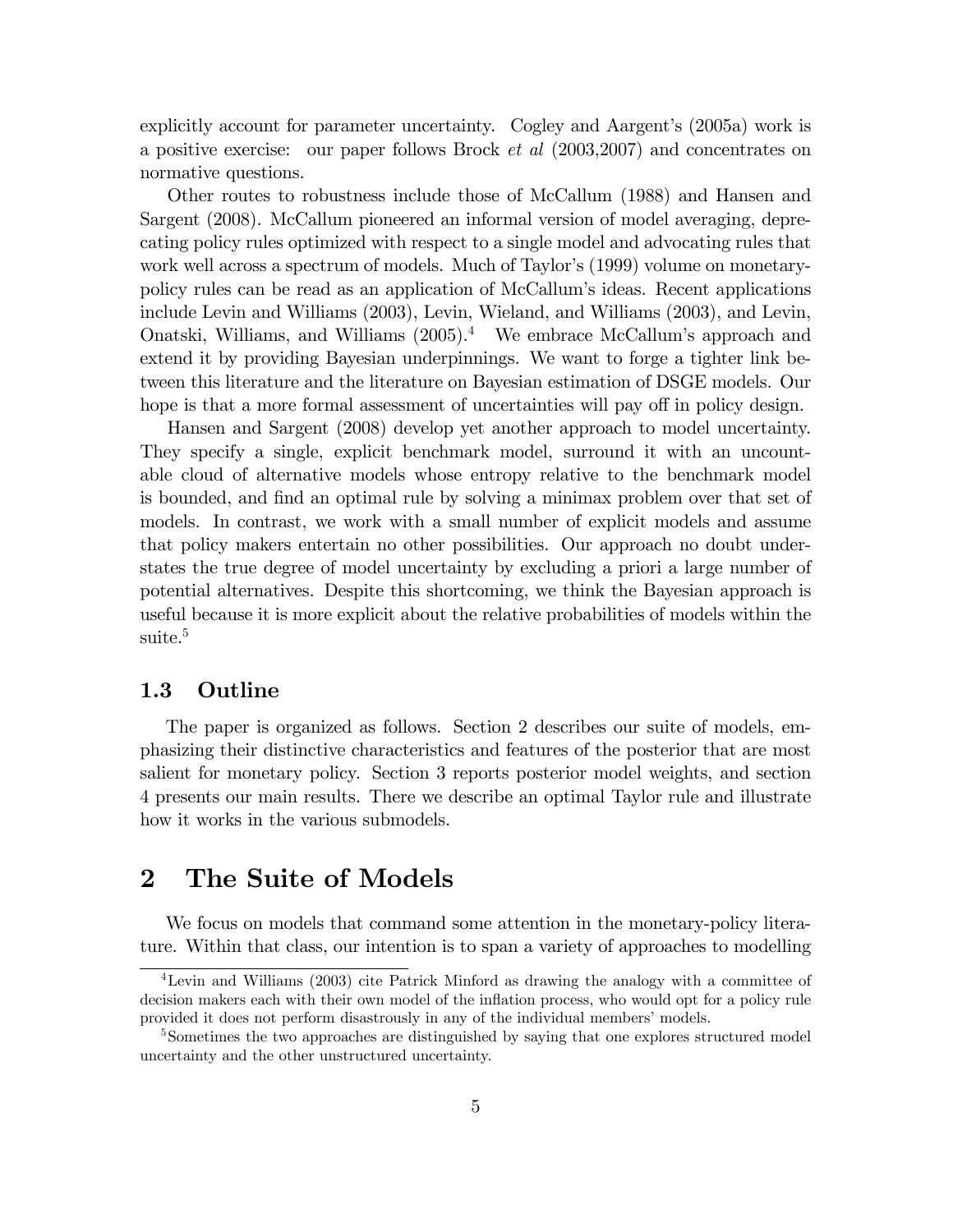inflation dynamics. For instance, we compare microfounded and non-microfounded models, RE vs. non RE models, and small models that offer parsimony at the expense of a rich account of macrodynamics vs. larger models that Öt better but involve many more parameters.

Our suite currently comprises four models, all of which are estimated using UK quarterly time series on nominal interest rates, inflation and real GDP growth. As the UK has undergone numerous monetary regime shifts during the post-war period, we only use data from the inflation-targeting period, Q1 1993 - Q3 2006. Our data definitions are as follows. For the nominal interest rate we use the Bank of England's policy rate (source: Bank of England). For inflation we use the quarterly change in the logarithm of the GDP deflator (source: Office of National Statistics). For output growth we use the quarterly change in real GDP at market prices (source: Office of National Statistics). All variables are demeaned prior to estimation.

In what follows, we briefly describe the salient features of each model. A complete presentation can be found in the appendices.

## 2.1 A traditional backward-looking Keynesian model

We begin with a traditional, backward-looking Keynesian model in the spirit of Rudebusch and Svensson (1999). We include this model for two reasons. As Rudebusch and Svensson emphasize, traditional Keynesian models represent the thinking of many central bankers. Thus, at least one member of a monetary policy committee is likely to place positive probability on a model in this class.

In addition, in studies of robust monetary policy for the U.S., one of the main challenges has been finding a rule that works well both for forward- and backwardlooking models. When estimated with U.S. data, backward-looking models typically imply a high degree of intrinsic inflation persistence. In contrast, in forward-looking models, decision rules and the equilibrium law of motion adapt to the policy rule. Because inflation persistence is intrinsic in backward-looking models and endogenous in forward-looking models, rules that succeed in stabilizing ináation in the latter often result in excessive output variability in the former, while gradualist rules well adapted to a backward-looking environment frequently permit more inflation variabity in forward-looking models than one might like. Finding a rule well adapted to both environments can be challenging. Furthermore, this can happen even when the probability weight on backward-looking models is small. For example, in a study of the Great Ináation, Cogley and Sargent (2005) report that traditional Keynesian models dominate Bayesian policy despite having probability weights close to zero.<sup>6</sup>

Our version of the Rudebusch-Svensson model is detailed in appendix A, and the priors and posteriors are listed in tables A1-A6. The model consists of three equations

<sup>&</sup>lt;sup>6</sup>This can happen when the period loss function is unbounded.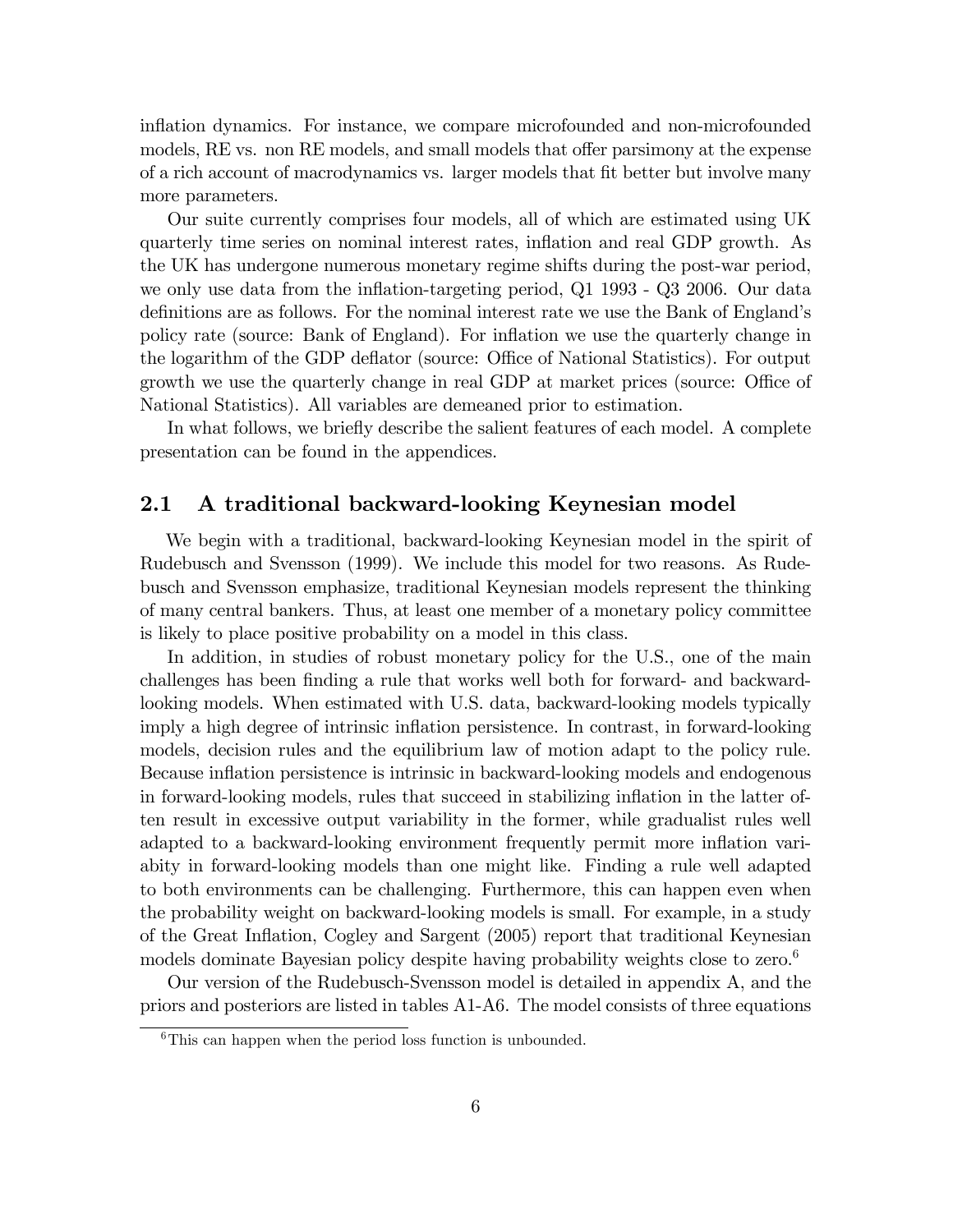- a backward-looking Phillips curve, a backward-looking IS curve, and a Taylor rule for monetary policy. Since the model is entirely backward-looking, ináation and output persistence are hard-wired into the structural equations, and expectations of future policy have no effect on current outcomes.

The model is estimated for three sets of priors. Our benchmark prior (table A1) is centered on Rudebusch and Svensson's original estimates<sup>7</sup> but has large prior variances, reflecting the considerable degree of uncertainty about the relevance of U.S. estimates for models of the U.K. At the prior mode, the Phillips and IS curves encode a high degree of intrinsic inflation and output persistence, but because the prior variances are large the data remain influential.

Indeed, the posterior differs from the prior in two respects that are important for monetary policy (see table A4). First, ináation and output turn out to be considerably less persistent than under the prior. In this respect, our estimates confirm studies such as Benati (2008) and Levin and Piger (2006), who also report a marked decline in inflation persistence during the Great Moderation. Second, the slope of the IS curve with respect to the real interest rate is smaller than under the prior, and the lower end of a 95 percent credible set is only slightly above zero. If this coefficient were equal to zero, the central bank would not be able to influence output or inflation via an interest-rate rule, and realizations of output and inflation would be independent of policy-rule parameters.

The finding that there is less instrinsic persistence in U.K. data for the inflationtargeting period than in Rudebusch and Svensson's sample is important for policy design. To assess the robustness of this finding, we re-estimate the model using two alternative priors: (1) a tighter prior based on the original Rudebusch-Svensson estimates (table A2) and  $(2)$  a tighter prior centred on simple AR $(1)$  specifications involving a low degree of inflation and output persistence (table A3). The first alternative represents an attempt to force high intrinsic persistence onto the data. Somewhat to our surprise, we found that the estimates are broadly similar to those for the benchmark prior (see table A5). Although this prior is tighter than the benchmark, it is not so tight as to dominate the likelihood function, and since the tight RS prior is centered far from the maximum likelihood estimate the data remain ináuential. Thus, even when we try, we struggle to force high intrinsic persistence onto the data.

The second alternative prior explores robustness in a different direction. An alternative interpretation of the data is that high inflation persistence arises not from variation within a stable monetary regime, but rather from variation across policy regimes. For instance, Benati (2008), Cogley and Sbordone (2008), and Ireland (2007) argue that shifts in target inflation account for much of the persistence in inflation. Thus, as another robustness check, we re-estimate the model with an informative prior involving low degrees of intrinsic persistence. Once again, we find that model's

<sup>&</sup>lt;sup>7</sup>This is permissable because they use data for the U.S., and we study data for the U.K.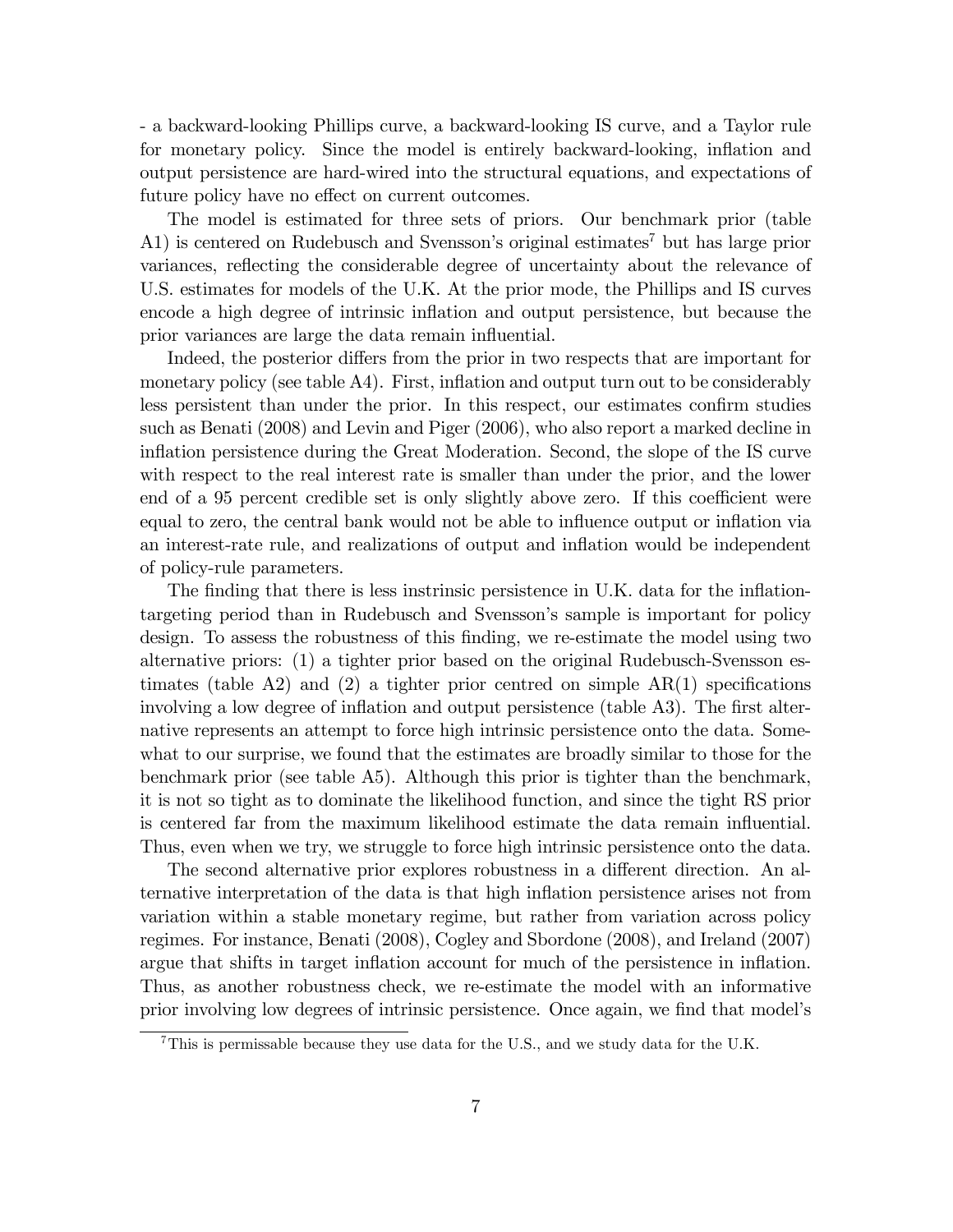characteristics are qualitatively robust to changes in the prior (see table A6).

The alternative priors will matter for posterior model probabilities. Especially important is the difference between our baseline and the low-persistence prior. The consequences of this modeling choice for optimal policy are discussed below.

#### 2.2 A medium-scale dynamic new Keynesian model

The second member of our suite is a medium-scale new Keynesian model similar to that of Christiano, Eichenbaum, and Evans (2005) and Smets and Wouters (2007). This model features a variety of real and nominal rigidities, including habit persistence, sticky wages, sticky prices, variable capital utilisation, and investmentadjustment costs. The Smets-Wouters model fits US and Euro Area data in a way that is competitive to a BVAR, and it has become a workhorse for monetary-policy analysis.

Relative to their specification, we streamline the model to make it more parsimonious. Nevertheless, for a DSGE model it is still heavily parameterized. For Bayesian model averaging, a dense parameterization is both an advantage and a disadvantage. Introducing a rich variety of shocks and frictions improves the model's fit, but the additional parameters are penalized when weighing models. One of our objectives is to explore this tradeoff.

Our version of the Smets-Wouters model is described in detail in appendix B, and the prior and posterior are summarized in tables A7 and A8, respectively. Two features of the posterior are important for policy design. First, in a number of dimensions, the posterior closely resembles the prior. Amongst others, parameters governing the degree of nominal rigidity are weakly identified. This identification problem arises because of the large size of the SW model combined with our limited number of data series and short sample. Thus, along several dimensions, parameter values are effectively set via the priors. The large number of parameters and the fact that some are weakly identified will count against the model when calculating posterior model probabilities.

One exception to this general result concerns the degree of price indexation, which we are able to estimate precisely, in the sense that the mode of the posterior turns out to be considerably lower than in the prior. At the posterior mode, the priceindexation parameter is 0.162. In contrast, Christiano, et al. (2005) calibrate their price-indexation parameter at unity. Thus, as for the RS model, our version of the SW model involves substantially less intrinsic inflation persistence than in versions for the US.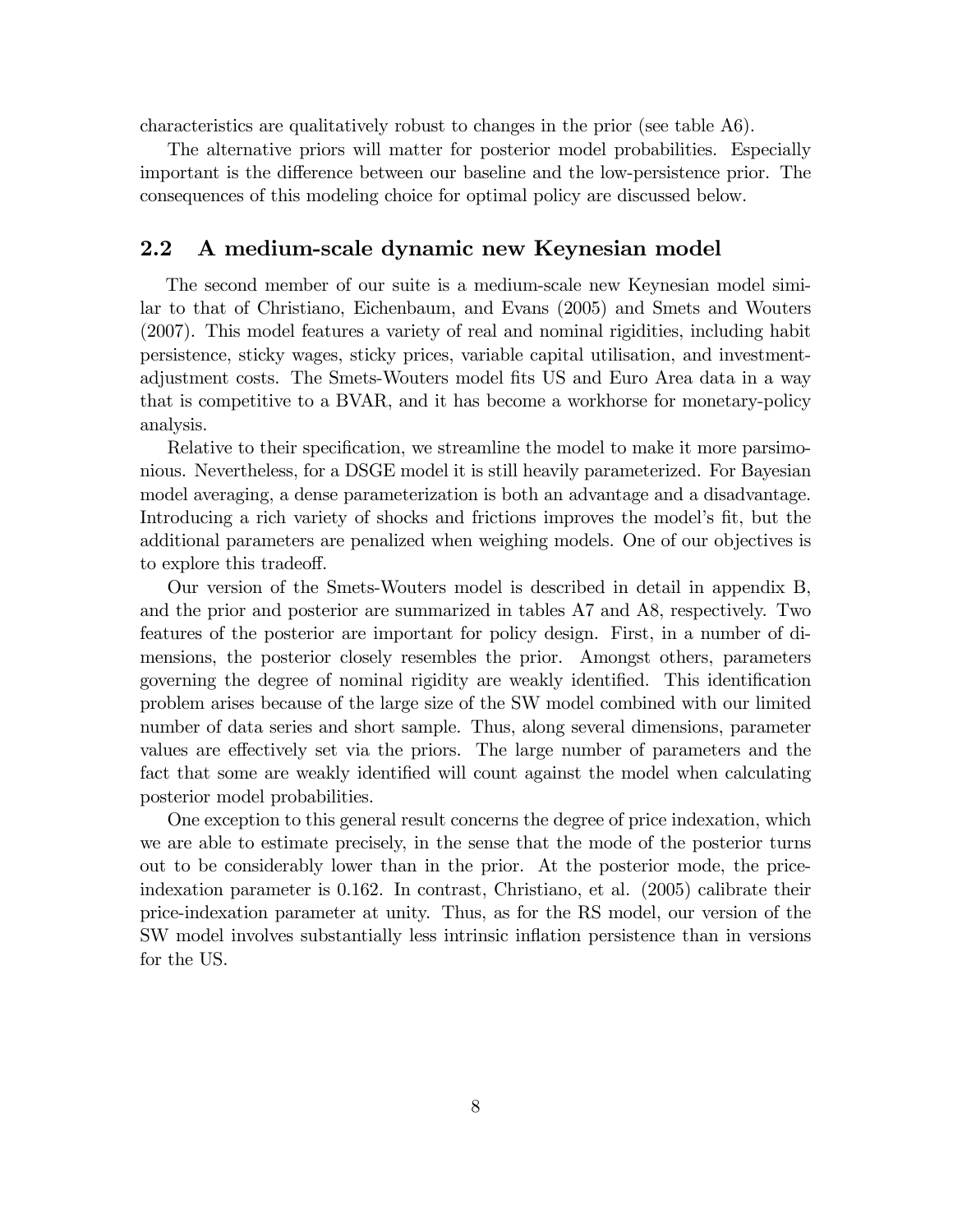#### 2.3 A small-scale new Keynesian model with credit frictions

Since the optimal tradeoff between fit and parsimony is an open question, we also study a small-scale dynamic new Keynesian model that fits fewer features of the data but which is more parsimonious. Among many candidates, we chose a model similar to that of Bernanke, Gertler, and Gilchrist (1999), which builds a financial accelerator into an otherwise standard new Keynesian model. The BGG model is much smaller in scale than the Smets-Wouters model, and we include it in the suite not only because we want to compare small- and medium-scale models but also because we are interested in the Önancial accelerator.

This model is presented in appendix C, and its prior and posterior are recorded in tables A9 and A10. In many ways, the estimates agree with those for the SW model. They differ, however, in one important respect, viz. that nominal prices are considerably more flexible in the BGG model than in the SW model. At the posterior mode, the estimates imply that prices are re-optimized once every 1.5 quarters. Because there is so little nominal rigidity, ináation is volatile but not persistent. This feature of the BGG model will matter later when designing a Bayesian policy.

#### 2.4 A small-open-economy model

Last but not least, for the UK we feel that the suite should include an openeconomy model in order to take into account international dimensions of monetary policy. Accordingly, we consider a small-open-economy model in the style of Gali and Monacelli (2005). The model assumes that home price setting follows a Calvo-type contract and features complete pass-through, as prices are set in the producer's currency. Moreover, even though the law of one price holds, deviations from purchasing power parity arise from the existence of home bias in consumption. Finally, markets are complete, and domestic and foreign agents optimally share risk.

The model is presented in appendix D, with the prior and posterior shown in tables A11 and A12, respectively. Concentrating on features that are important for monetary policy, the estimates imply a degree of price flexibility in between those found for the BGG and SW models. Unlike the other models, the model implies that the terms of trade enter both the IS and Phillips curves. Because no international data are used for estimation, however, it is difficult to obtain sharp estimates of the parameters governing these channels. This handicaps the model in comparison with the others.

## 3 Posterior model probabilities

For each model, we estimate the marginal data density using Geweke's (1999) modified harmonic-mean estimator. Then we combine marginal data densities with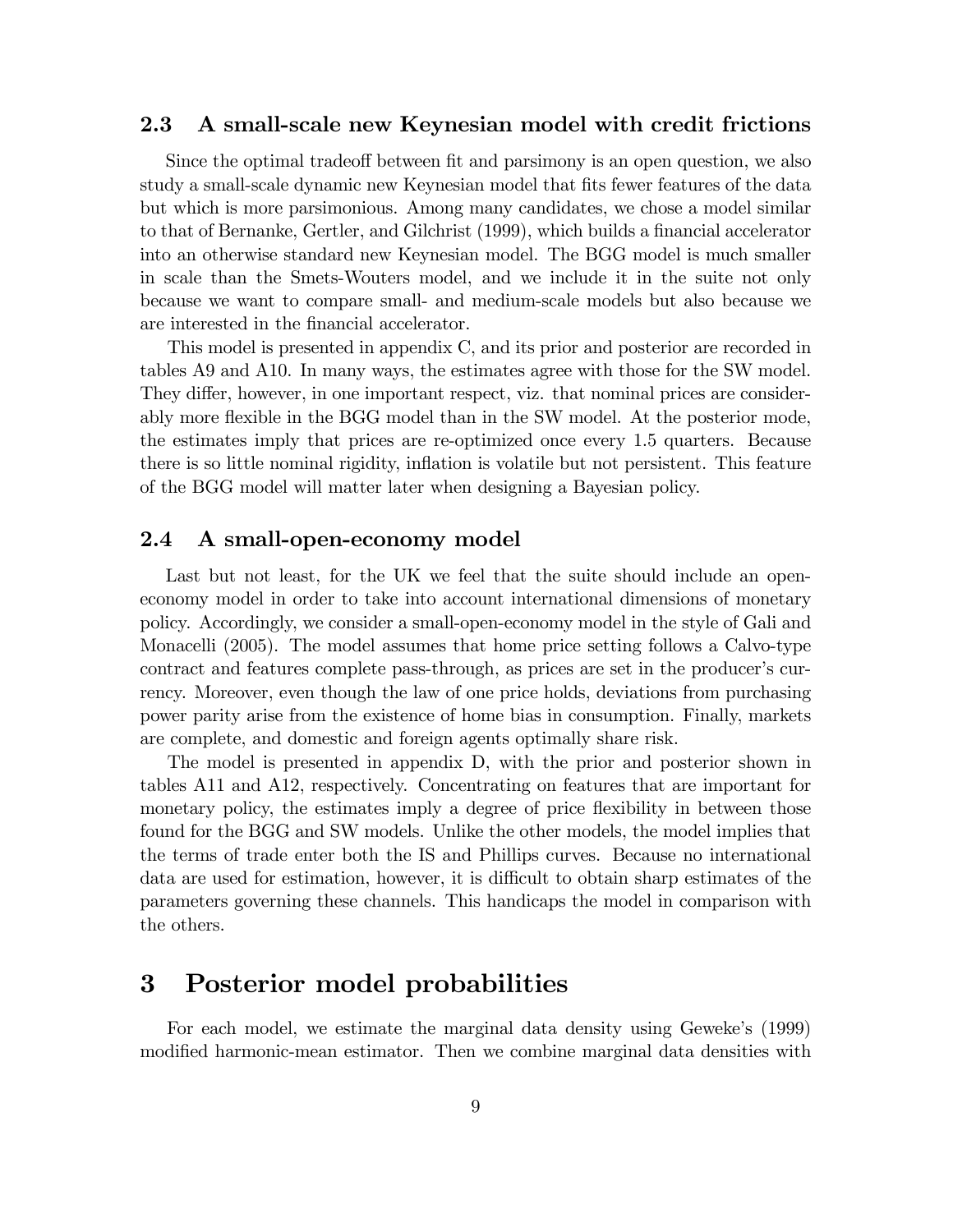prior model probabilities to compute posterior model probabilities. In every case, we assume equal prior odds on the four models, as shown in table 1. Posterior model probabilities are reported in table 2.

Table 1: Prior model probabilities

| Model              | RS1 | RS2 | RS3 |
|--------------------|-----|-----|-----|
| Rudebusch-Svensson | 1/4 | 1/4 | 1/4 |
| Smets-Wouters      | 1/4 | 1/4 | 1/4 |
| BGG                | 1/4 | 1/4 | 1/4 |
| <b>SOE</b>         | 1/4 | 1/4 | 1/4 |

Table 2: Posterior model probabilities

| Model                                   | RS1 | RS2                        | <b>RS3</b> |
|-----------------------------------------|-----|----------------------------|------------|
| Rudebusch-Svensson 0.0204 0.0000 0.8010 |     |                            |            |
| Smets-Wouters                           |     | 0.8008 0.8175 0.1627       |            |
| <b>BGG</b>                              |     | 0.1757 0.1793 0.0357       |            |
| SOE.                                    |     | $0.0031$ $0.0033$ $0.0006$ |            |

Note: RS1 refers to the baseline prior, RS2 to the prior tightly centered on Rudebusch and Svensson's estimates, and RS3 to the prior involving weak persistence.

Three scenarios are considered, corresponding to the three priors on the Rudebusch-Svensson model. The first column records the outcome for our baseline RS prior. Recall that the benchmark prior has its mode at the original RS estimates but is fairly loose. For this scenario, the SW model is the most probable with a weight of over 80%, the BGG model comes second with a weight of 17.6%, the Rudebusch-Svensson model comes third with a weight of 2.0%, while the weight on the SOE model is less than  $1\%$ . Thus, at least in this comparison, fit seems to trump parsimony, as the densely parameterized SW model is assigned a probability 4 times that of the more parsimonoius BGG model. The BGG model weight is nontrivial, however.

Alas, the other two models are assigned low probability weights. Two factors explain the low weight on the SOE model. One is that the model assumes a purelyforward Phillips curve and abstracts from inflation indexation. Although the estimated degree of indexation in the SW and BGG models is not large, it is not zero, and a little bit of indexation seems to help fit the data. In addition, although the structural model is of an open economy, it resembles a closed economy with: (A) a different definition for potential output that includes foreign output; and (B) an unobserved endogenous variable (namely, the exchange rate) driving differences between the consumer and producer prices. Neither feature is well captured in our estimation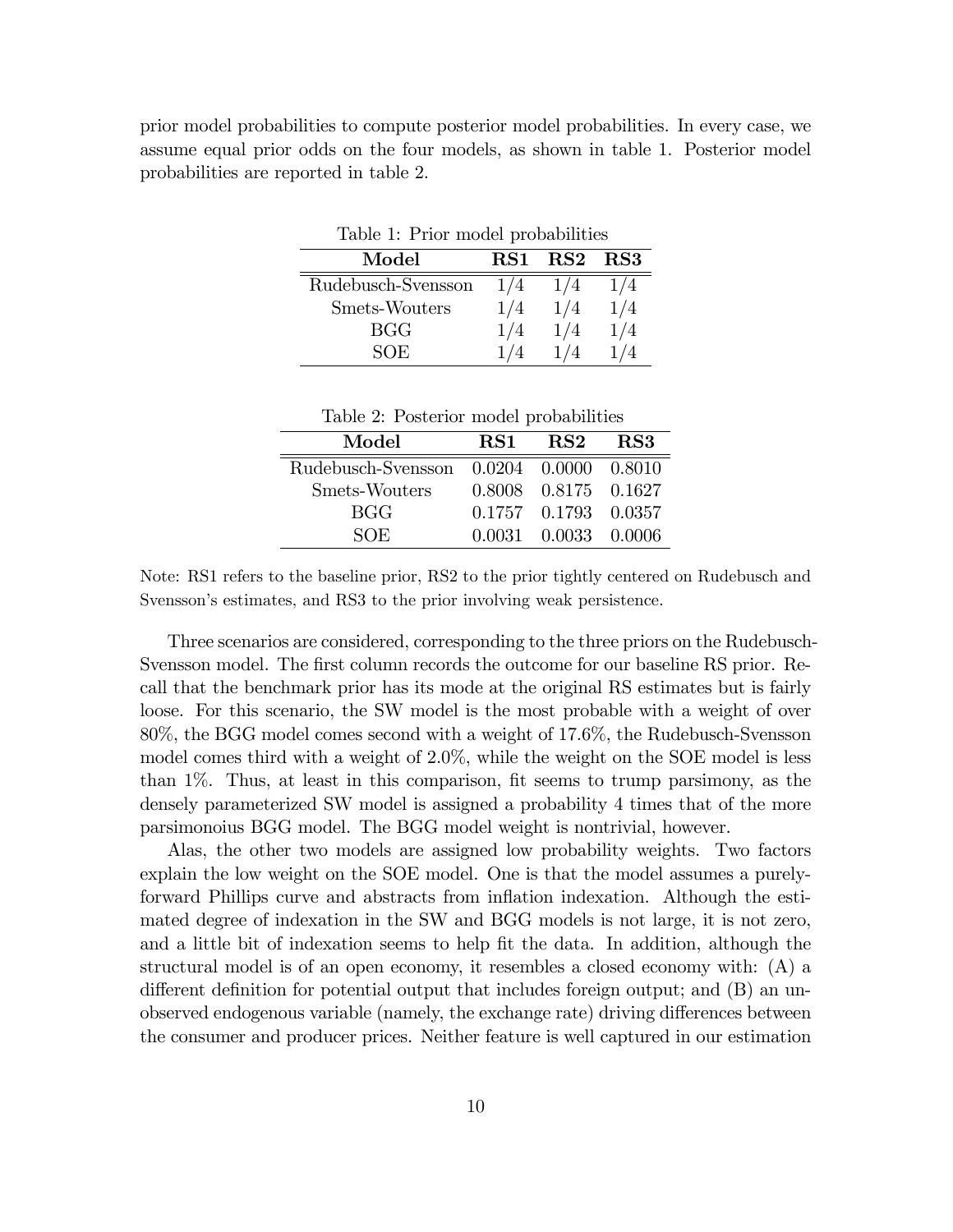because no data on exchange rates or foreign variables are used. For model averaging, the models must be conditioned on the same variables, and since the others have nothing to say about exchange rates or foreign variables, we cannot condition on these variables.

Turning to the Rudenbusch-Svensson model, there are two reasons why it has a low posterior probability. One is that the posterior mean for the U.K. is very different from the prior, which is based on estimates for the U.S. As noted above, the U.S. estimates imply high instrinsic persistence, while those for the U.K. imply very little persistence. The marginal data density is the prior expectation of the likelihood function, and it tends to be low when the maximum likelihood estimate is far from the prior mode. A second reason is that the baseline RS prior is loose. We adopted a loose prior because the RS model is not microfounded; hence it was difficult for us to formulate an informative prior. A loose prior spreads probability mass throughout the parameter space and can put a lot of weight on regions in which the likelihood is small. Other things equal, that also reduces the prior expectation of the likelihood.

Thus, the baseline prior may put the RS model at a disadvantage in posterior model comparisons. Since posterior model probabilities can be sensitive to the choice of prior when the prior is weakly informative, we perform two sensitivity analyses on the location and tightness of the RS prior.

Our first sensitivity check involves tightenening the baseline RS prior, while still centering it on Rudebusch and Svensson's estimates. The estimates still suggest a low degree of persistence despite the tight prior. However, the marginal data density actually falls very sharply because the priors now are located even further from the maximum likelihood estimate. The second column of Table 2 shows this very clearly, as the weight on the RS model declines to zero in this case.

Our second sensitivity check involves using information from a growing literature on the Great Moderation which suggests that the persistence of all economic series in the US has declined dramatically over the past 25 years. This would suggest that the prior degree of persistence should be considerably lower compared to what Rudebusch and Svensson originally estimated. Thus, we specify a tight prior centred on a very low degree of persistence for output and inflation. Again, this change of prior matters more for the marginal data density than for the posterior mean of the parameters. Now prior and likelihood agree to a much greater extent and, as the final column of Table 2 shows, the posterior probability of the Rudebusch-Svensson model jumps dramatically to over 80%, making it the likeliest model in our suite. The posterior probabilities of the other models correspondingly fall: Smets-Wouters now has a probability of 16.3%, BGG has a probability of 3.6%, while the probability of SOE model falls below 0.1%.

The next section devises Bayesian policy rules for each scenario shown in table 2.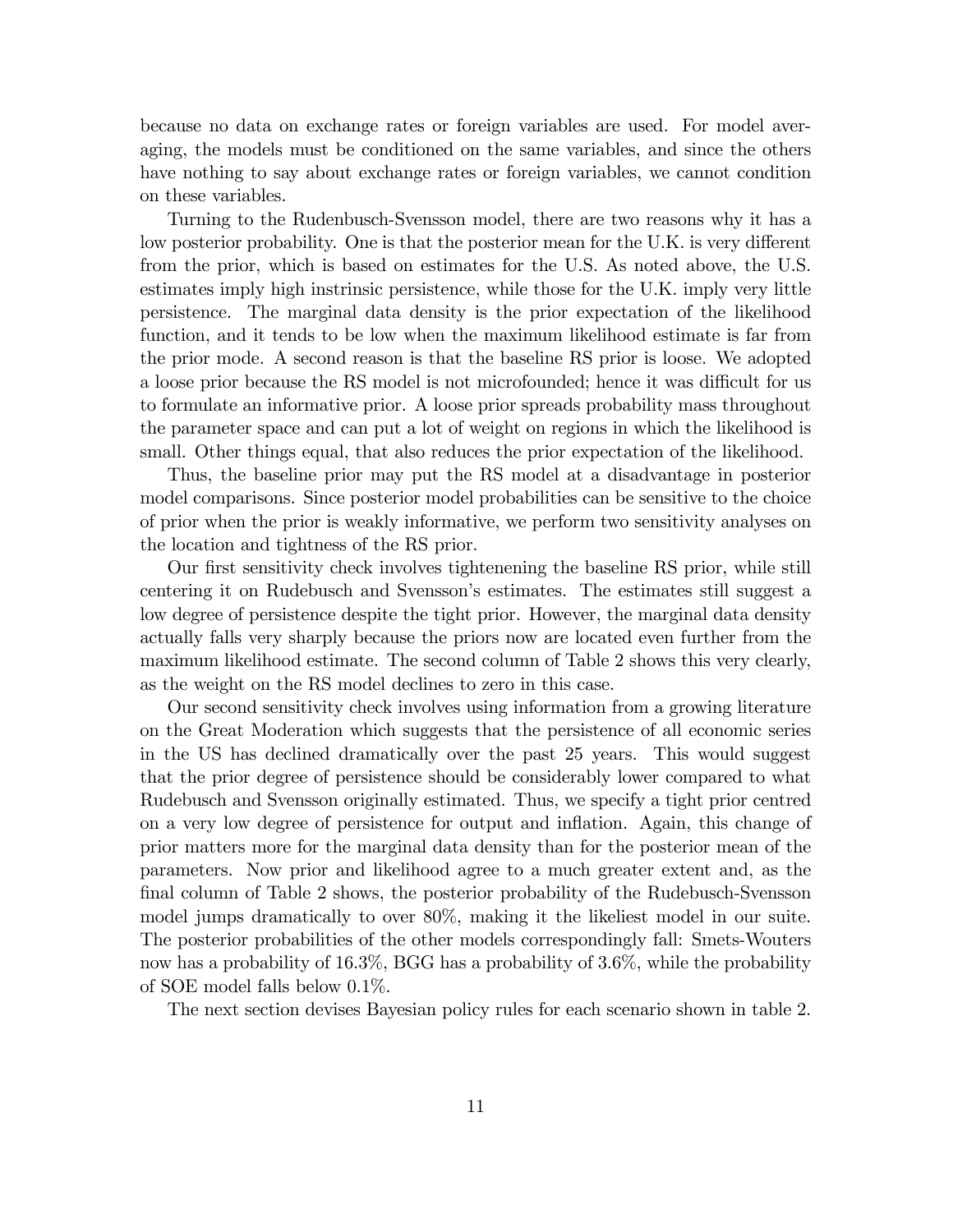## 4 The Policy Problem

To implement our method, we must specify the function  $l$  which maps the values that a model generates for a set of variables, under a given policy rule, into losses, or welfare. Strictly speaking, we should use the welfare of households in each model. So for each model and parameterization there would be a different  $l$  function. However, we will, at least initially, abstract from this step, and choose one that we know from previous work<sup>8</sup> will not be too bad an approximation to the 'microfounded' loss function.

#### 4.1 The Period Loss Function

For a given policy  $\phi$ , and a given model j with parameterization  $\theta_{ik}$ , the period loss function is

$$
l_j(\phi, \theta_{jk}) = E\left[var\left(4\pi_t\right) + \lambda_y var\left(y_t - y_t^*\right) + \lambda_i var(4i_t)|\phi, \theta_{jk}\right].\tag{6}
$$

The loss function depends on the unconditional variance of annualised inflation, the output gap and the annualised nominal interest rate, where  $\lambda_y = 1$  is the relative weight on the output gap while  $\lambda_i = 0.1$  is the weight on nominal interest rate variability.

The output gap used in computing the loss function differs between the models. In the micro-founded models SW, BGG and SOE, a model consistent measure of 'natural output'  $y_t^*$  can be computed and this is what we use in order to compute the output gap  $y_t - y_t^*$ . In the RS model, the concept of 'natural output' is undefined and therefore we use detrended output  $y_t$ .

A small weight on interest-rate variability is included in order to avoid extreme volatility of the policy rate. Woodford (2003) motivates such a term in the objective function by appealing to the desirability of damping variation in the tax on the liquidity services of money. He also argues that an interest-smoothing term helps central banks avoid hitting the zero lower bound on nominal interest rates.

To find the expected loss, we integrate across models and parameterizations, as described in section (1.1). For particular parameter values, some policy settings generate indeterminate equilibria in some of the models. In such cases, we set  $l_i(\phi, \theta_{ik}) = \infty$ , thus ensuring that the Bayesian policy rule guarantees determinacy.

<sup>&</sup>lt;sup>8</sup>An example is Amato and Laubach (2003) who note that the optimal criterion for monetary poilcy is not much changed by varying inherent backward-lookingness in the inflation process deriving from rule-of thumb behaviour on the part of price-setters.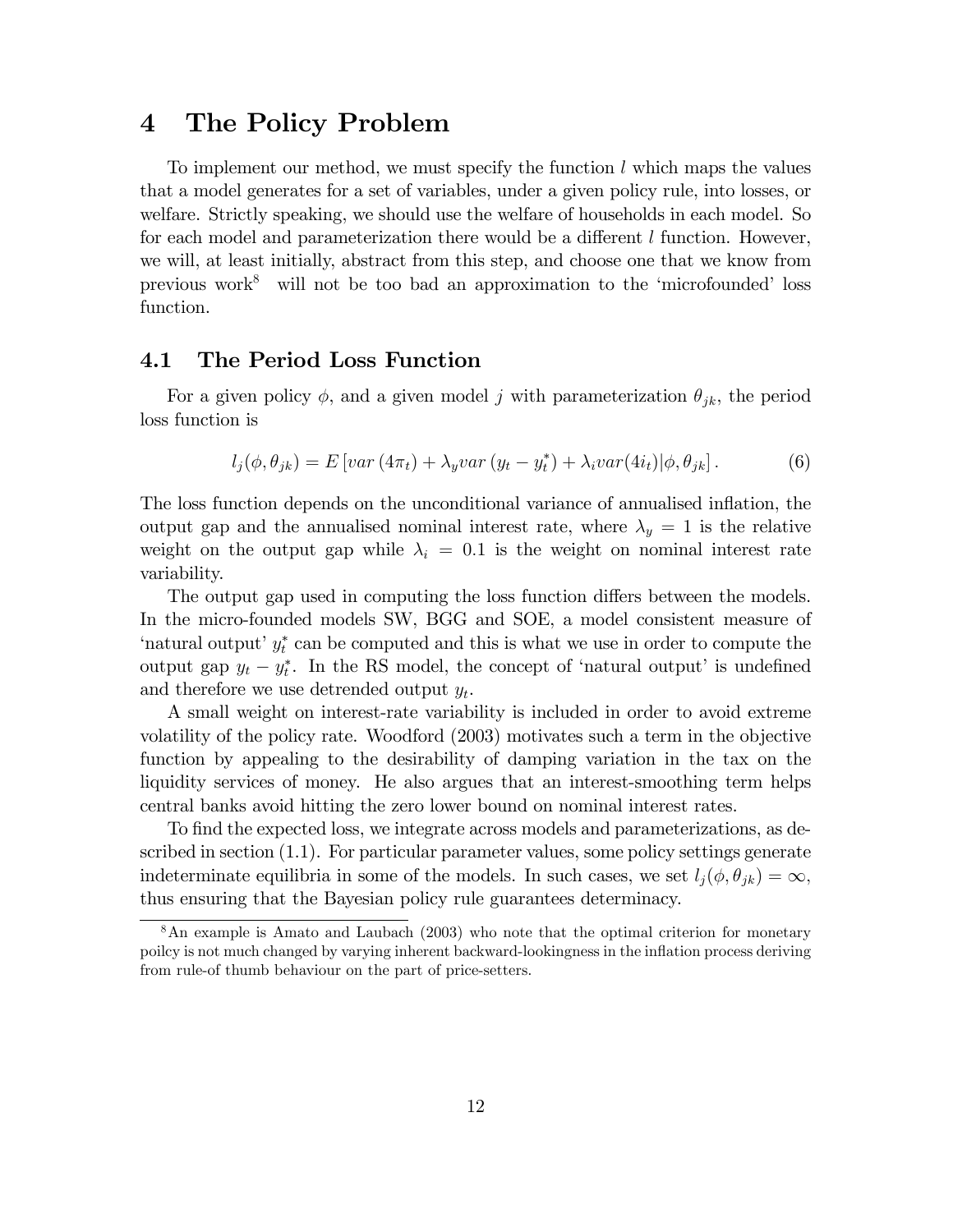## 4.2 Optimal simple rules

We choose the coefficients on our simple rule

$$
i_{t} = \phi_{i}i_{t-1} + (1 - \phi_{i})\left(\phi_{\pi}\pi_{t} + \phi_{y}y_{t}\right) + \phi_{dy}\left(y_{t} - y_{t-1}\right) \tag{7}
$$

in order to minimise the loss function (5). Notice that the central bank responds to detrended output  $y_t$  instead of the model-consistent output gap. This is likely to involve some welfare loss. However, responding to the output gap in a multiple-model world involves considerable complications, and we leave this for future work. For now we take the simple approach of picking a rule which only responds to detrended output, output growth and price inflation.

We begin by examining optimal simple rules in each model. Then we study the optimal policy in the suite as a whole under the assumption that each model has been given its Bayesian weight. We also consider a scenario in which each model receives an equal weight.

When numerically searching for the optimal coefficients in individual models we found loss functions to be rather flat around the optimum. As a result, coefficients often moved a very long way without a significant change in the value of the loss function. For this reason we imposed a limit of 100 on the long-run response coefficients to inflation and output.

#### 4.2.1 Optimal simple rules in individual models

Tables 3 records the policy-rule parameters for optimal simple rules in each of the individual models, and table 4 summarizes the volatility of inflation, output, and nominal interest under those policies. The rules differ in interesting ways.

| Coefficients               |      | SW BGG SOE RS1 RS2 |         |      |      | RS3  |
|----------------------------|------|--------------------|---------|------|------|------|
| Smoothing                  | 0.99 | 0.03               | 0.61    | 0.06 | 0.81 | 0.05 |
| Inflation                  | 65.3 | 100.0              | 42.19   | 0.01 | 1.01 | 0.01 |
| Output                     |      |                    | $-0.20$ | 0.03 | 0.08 | 0.05 |
| Output Growth $1.71 -0.20$ |      |                    | 4.10    | 0.00 | 0.10 | 0.00 |
| $\log s$                   | 562  | 0.035              | 0.83    | 3.45 | 6.75 | 3.28 |

Table 3: Optimal policy coefficients in the individual models

Table 4: Volatility under Model-Specific Policies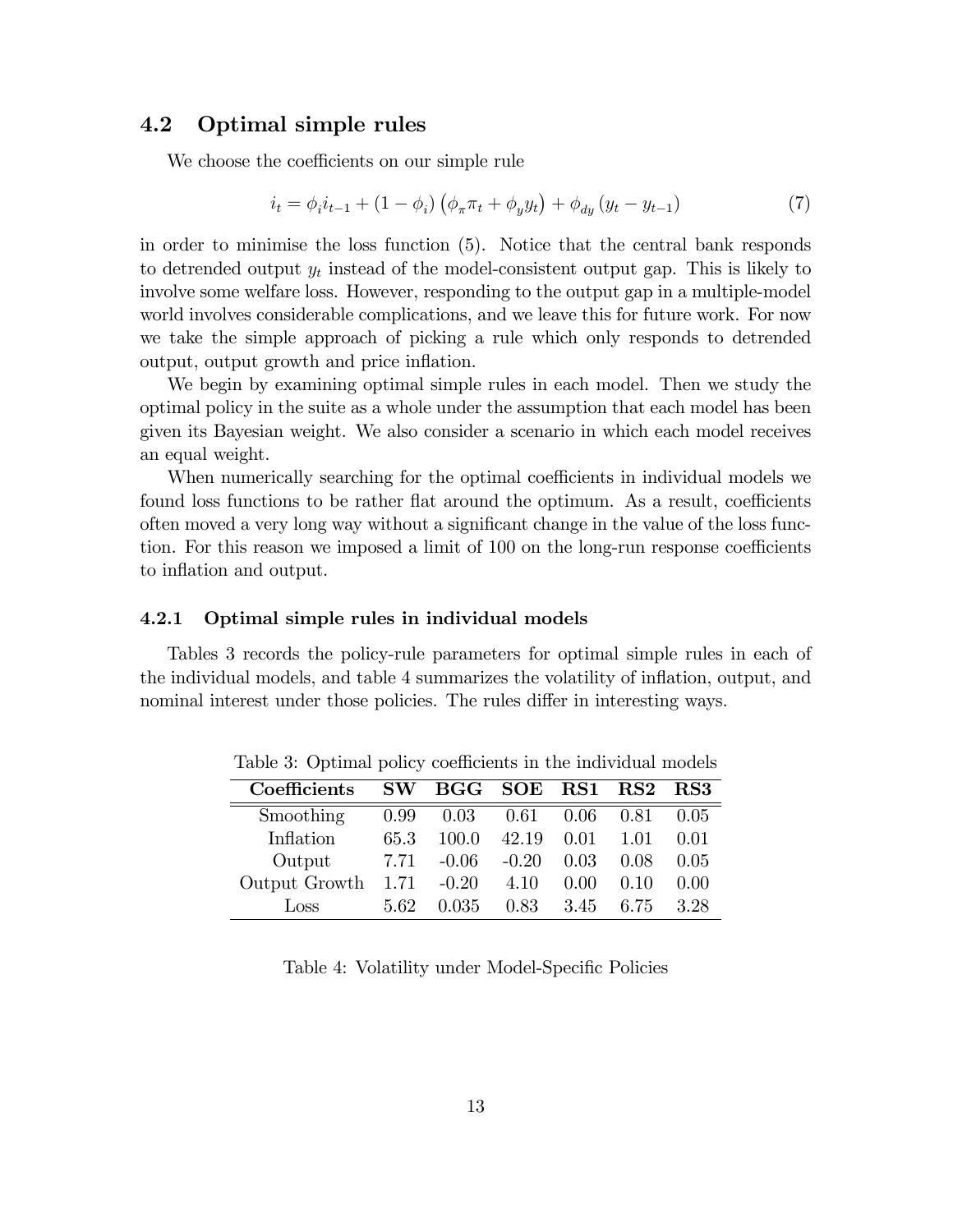|                  | Inflation | Output | Nominal Interest |
|------------------|-----------|--------|------------------|
| <b>SW</b>        | 4.31      | 1.18   | 1.34             |
| <b>BGG</b>       | 0.0002    | 0.003  | 0.30             |
| <b>SOE</b>       | 0.20      | 1.05   | 2.64             |
| RS1              | 3.33      | 0.10   | 0.17             |
| $RS\overline{2}$ | 6.17      | 0.27   | 3.19             |
| RS3              | 3.14      | 0.12   | 0.17             |

Note: RS1 refers to the baseline prior, RS2 to the prior tightly centered on Rudebusch and Svensson's estimates, and RS3 to the prior involving weak persistence.

For the BGG model, the optimal policy approximates pure inflation tareting. The BGG model has little price stickiness or price indexation and consequently, both inflation and output-gap volatility can be reduced almost to zero by responding aggressively to ináation deviations from target. The threat of an aggressive response keeps the inflation gap close to zero, and since there are no cost-push shocks and wages are flexible, this also keeps the output gap close to zero. The inflation response coefficient hits the upper bound of 100. Increasing the inflation response further led to very small additional reductions in expected loss, which is why we were happy to cap the coefficient at this level. The response coefficients to output and interestsmoothing parameters are close to zero.

In the Smets-Wouters model, the monetary-policy tradeoff is more challenging because there are large and persistent shocks to the markup and sticky wages as well as sticky prices. Thus, even under the optimized rule, a substantial amount of ináation and output variability remains. Nevertheless, the optimal rule calls for aggressive long-run responses to ináation and output but with an extremely high degree of interest rate smoothing (almost a unit root). This is similar to the optimal simple rules which performed well in the paper by Levin, Wieland and Williams  $(2003)$ . Accordingly, they advocate 'first-difference' rules, i.e. rules where the *change* in the nominal interest rate is a linear function of inflation and the output gap.<sup>9</sup>

In terms of monetary-policy challenges, the SOE model lies between the BGG and SW models. In this model, the central bank can simultaneously stabilize the output gap and producer prices. The welfare loss cannot be driven to zero, however, because the period loss function  $(6)$  depends on consumer price inflation – which is also affected by movements in international relative prices  $-$  and movements in interest rates. Like the other forward-looking models, the optimal rule calls for a high long-run coefficient on inflation ( $\phi_{\pi} = 41$ ), with more interest smoothing than in the SW model and less than in the BGG model. The response to output is also weaker than in the SW model, but the response to output growth is stronger. The

 $9$ Orphanides and Williams (2007) report that first-difference rules also perform well under learning.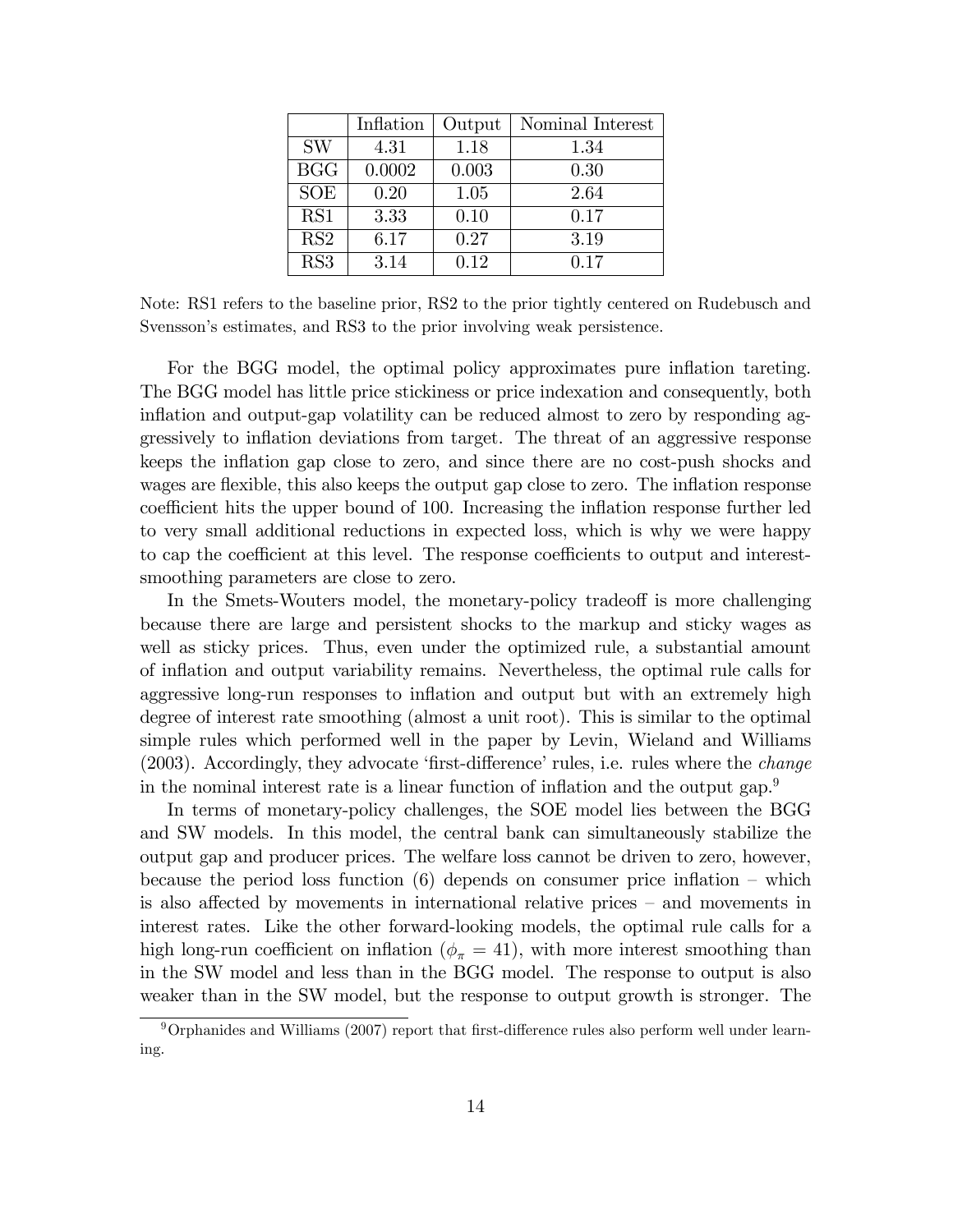minimized welfare loss is significantly lower than in the SW model but higher than in the BGG model.

The Rudebusch and Svensson model variants were perhaps the biggest surprise of all, featuring extremely weak responses to all endogenous variables. Under the baseline prior and the prior which places most weight on low ináation and output persistence, the optimal rule fails to satisfy the Taylor principle. Even when we imposed a tight prior on high ináation and output persistence, the optimal rule remains relatively unresponsive although it just satisfies the Taylor principle.

The reasons for this are simple. First of all, since the model is entirely backwardlooking, indeterminacy is not an issue. Secondly, the estimated persistence of both inflation and output are low even in the case of a tight prior on Rudebusch and Svensson's original estimates. This implies that shocks die out relatively quickly regardless of the policy response. Finally, the slope of the IS curve is robustly estimated to be very low. This implies that, due to the penalty on interest-rate variability, responding aggressively to shocks which policy will Önd it hard to control anyway is not worthwhile. Under priors 1 and 3, the central bank essentially ignores inflation and output and tries to minimize nominal interest volatility. Those rules approximate a pure nominal interest peg.

#### 4.2.2 Fault tolerance of model-specific optimal policies

Next, following McCallum (1988), we consider how the model-specific optimal rules perform in other models. The purpose is to develop intuition about pitfalls central bankers face because of model uncertainty and about the nature of the policies that are optimal across models.

The results are presented in table 5. Each column shows how loss increases as we replace the optimal rule for that model with the optimal rule for another model. A relative loss of unity implies that the alternative rule peforms just as well as the model-specific optimal policy, and a large number indicates that the alternative rule delivers a much inferior performance. We assign an infinite loss whenever a policy rule results in instability or indeterminacy. So, for example, the first column shows how the optimal rule for the Smets-Wouters model performs across the suite. The rule delivers a slight deterioration relative to model-specific optimal rules in the SOE model and the three variants of the RS model. Its relative performance is poor in the BGG model, which dislikes the SW rule's strong response to the output gap.

Table 5: Relative Loss in Model i (rows) Under a Policy Optimized for Model j (columns)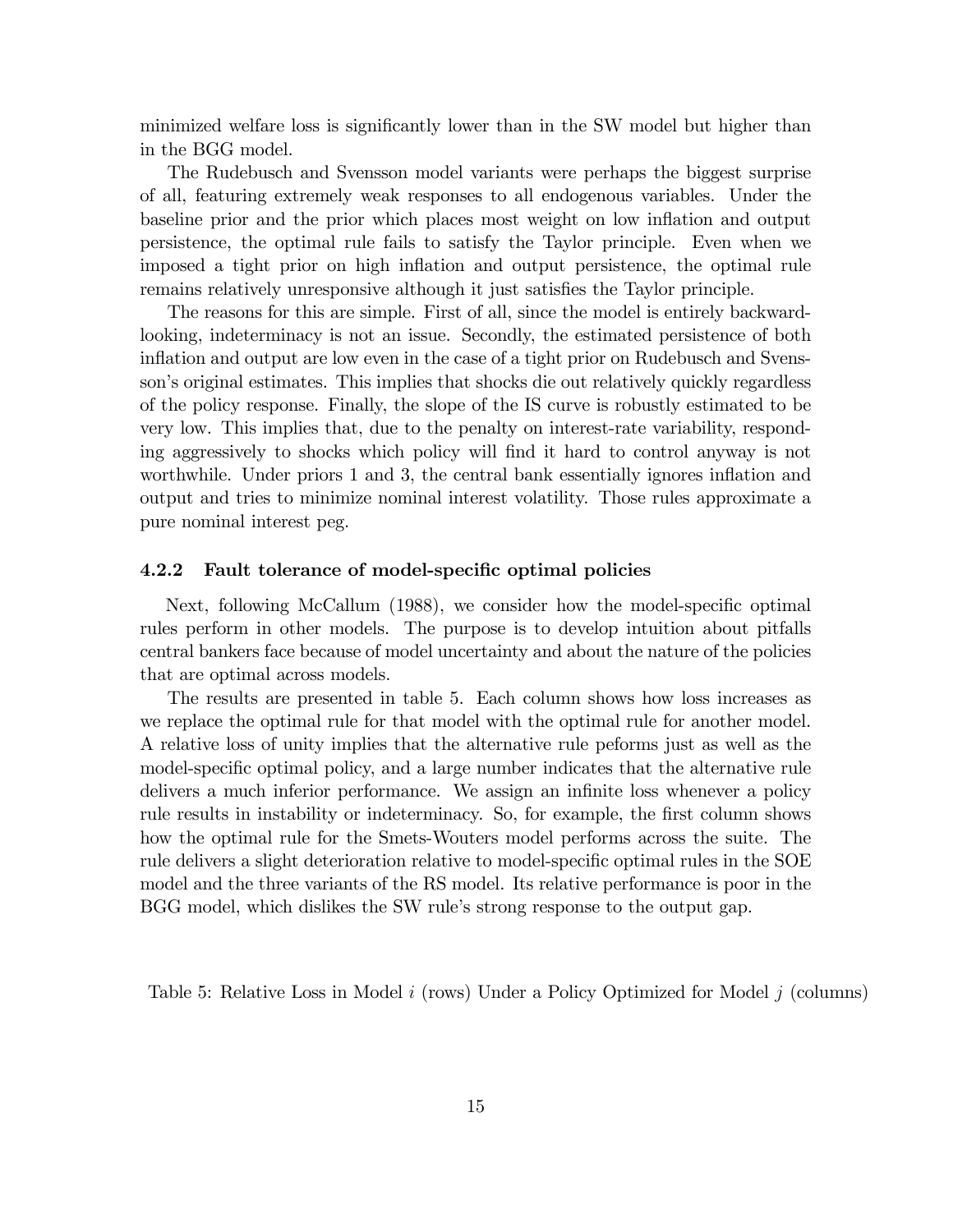|            | <b>SW</b> | <b>BGG</b> | <b>SOE</b> | RS1      | RS2  | RS3      |
|------------|-----------|------------|------------|----------|------|----------|
| <b>SW</b>  |           | $\infty$   | 5.37       | $\infty$ | 1.35 | $\infty$ |
| <b>BGG</b> | 334       |            | 3.82       | $\infty$ | 3339 | $\infty$ |
| <b>SOE</b> | 5.98      | 1.40       |            | $\infty$ | 50   | $\infty$ |
| RS1        | 2.77      | $\infty$   | 45         |          | 1.02 | 1.00     |
| RS2        | 3.30      | $\infty$   | $\infty$   | $\infty$ |      | $\infty$ |
| RS3        | 1.94      | $\infty$   | 44         | 1.00     | 1.02 | 1        |

Note: RS1 refers to the baseline prior, RS2 to the prior tightly centered on Rudebusch and Svenssonís estimates, and RS3 to the prior involving weak persistence. We report an infinite loss (denoted by  $\infty$ ) when the model is unstable or indeterminate.

The first and most important lesson that emerges from this table is that rules optimized for variants of the Rudebusch-Svensson model are dangerous for forwardlooking economies. The rules optimized for RS1 and RS3 fail to satisfy the Taylor principle and result in indeterminacy in forward-looking models. The rule optimized for RS2 satisfies the Taylor principle and delivers a unique solution in all models in the suite, but since the long-run ináation response is only slighly above unity this rule does badly in models with little nominal inertia (BGG and SOE). Such models have the implication that a strong response to inflation can drive losses almost to zero, and relative losses rise rapidly as the inflation response weakens. Thus, the forward-looking models in our suite have low fault tolerance with respect to policies devised for the backward-looking models. The BGG and SOE models are less fault tolerant than the SW model.

A second important lesson is that ináation-only Taylor rules can be dangerous. The BGG optimal policy, which responds little to variables other than inflation, works well when there is little nominal inertia (BGG and SOE), but it works poorly in the other models, generating explosive outcomes in the backward-looking models. Somewhat to our surprise, the SW model also becomes unstable when subjected to the BGG-optimal rule. The SW model has considerable nominal inertia, and backward-looking indexation makes price and wage ináation partly pre-determined. The SW-optimal policy calls for a high degree of interest-rate smoothing in order to stabilise inflation and the output gap without excessive volatility in the short-term interest rate. The highly inertial response to current conditions allows long real rates to fluctuate substantially while the short rate (which enters the loss function) remains stable. In contrast, the BGG-optimal rule calls for an enormous short-run response to price inflation with essentially no interest smoothing. This very strong response to a partly predetermined variable makes outcomes unstable.

A third lesson is that RS1 and RS3 have high fault tolerance as long as the policy rule does not have an enormous short-run response coefficient on inflation. Except for the BGG-optimal rule, all the policies deliver acceptable performance in these models. This follows from that fact that intrinsic persistence is weak, that the slope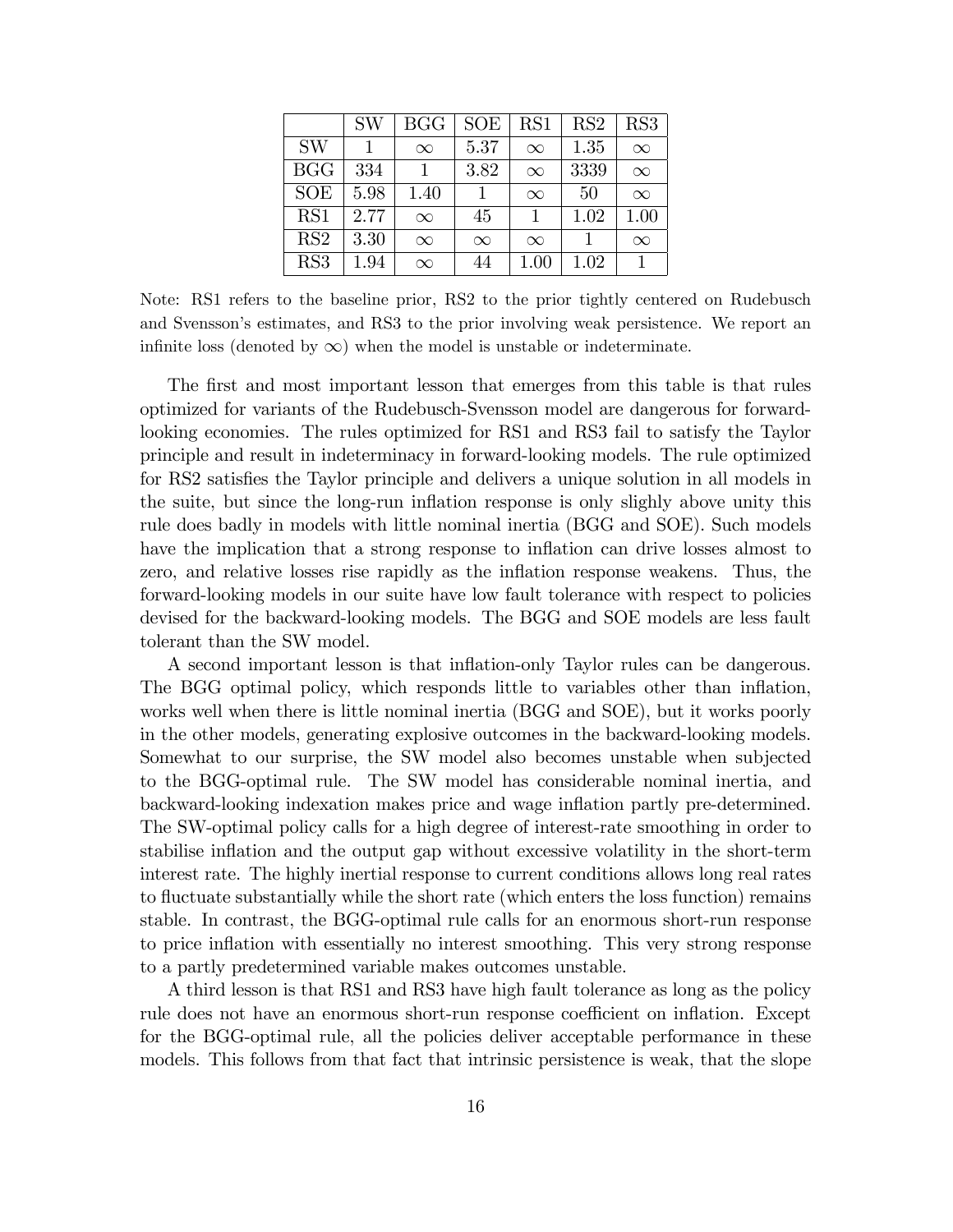of the IS curve is close to zero, and that the weight on nominal interest volatility is small.

Finally, the SW-optimal policy performs reasonably well in all models. The relative loss in the BGG model is 334, but the absolute loss under the BGG-optimal policy is small, and 334 times that small number comes to 11.7. This is approximately twice the absolute loss in the SW model under the SW policy.

Table 6 below presents additional information on the behavior of the models under alternative policies. Each cell contains three numbers - the standard deviations of annualised inflation, the output gap and the annualised nominal interest rate. This allows us to trace the exact sources of fault intolerance in the various models.

The first three rows describe the performance of the three forward-looking models. The SW model has high fault tolerance with respect to the SOE- and RS2-optimal policies. Like the SW-optimal policy, the RS2-optimal rule also involves high interest smoothing, but with weak responses to inflation and output. This results in lower nominal interest volatility and only slightly higher inflation volatility, but output volatility increases by a factor of 2.5. The SOE-optimal policy involves less interest smoothing and a more aggressive short-term response to inflation. The more aggressive short-term response to inflation reduces inflation volatility by about 20 percent, but output volatility increases by a factor of 12 and there is an enormouse increase in nominal interest volatility. This happens because the cost-push shocks and nominal wage inertia makes inflation stabilisation much more costly in the SW model than in the SOE model.

Table 6: Volatility in Model i (rows) Under a Policy Optimized for Model j (columns)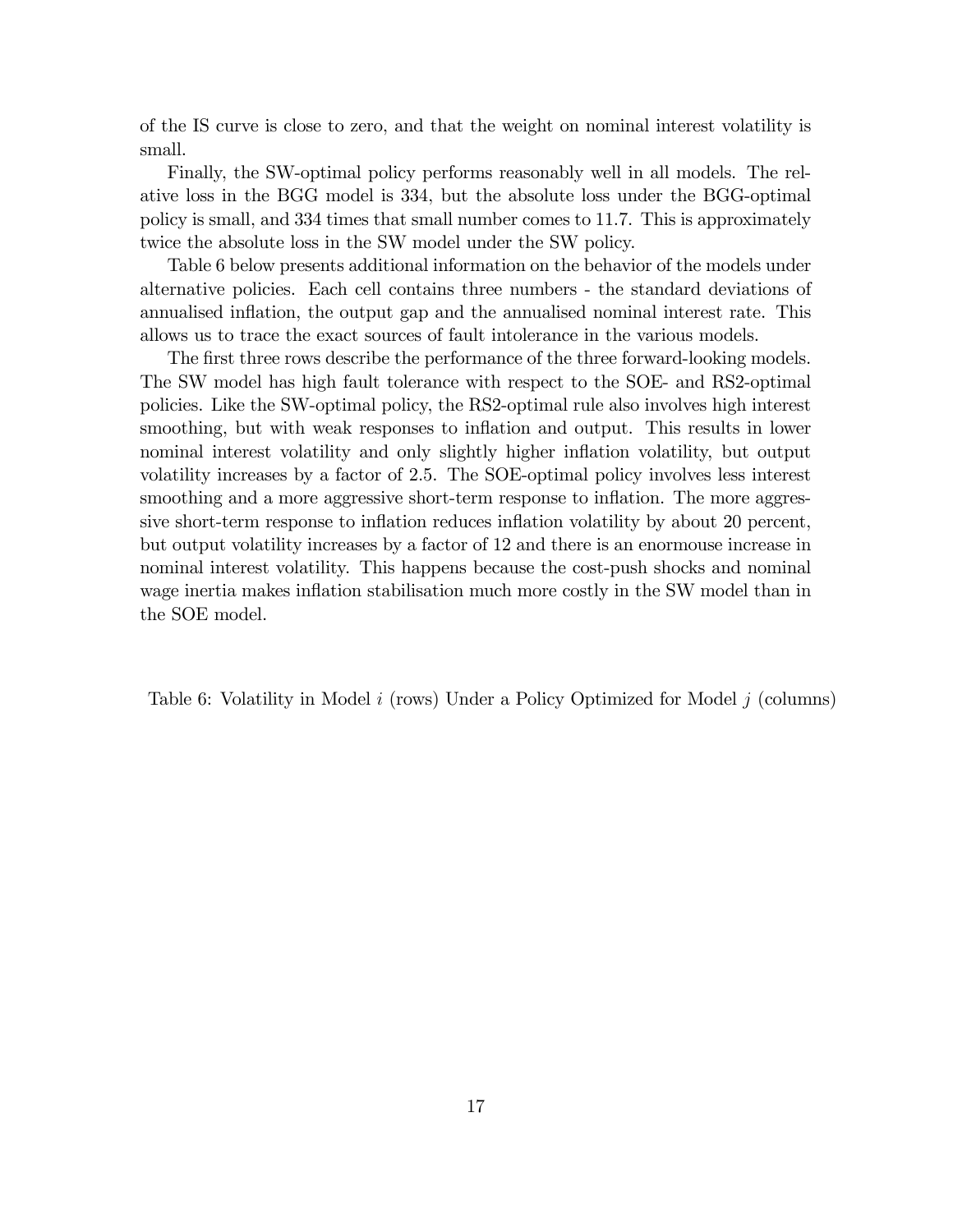|            | SW    | BGG    | SOE   | RS1  | RS2   | RS3  |
|------------|-------|--------|-------|------|-------|------|
|            | 4.31  |        | 3.45  |      | 4.57  |      |
| <b>SW</b>  | 1.18  |        | 13.1  |      | 2.93  |      |
|            | 1.34  |        | 136   |      | 0.77  |      |
|            | 11.09 | 0.0002 | 0.09  |      | 108   |      |
| <b>BGG</b> | 0.03  | 0.003  | 0.003 |      | 0.23  |      |
|            | 0.96  | 0.3    | 0.35  |      | 38.3  |      |
|            | 4.43  | 0.001  | 0.20  |      | 38.7  |      |
| SOE        | 0.88  | 1.14   | 1.05  |      | 1.11  |      |
|            | 1.58  | 6.82   | 2.64  |      | 15.12 |      |
|            | 3.32  |        | 3.28  | 3.33 | 3.32  | 3.33 |
| RS1        | 0.17  |        | 1.60  | 0.10 | 0.10  | 0.10 |
|            | 60.5  |        | 1507  | 0.17 | 1.051 | 0.17 |
|            | 5.90  |        |       |      | 6.17  |      |
| RS2        | 1.13  |        |       |      | 0.27  |      |
|            | 153   |        |       |      | 3.19  |      |
|            | 3.14  |        | 3.17  | 3.14 | 3.14  | 3.14 |
| RS3        | 0.19  |        | 2.36  | 0.12 | 0.12  | 0.12 |
|            | 30.3  |        | 1385  | 0.17 | 0.95  | 0.17 |

Note: The entries in each cell represent the standard deviation of ináation, output, and nominal interest, respectively. Empty cells refer to indeterminate or explosive outcomes. RS1 refers to the baseline prior, RS2 to the prior tightly centered on Rudebusch and Svensson's estimates, and RS3 to the prior involving weak persistence.

The BGG model has high fault tolerance with respect to the SOE-optimal policy but low fault tolerance with respect to the SW and RS2 optimal rules. Because prices are estimated to be almost flexible in the BGG model, fluctuations in detrended output are efficient and do not correspond to movements in the output gap (which is approximately equal to zero at all times). Therefore an aggressive response to detrended output such as under the SW-optimal policy leads to enormous áuctuation in inflation. Equally, the BGG model behave poorly under with a weak long-run inflation response such as the RS2-optimal policy because these policies fail to stabilise inflation and also lead to volatile nominal interest rates. The BGG model performs well under policies that respond strongly to ináation and weakly to output. Among the other model-specific rules, the SOE-optimal policy comes closest to this description.

The SOE behaves similarly (see the third row of the table). Prices are again fairly flexible and inflation has no intrinsic persistence. Consequently welfare under the SOE model deteriorates either when a rule responds strongly to output (the SW rule) or when it responds insufficiently to inflation (the RS2 rule). The model performs well under the BGG-optimal policty, albeit with a substantial increase in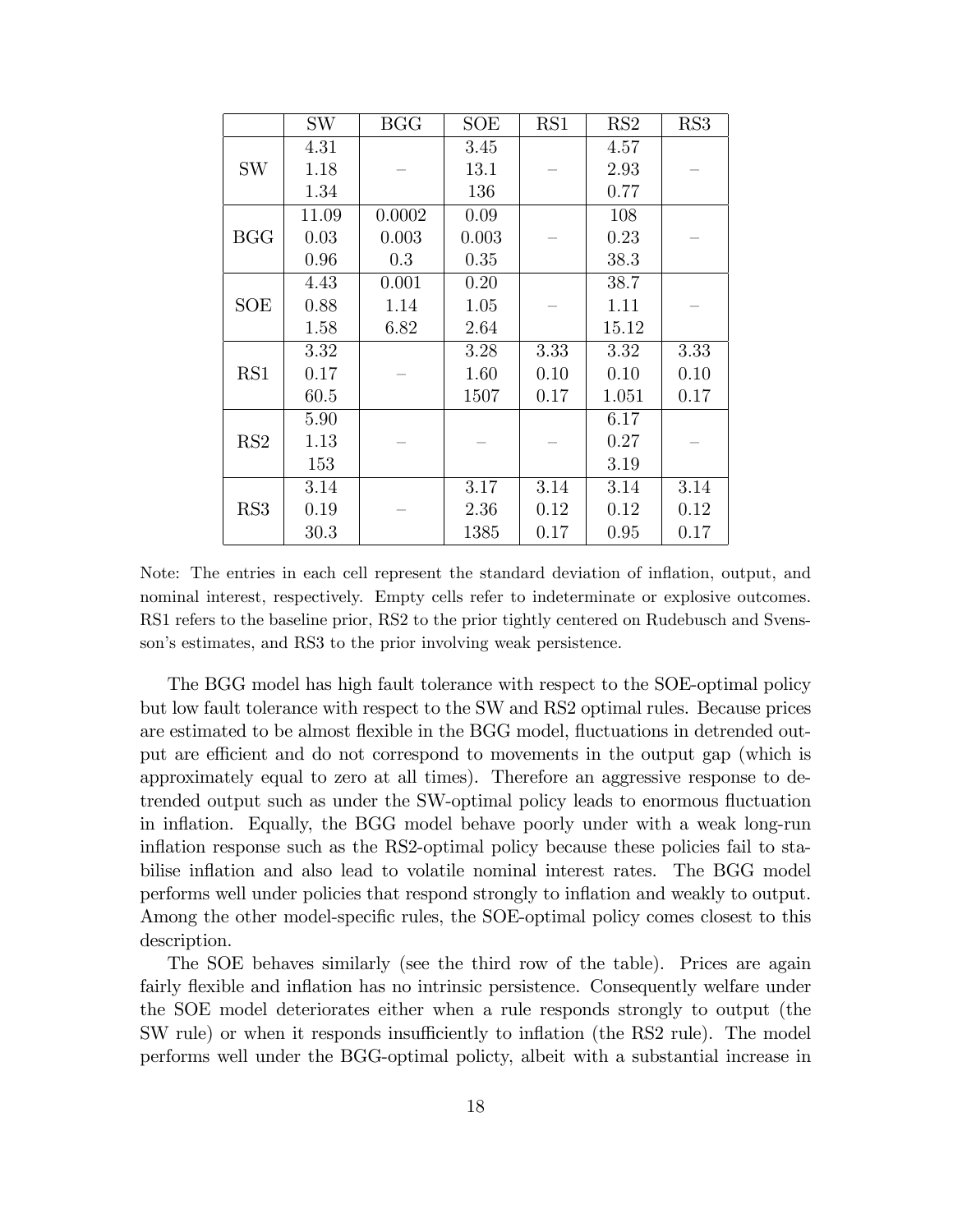nominal interest volatility.

The last three rows of Table 6 describe the performance of the RS model variants under alternative policies. RS1 and RS3 are highly fault tolerant. One remarkable feature of these models is that, with the exception of the BGG-optimal rule, ináation and output volatility is approximately invariant to changes in policy. The difference in welfare under alternative policies is due almost entirely to changes interest rate variability. For example, under the RS1- and RS3-optimal rules, nominal interest volatility is 0.17. This increases to about 1 percent under the RS2-optimal policy, but rises enormously under the SW or SOE-optimal rules. Other components of the loss function hardly change. This demonstrates yet again what kinds of policies are optimal in the RS model. Because the slope of the IS curve is small and inflation has a little intrinsic persistence, policy cannot do much to stabilise the economy. Responding aggressively carries little benefit in terms of lower output gap and inflation volatility but plenty of costs in terms of higher nominal interest rate variability.

#### 4.2.3 Optimal simple rules under Bayesian model weights

Table 7 describe Bayesian policies for three versions of our suite. The first column shows the optimal simple rule formed by combining SW, BGG, SOE, and RS1. The second and third columns retain the forward-looking models and replace RS1 with RS2 and RS3, respectively. Within each suite, the models are weighed in accordance with the posterior probabilities shown in table 2.

| Coefficients  |      | Bayes 1 Bayes 2 Bayes 3 |         |
|---------------|------|-------------------------|---------|
| Smoothing     | 0.97 | 0.97                    | 0.51    |
| Inflation     | 39.5 | 48.81                   | 1.53    |
| Output        | 4.60 | 4.92                    | 0.07    |
| Output growth | 1.60 | 1.85                    | $-0.01$ |
| Loss          | 5.59 | 5.42                    | 4.09    |

Table 7: Optimal policy coefficients with Bayesian model weights

Note: Bayes 1, 2, and 3 refer to suites formed by combining the forward-looking models with RS1, RS2, and RS3, respectively.

The optimal simple rules in the first and second columns are similar in that both feature a high degree of interest smoothing along with large long-run responses to inflation and real activity. Indeed, these policy rules differ only slightly from the SWoptimal rule. Bayesian policies 1 and 2 call for a bit less interest smoothing than in the SW-optimal policy, and the long-run ináation and output responses are slightly lower. This results in stronger short-run responses to inflation and output, hedging slightly in the direction of the BGG- and SOE-optimal rules. This outcome reflects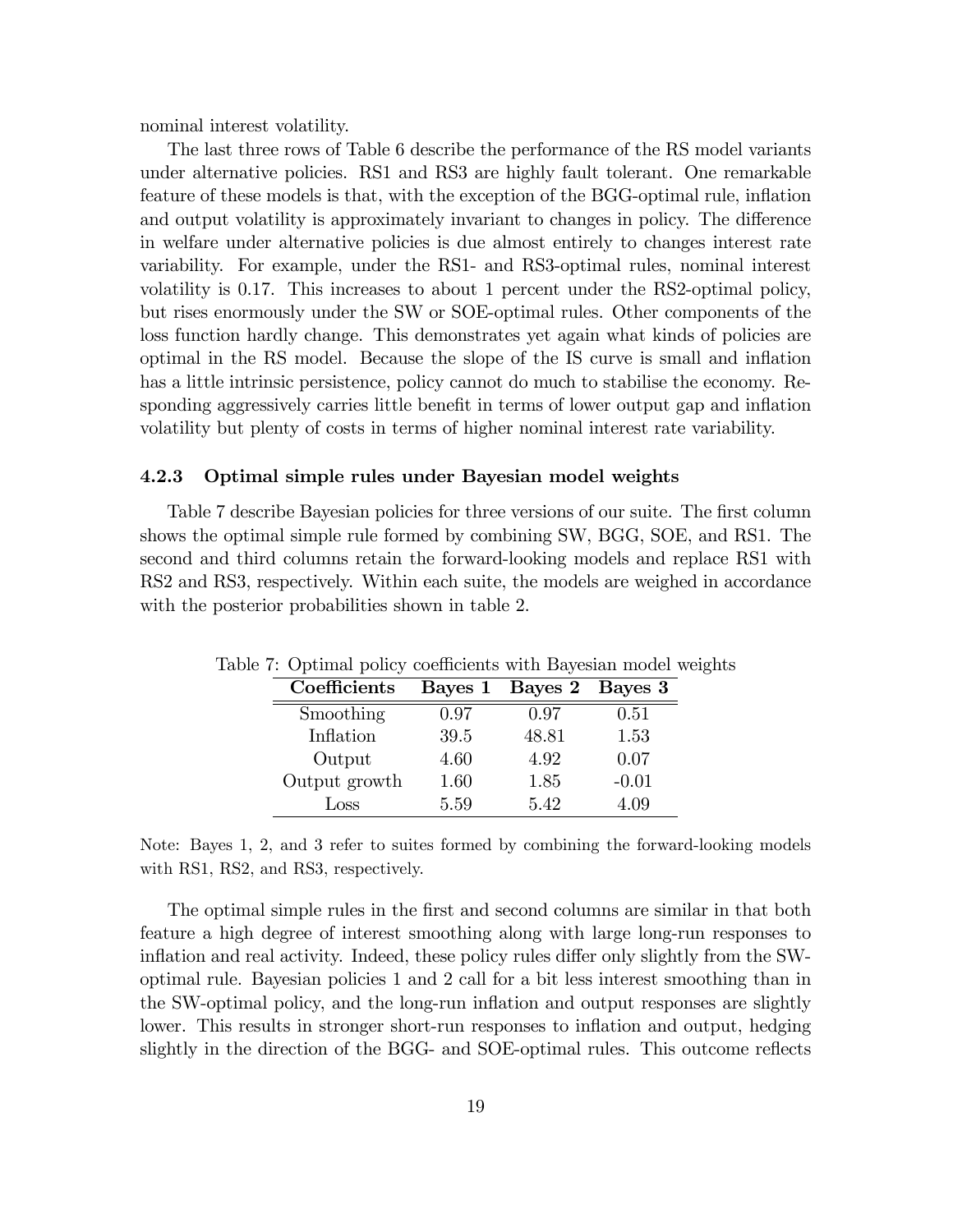the high probability weight on the SW model (greater than 80 percent in both suites), the high fault tolerance of the other models with respect to the SW-optimal rule, and the low fault tolerance of various models with respect to other model-specific optimal policies. Notice in particular that the backward-looking models in these suites have little influence on Bayesian policy because they have low probability weight and high fault tolerance.

Tables 8 and 9 provide more intuition about the Bayesian policies. Table 8 shows relative loss in each model under the various Bayesian rules. As before, a value of unity means that the Bayesian rule performs just as well as the model-specific optimal policy, and a large value indicates a substantial deterioration in performance. Table 9 breaks down expected loss into its components, viz. the standard deviations of inflation, output, and nominal interest.

|            | Bayes 1 | Bayes 2 | Bayes 3 |
|------------|---------|---------|---------|
| <b>SW</b>  | 1.04    | 1.07    | 1.11    |
| <b>BGG</b> | 106     | 84.5    | 142.1   |
| <b>SOE</b> | 3.01    | 2.66    | 7.67    |
| RS1        | 3.57    |         |         |
| RS2        |         | 5.69    |         |
| RS3        |         |         | 1.09    |

Table 8: Relative Loss Under Bayesian Policies

Note: Losses are reported relative to the policy that is optimal in each model.

|            | Bayes 1                | Bayes 2              | Bayes 3              |
|------------|------------------------|----------------------|----------------------|
| <b>SW</b>  | 1.39<br>2.70<br>4.21   | 1.49<br>3.36<br>4.17 | 1.35<br>4.49<br>4.47 |
| <b>BGG</b> | 3.57<br>0.01<br>0.79   | 2.76<br>0.01<br>0.71 | 0.01<br>2.04<br>4.56 |
| <b>SOE</b> | 0.93<br>2.06<br>1.39   | 0.93<br>1.26<br>1.80 | 0.99<br>5.34<br>8.05 |
| RS1        | 3.31<br>0.21<br>- 87.7 |                      |                      |
| RS2        |                        | 1.94<br>5.66<br>308  |                      |
| RS3        |                        |                      | 0.12<br>3.06<br>3.14 |

Table 9: Volatility Under Bayesian Policies

Note: The entries in each cell represent the standard deviation of ináation, output, and nominal interest, respectively. Bayes 1, 2, and 3 refer to suites formed by combining the forward-looking models with RS1, RS2, or RS3.

By design, Bayesian policies rule out indeterminate and explosive outcomes. Therefore, in contrast with table 5, the losses reported in table 8 are all finite.<sup>10</sup> Indeed, except for the BGG model, relative loss never exceeds 10. Also, for the BGG model,

 $10$ Empty cells refer to models not in the suite, not to infinite or undefined losses.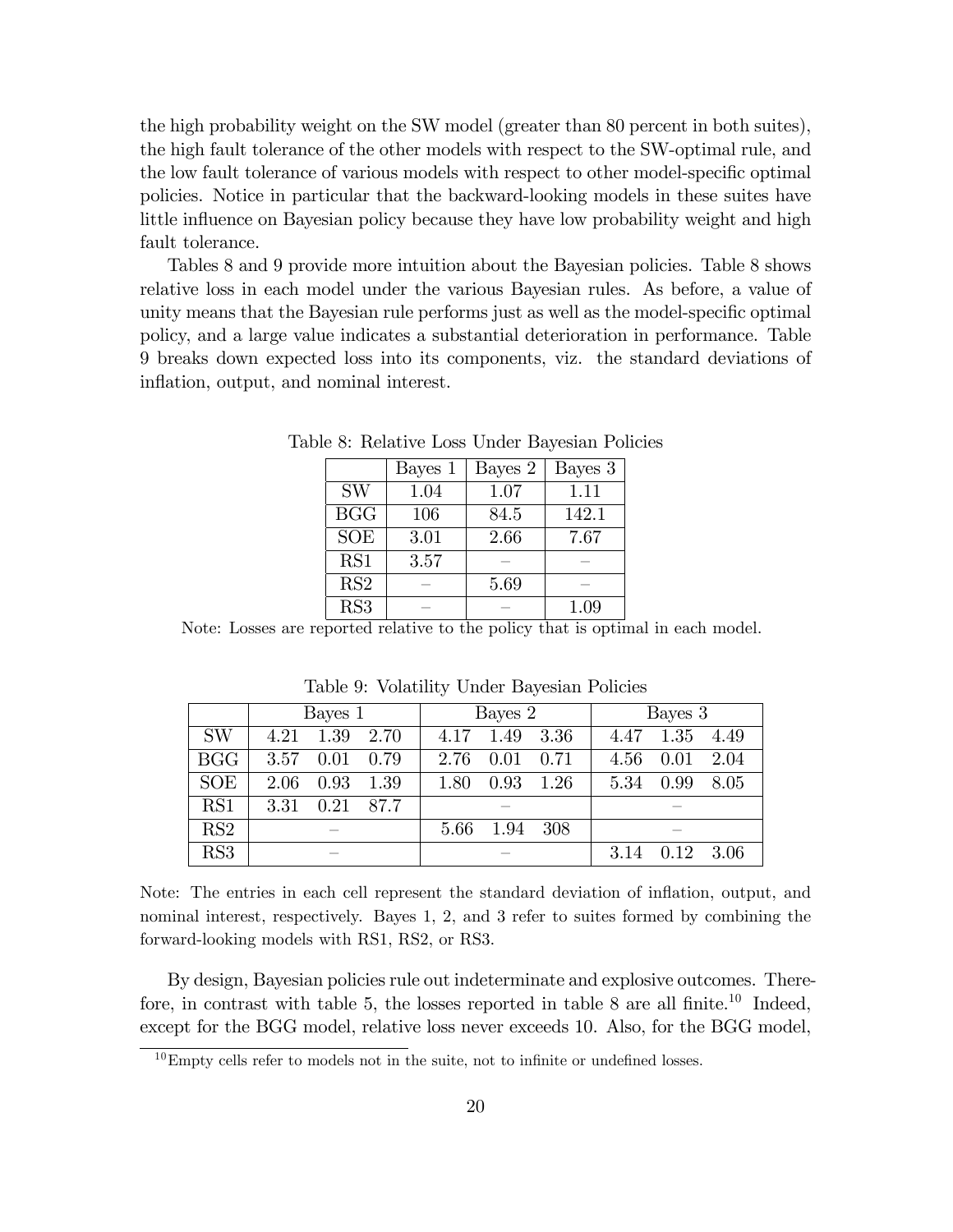absolute loss never exceeds 5. As shown in table 3, this approximates the loss in the SW model under the SW-optimal policy. Thus, although the Bayesian policies result in large relative losses in the BGG model, they do not result in large absolute losses.

By hedging slightly in the direction of BGG- and SOE-optimal policies, the Bayesian policy-maker tries to mitigate losses in the BGG and SOE models while still achieving good performance in the SW model. Relative to the SW-optimal rule, these policies reduce expected loss by two-thirds to three-quarters in the BGG model and by about half in the SOE model. For both models, most of the improvement is due to a reduction in inflation volatility. These gains are accomplished at the expense of a slight rise in expected loss in the SW model, which increases by 4 and 7 percent, respectively, in the two suites. Inflation volatility in the SW model is about the same under the Bayesian policies as under the SW-optimal policy, but the standard deviation of output is about 20-25 percent higher, and the standard deviation of the nominal interest rate increases by a factor of 2 or 3.

On the other hand, outcomes in the RS models are worse under the Bayesian policies than under the SW-optimal rule. As explained above, alternative policies have little influence on inflation and output volatility in the RS models. Their main influence is on nominal interest volatility. In the RS models, the nominal interest rate is enormously volatile under the SW-optimal policy, and it is even more volatile under Bayesian policies 1 and 2. The Bayesian decision maker is content with this outcome because the RS models have low probability weights in suites 1 and 2.

Matters are different in suite 3, which combines the forward-looking models with RS3. Recall that this version of the RS model was estimated under a tight prior featuring low output and ináation persistence. In this suite, the RS model has the highest probability weight  $-$  approximately 80 percent  $-$  and the forward-looking models have low probability weights. Because the probability weight on the backwardlooking model is much greater than in the other suites, the Bayesian policy differs substantially from those in the first two columns, involving a modest degree of interest rate smoothing, a long-run inflation response coefficient around 1.5, and small response coefficients to real activity (see the final column of table 7). Except for the small output coefficients, this resembles a conventional Taylor rule with interest smoothing.

Interestingly, for this suite the Bayesian policy differs significantly from the optimal policy of its most probable member. Recall from the subsection 4.2.1 that the RS3-optimal rule has response coefficients close to zero on all arguments, approximating a pure nominal interest peg. According to RS3, monetary policy has little influence on output because the slope of the IS curve is close to zero and shocks die out quickly on their own. Roughly speaking, since movements in nominal interest are penalized and have little influence on inflation or output, the best a central bank can do is to minimize nominal interest volatility.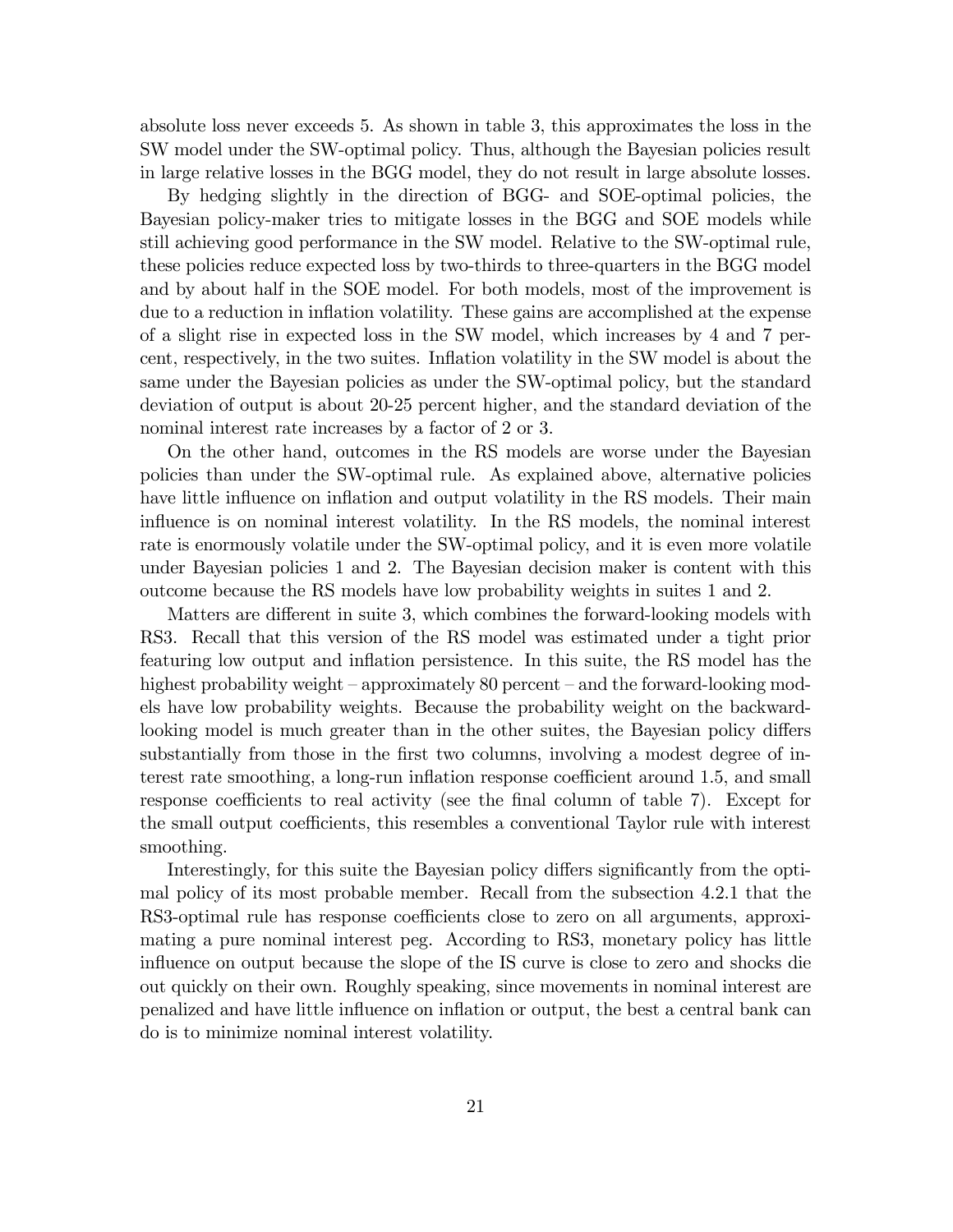The RS3-optimal policy cannot be optimal for the suite, however, because it violates the Taylor principle and generates indeterminacy in the forward-looking models. Because policy rules that generate indeterminate outcomes are heavily penalized, our Bayesian central banker shies away from the RS3-optimal rule, as well as from anything close to it. First and foremost, s/he seeks a rule that guarantees determinacy in all the models. Within that family, s/he strikes a balance between performance in the various models. The RS model is more influential here than in suites 1 and 2 because of its higher probability weight, but it cannot be dominant for policy because its recommended policy generates infinite loss in the other models.<sup>11</sup>

In this case, a Bayesian decision maker must balance concerns about nominal interest volatility against requirements for determinacy in other members of the suite.  $S/h$ e strikes this balance by moving the long-run response coefficient on inflation into the determinacy region while leaving the response coefficients on output close to zero and smoothing interest rates to a modest extent.

The RS3 model performs well under this policy. Inflation and output volatility are about the same as under the RS3-optimal policy, but the standard deviation of the nominal interest rate is about 20 times higher. Although this increase in volatility is costly, it pales in comparison with the expected cost of indeterminacy in the other models. The Bayesian policy maker is content with this compromise, despite the high probability weight on RS3.

The SW model also performs well under the Bayesian rule. No comparison is possible with outcomes under the RS3-optimal policy because that rule generates indeterminacy in the SW model. Relative to Bayesian policies 1 and 2, however, inflation and output volatility are about the same, and the standard deviation of the nominal interest rate is one- to two-thirds higher. With less interest smoothing, more vigorous movements in the short-term interest rate are needed to stabilize output and inflation. Although more interest smoothing and a higher long-run inflation response would be desirable for this model, it would be counterproductive for the suite because of its implications for nominal interest volatility in the RS3 model.

The BGG and SOE models also perform reasonably well under Bayesian rule 3. Output volatility is roughly the same as under Bayesian policies 1 and 2, but ináation and nominal interest volatility are higher. A more aggressive long-run response to inflation and less interest smoothing would be desirable for these models, but again would be counterproductive for RS3. Since the BGG and SOE models have low probability weight in this suite, the policy maker is content with ensuring determinacy and does not attempt to fine-tune outcomes in these models.

 $11 \text{Cogley}$  and Sargent (2005) report the opposite finding for the U.S. During the Great Inflation, backward-looking models were dominant for policy despite having low probability weights because the policy designed for a more probable forward-looking model would have been disastrous for backward-looking economies. In this suite, the backward-looking model has the highest probability weight, yet its policy would be disastrous for forward-looking economies.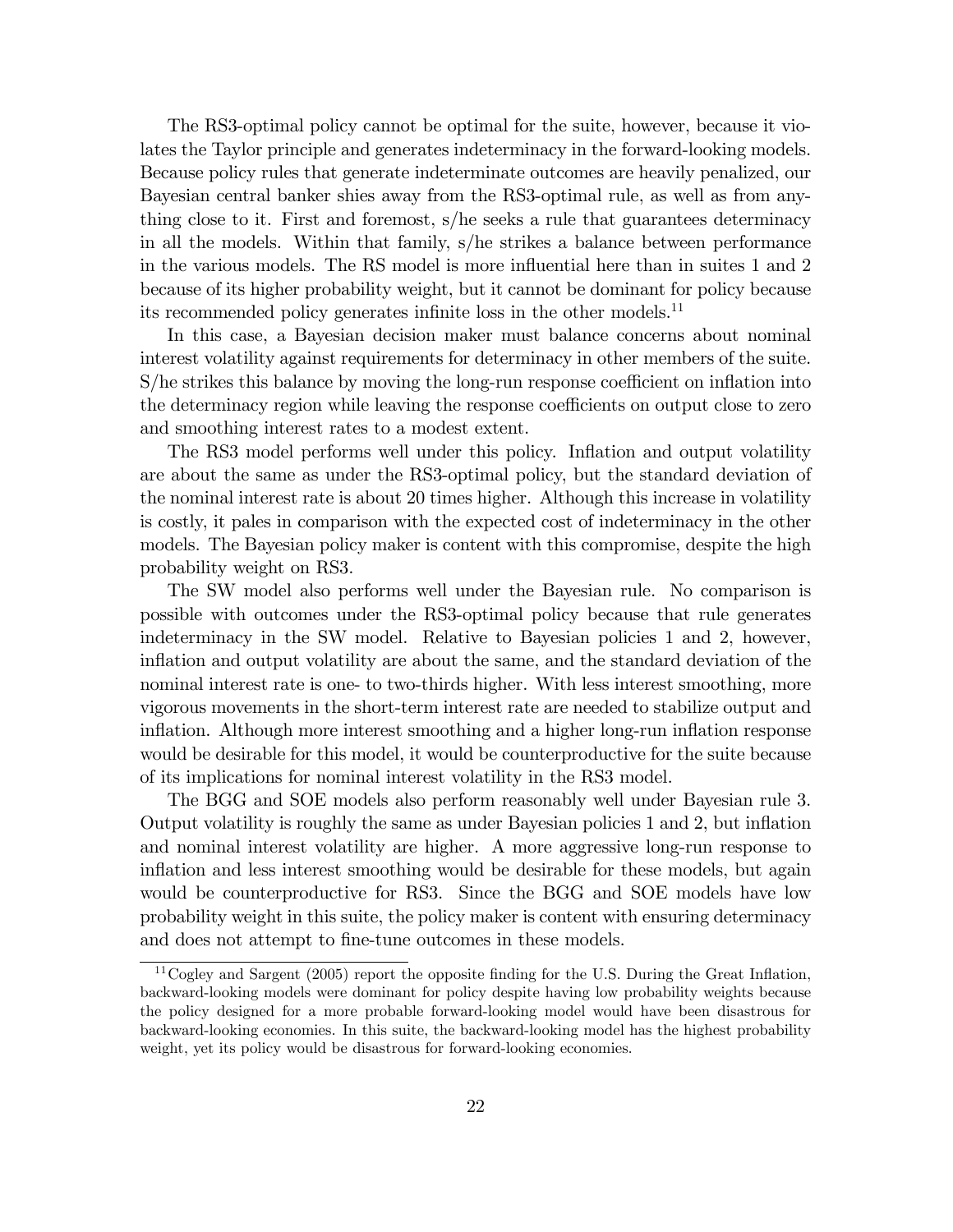#### 4.2.4 Optimal simple rules under equal model weights

The forecasting literature has found that model averaging sometimes works better when models are assigned simple (usually equal) weights as opposed to Bayesian probability weights. With this result in mind, we repeat the policy design exercise with equal model weights. Our loss function now becomes the simple average of expected losses conditional on each individual model,

$$
l(\phi) = \frac{1}{m} \sum_{i=1}^{m} l_i(\phi).
$$
 (8)

Like Bayesian model averaging, this approach rules out indeterminate and explosive outcomes by design, preserving that important aspect of robustness.

The results are presented in tables 10 and 11. Table 10 records the optimal policy-rule coefficients for each suite, and table 11 describes the volatility of inflation, output, and nominal interest under these policies.

| Coefficients  |      | Suite 1 Suite 2 Suite 3 |      |
|---------------|------|-------------------------|------|
| Smoothing     | 0.37 | 0.27                    | 0.37 |
| Inflation     | 2.55 | 2.17                    | 2.57 |
| Output        | 0.04 | 0.01                    | 0.03 |
| Output growth | 0.63 | 0.57                    | 0.64 |
| Loss          | 3.58 | 4.68                    | 3.53 |

Table 10: Optimal policy coefficients with equal model weights

|            | Suite 1                      | Suite 2              | Suite 3              |
|------------|------------------------------|----------------------|----------------------|
| <b>SW</b>  | 4.14 1.92 8.09               | 4.18 1.91 8.14       | 4.13 2.00 8.10       |
| <b>BGG</b> | 0.99<br>$0.01 \quad 0.84$    | $1.15$ $0.01$ $0.99$ | $1.05$ $0.01$ $0.82$ |
| <b>SOE</b> | $1.21 \quad 1.02 \quad 2.66$ | 1.36 1.02 3.20       | $1.17$ $1.02$ $2.58$ |
| RS1        | 3.32 0.10 11.8               |                      |                      |
| RS2        |                              | 5.82 0.30 21.9       |                      |
| RS3        |                              |                      | 3.14 0.12 11.4       |

Table 11: Volatility under equal-weight policies

Note: the entries in each cell represent the standard deviation of ináation, output, and nominal interest, respectively. Suites 1, 2, and 3 are formed by combining the forwardlooking models with RS1, RS2, or RS3.

In all three cases, the policies resemble speed-limit versions of the Taylor rule with a modest degree of interest smoothing. The response coefficients on output are close to zero, those on output growth are around 0.6, the long-run response to inflation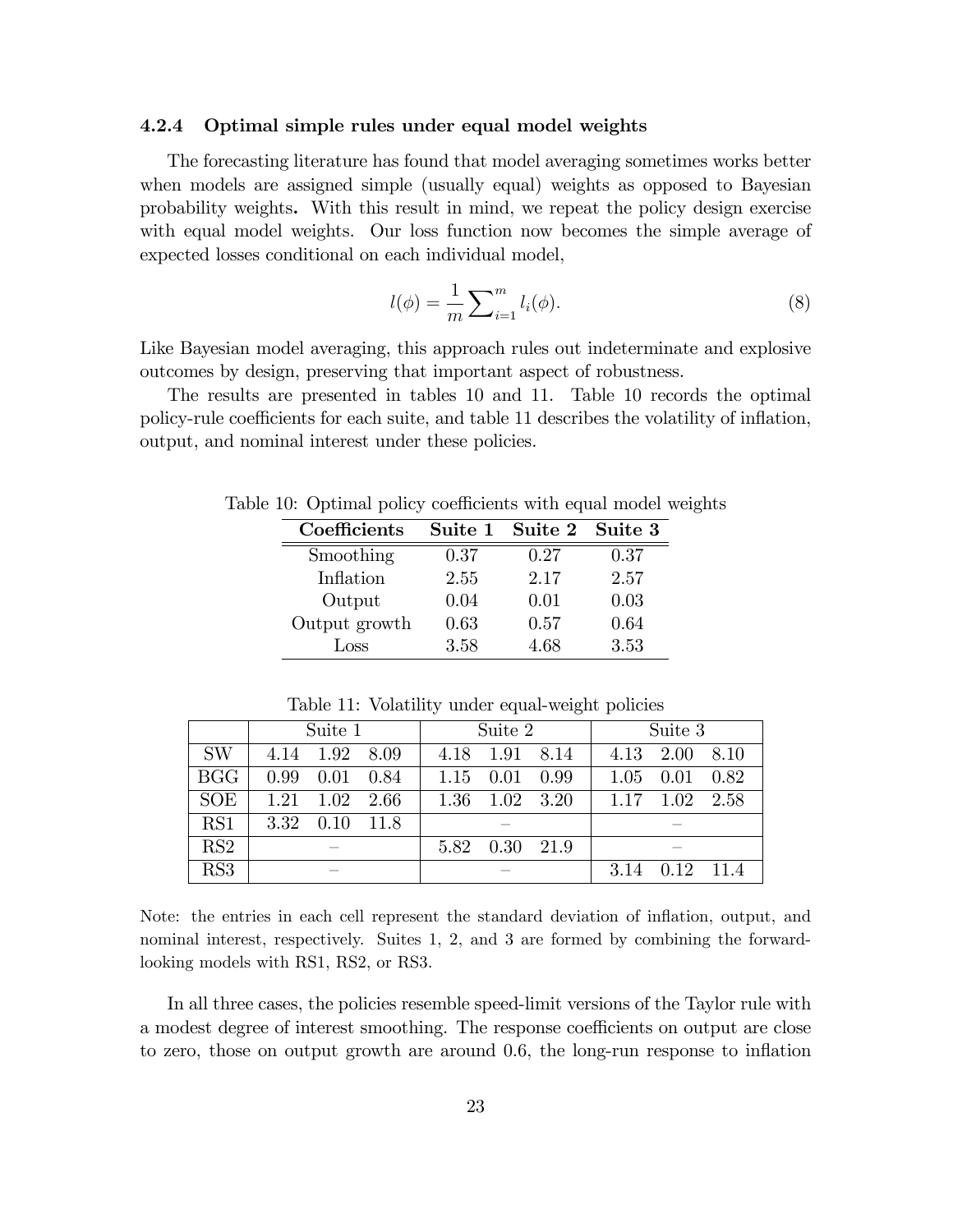ranges from 2.2 to 2.6, and the interest-smoothing parameter hovers around 0.35. The policies are similar across suites, which shows that differences in the prior over RS-model parameters have almost no impact on optimal policy over and above their effect on model weights.

In suites 1 and 2, the evenly-weighted policies deviate quite a bit more from the SW-optimal rule than the Bayesian policies. There is a lot less interest smoothing, the long-run response coefficients on inflation and output are much smaller, and the coefficient on output growth falls by about two-thirds. This reflects the fact that the BGG, SOE, and RS models are now assigned higher weight at the expense of the SW model. In particular, the weights on SOE and RS rise from close to 0 to 0.25. Thus, while a Bayesian policy maker could essentially ignore the SOE and RS models, that is no longer the case. In particular, the consequences for nominal interest volatility in the RS models must now be taken more seriously. As shown in table 11, outcomes in the BGG, SOE, and RS models improve, while those in the SW model deteriorate. Inflation is less volatile in the BGG and SOE models and nominal interest volatility is lower in the SOE and RS models. The biggest change is a decline in the standard deviation of the nominal interest rate in the RS model, which falls from 87.7 to 11.8 in suite 1 and from 308 to 22 in suite 2. This is purchased at the expense of higher output and nominal interest volatility in the SW model. The standard deviation of output rises by 30 and 40 percent in the two suites and the standard deviation of the nominal interest rate increases by 140 and 200 percent.

The contrast between equal- and Bayesian-weighted policies is less stark for suite 3. In this case, the main difference is that the equal-weight policy has a higher speed-limit coefficient  $(0.64 \text{ v. } -0.01)$  and also a higher long-run inflation response coeffient  $(2.57 \text{ v. } 1.53)$ . This reflects the fact that RS3 loses influence relative to the forward-looking models. That reduces concerns about nominal interest volatility in RS3 and increases the weight placed on obtaining good outcomes in the forwardlooking models, especially in the BGG and SOE models. Thus, in the RS3 model, the standard deviation of the interest rate rises from 3.06 under Bayes policy 3 to 11.4 under the evenly-weighted policy. Performance in the SW model again deteriorates under the evenly-weighted policy, with a 50 percent increase in the standard deviation of output and an 80 percent increase in the standard deviation of the nominal interest rate. Balanced against that deterioration are substantial improvements in outcomes in the BGG and SOE models. In these models, the standard deviation of ináation falls by almost 80 percent, and the standard deviation of the nominal interest rate falls by 40 to 70 percent.

Whether these changes represent improvements relative to Bayesian policies depends on one's attitudes about model weights, which is subjective. There are cogent arguments both for and against model averaging with equal weights. Arguments in favor stress difficulties associated with managing the model set and estimating Bayesian model probabilities. Arguments against stress that assigning equal weights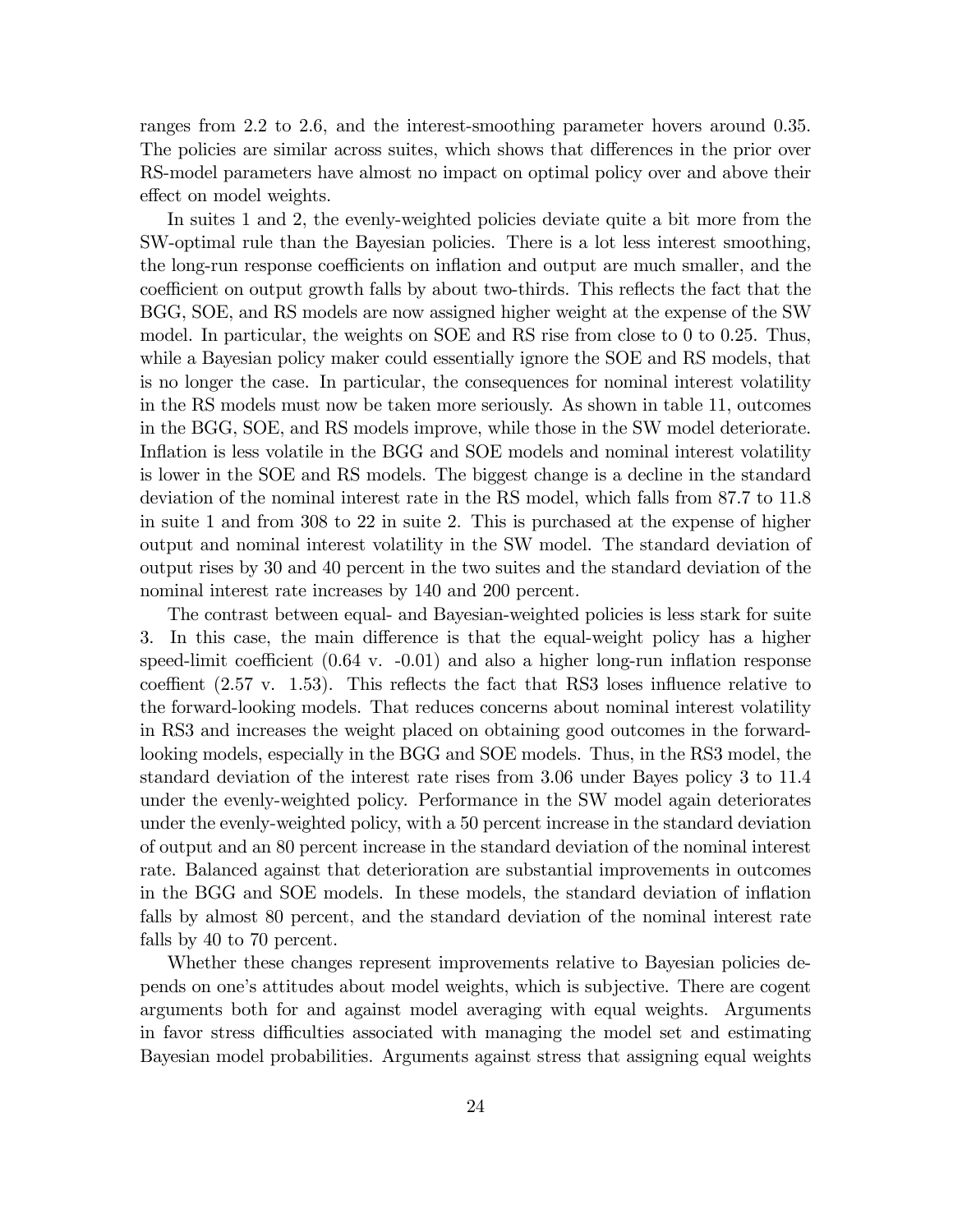favors poor-fitting models at the expense of good-fitting models. As this is an open area of research, we are content to present both sets of policies and to leave questions about how best to assign model weights to future research.

## 5 Conclusions

This paper executes a Bayesian analysis of optimal monetary policy for the U.K. Our method takes into account model and parameter uncertainty as well as uncertainty about future shocks and outcomes. We examine a suite of models that have received a lot of attention in the monetary policy, including versions of the Rudebusch-Svensson (1999) model, the Smets-Wouters (2007) model, the Bernanke, Gertler and Gilchrist (1999) model, and the small-open-economy model of Gali and Monacelli (2005). We estimate each model using Bayesian methods and calculate posterior model probabilities. Then we compute the coefficients of a simple rule that minimises expected losses, where expectations are taken across uncertainty about shocks, parameters, and models, and where losses are defined as a weighted sum of the unconditional variance of ináation, the output gap and the change in the interest rate. Since our methods are modular, adding new models to the suite is straightforward. Indeed, because of its modular nature, it would be possible to extend this research through a network of decentralized modeling groups.

Several conclusions emerge from our analysis. First, the rule which is optimal within each model differs substantially across models. Our best estimates of the RS model suggest there is little intrinsic inflation inertia. Since that model is backward looking and shocks dissipate quickly on their own, the optimal RS rule is passive and seeks mainly to minimize interest-rate volatility. Indeed, for two versions of the RS model, the model-specific optimal policy approximates a pure nominal-interest peg. At the other end of the spectrum, the policy optimal for the BGG model is approximately equivalent to an ináation-only Taylor rule. Our estimates of the BGG model find little evidence of inflation inertia. Because this is a forward-looking model, the optimal BGG rule responds very aggressively to deviations of inflation from its target, with little response to other variables. The SW-optimal rule approximates a first-difference rule for the nominal interest rate with high long-run response coefficients on ináation and output. This follows from the fact that the SW model features sticker prices and both sticky wages and large and persistent cost-push shocks, thus presenting a more challenging policy tradeo§. Finally, in the small open economy model, the central bank can simultaneously stabilize the output gap and producer prices (though not consumer prices). As a result welfare loss is significantly lower than in the SW model. Like the other forward-looking models, the optimal rule calls for a high long-run coefficient on inflation.

Second, the forward-looking models have low fault tolerance with respect to poli-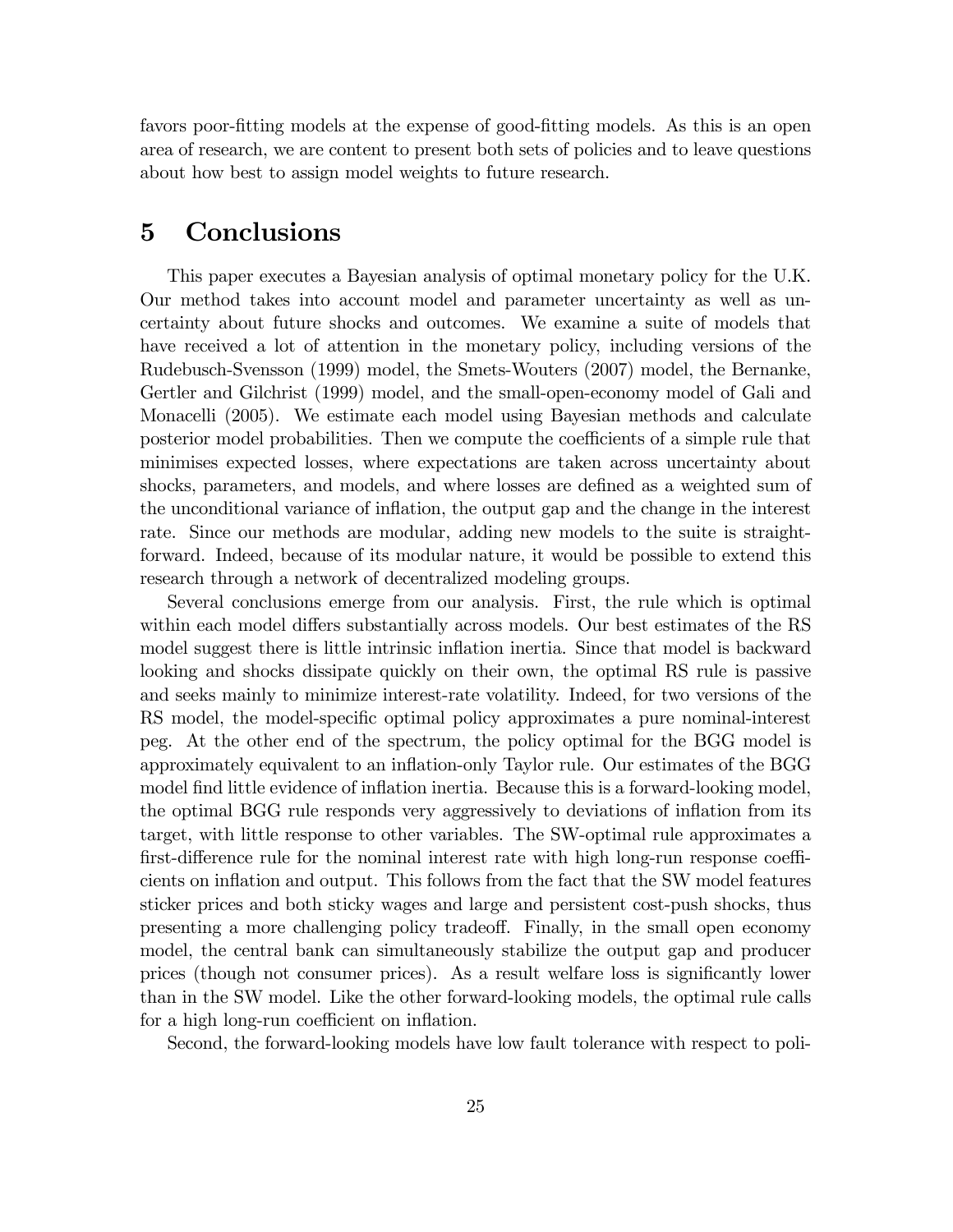cies designed for the backward-looking models. Those policies either violate the Taylor principle or barely satisfy the Taylor principle with long-run inflation response coefficients just above 1. Outcomes in the forward-looking models are poor in either case.

In contrast, the backward-looking models have high fault tolerance with respect to policies designed for forward-looking models. In this respect, results for the U.K. contrast sharply with those for the U.S. One of the main challenges for the U.S. is to Önd a rule that works well both for forward- and backward-looking models. Backward-looking models typically imply a high degree of intrinsic inflation persistence when estimated with U.S. data. Policy rules that succeed in stabilizing inflation in forward-looking models often result in excessive output variability in backwardlooking models, while gradualist rules well adapted to a backward-looking environment permit more inflation variabity in forward-looking models than one might like. Finding a rule well adapted to both environments is difficult. For the U.K., this turns out not to be an issue because backward-looking models estimated with U.K. data for the inflation-targeting period involve little instrinsic persistence. Thus, rules that work well for forward-looking models also work well in our backward-looking models. Hence optimal rules bear a closer resemblance to those for forward-looking models than would be the case for the U.S.

In two of the three suites, the backward-looking model has a low probability weight. Since it is also highly fault tolerant, it has virtually no influence on the optimal Bayesian policy. In those suites, the SW model has a high probability weight, and the optimal Bayesian policy resembles the SW-optimal policy, with a slight hedge in the direction of policies appropriate for the other forward-looking models. Relative to the SW-optimal policy, the Bayesian policy improves outcomes substantially in the other forward-looking models at the cost of a slight deterioration in outcomes in the SW model.

In the third suite, the backward-looking model has a probability weight of 0.8, and the forward-looking models collectively have weight of 0.2. Despite that, the optimal Bayesian policy differs subsantially from the policy that is optimal for the backward-looking model, which violates the Taylor principle. Since we assign an inÖnite loss to indeterminate outcomes, our Bayesian policy maker shies away from the RS-optimal rule, seeking first and foremost a rule that guarantees determinacy in all the models. Within that family, s/he strikes a balance between performance in the various models. The optimal Bayesian policy in this case is a Taylor rule with modest interest smoothing, a long-run inflation response around 1.5, and virtually no reaction to output or output growth.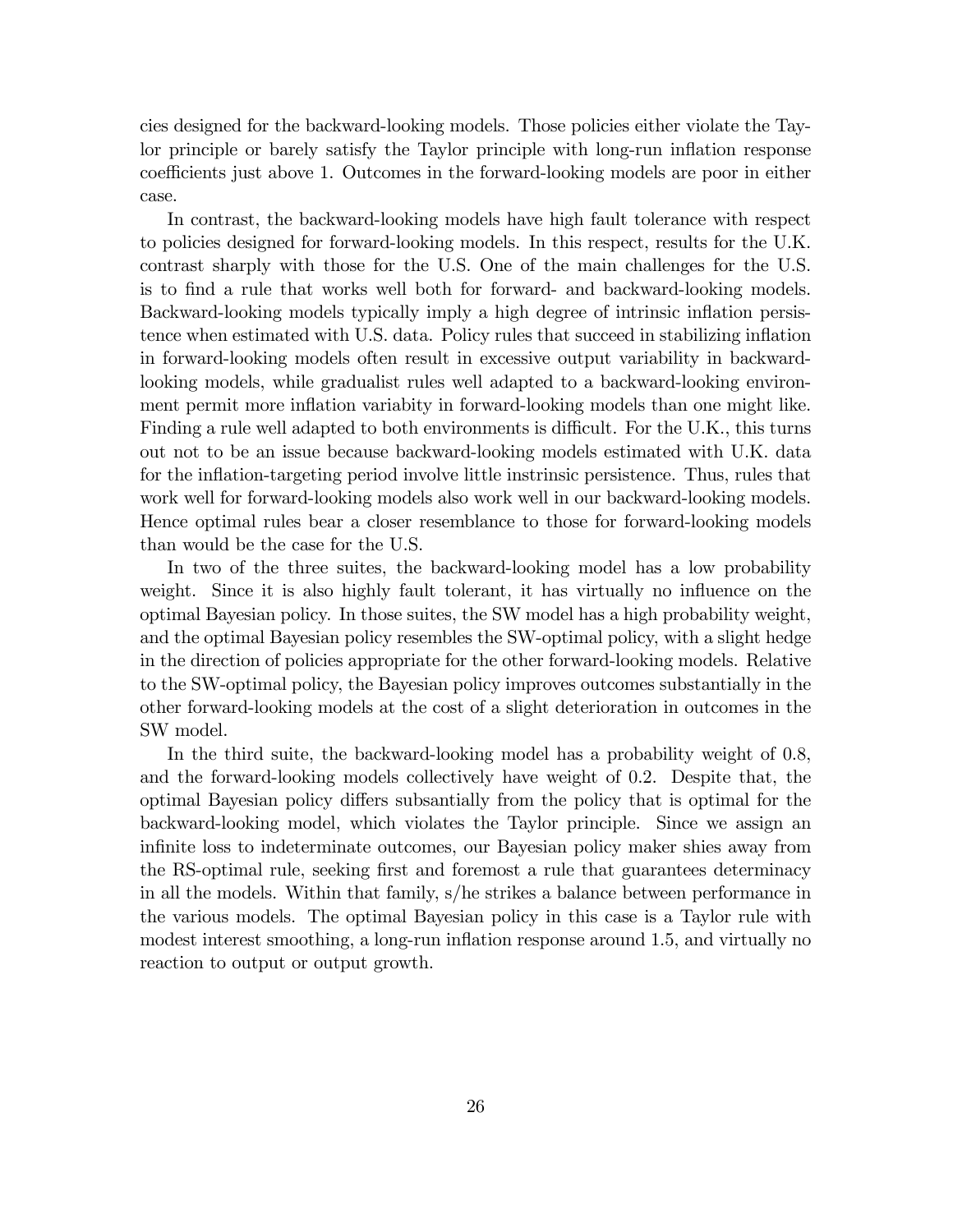# 6 References

Amato, J and Laubach, T (2003) 'Rule-of-thumb behaviour and monetary policy', European Economic Review, vol 47(4), October, pp 791-831.

An, S. and F. Schorfheide, 2007, Bayesian analysis of DSGE models, *Econometric* Reviews 26, 113-172.

Bates, and Granger (1969) The combination of forecasts', Operations Research Quarterly 20, 451-68.

Benati, L., 2008, Investigating inflation persistence across monetary regimes, Quarterly Journal of Economics 123, 1005-1060.

Bernanke, B., M. Gertler, and S. Gilchrist, 1999, The financial accelerator in a quantitative business cycle framework, in J.B. Taylor and M. Woodford, eds., Handbook of Macroeconomics, North Holland.

Brock, W., S. Durlauf, and K. West, 2003, Policy evaluation in uncertain environments, Brookings Papers on Economic Activity, 235-322.

Brock, W, S. Durlauf, K. West, 2007, Model uncertainty and policy evaluation: some theory and empirics, *Journal of Econometrics* 136 (2), 629-664.

Chari, V.V., P.J. Kehoe, and E.R. McGrattan, 2002, Can sticky price models generate volatile and persistent real exchange rates?, Review of Economic Studies 69, 533-563.

Christiano, L.J., M. Eichenbaum, and C.L. Evans, Nominal Rigidities and the dynamic effects of a shock to monetary policy, *Journal of Political Economy* 113, 1-45.

Clements, M. and D. Hendry, 1998, Forecasting economic time series, Cambridge, CUP.

Clements, M. and D. Hendry, 2002, Pooling of forecasts, Econometrics Journal,5,1- 26.

Cogley, T., R. Colacito, and T.J. Sargent, 2007, Benefits from U.S. monetary policy experimentation in the days of Samuelson and Solow and Lucas, Journal of Money, Credit and Banking, supplement to Vol. 39, pp. 67–99.

Cogley, T., R. Colacito, L.P. Hansen, and T.J. Sargent, 2008, Robustness and U.S. monetary policy experimentation, *Journal of Money, Credit and Banking 40*, 1599-1623.

Cogley, T. and T.J. Sargent, 2005, The Conquest of US Ináation: learning and robustness to model uncertainty, Review of Economic Dynamics 8, 528-563.

Cogley, T. and A.M. Sbordone, 2008, Trend ináation, indexation, and ináation persistence in the new Keynesian Phillips curve, American Economic Review 98, 2101-2126.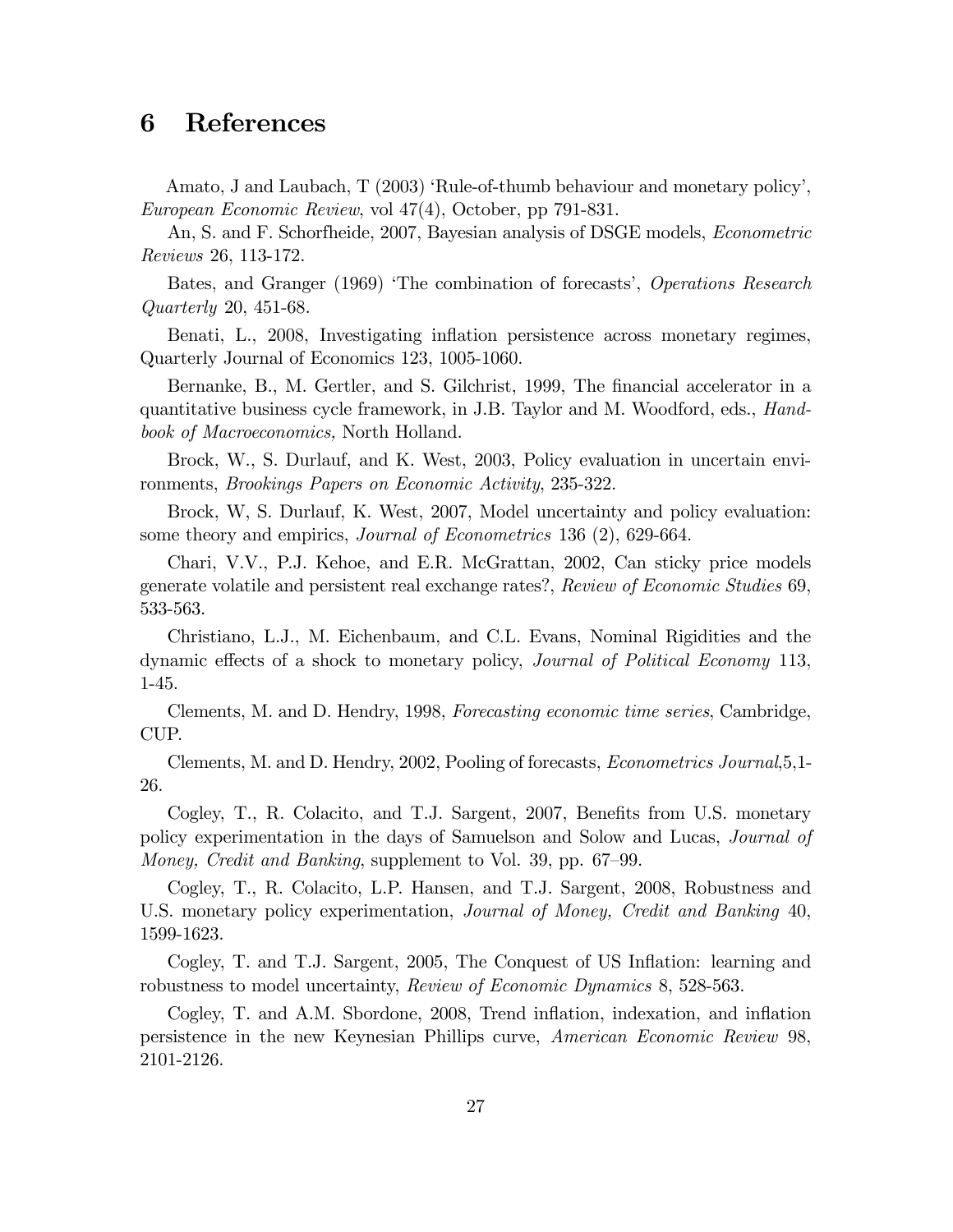De Paoli, B., 2009, Monetary policy and welfare in a small open economy, Journal of International Economics 77, 11-22.

Diebold, F. and P. Pauly, 1987, Structural change and the combination of forecasts, Journal of Forecasting 6, 503-508

Gali, J. and T. Monacelli, 2005, Monetary policy and exchange rate volatility in a small open economy, Review of Economic Studies 72, 707-734.

Greenspan, A., 2004, Risk and uncertainty in monetary policy, American Economic Review Papers and Proceedings 94(2), 33-40.

Geweke 1999 ???.

Hansen, L.P. and T.J. Sargent, 2007, Robustness, Princeton, PUP.

Ireland, P.N., 2007, Changes in the federal reserve's inflation target: causes and consequences, Journal of Money Credit and Banking 39, 1851-1882.

Jacobson, T. and S. Karlsson, 2004, Finding good predictors for inflation: a Bayesian model averaging approach, Journal of Forecasting 23, 479-496.

King, M., 2004, Innovations and issues in monetary policy: panel discussion," American Economic Review Papers and Proceedings 94(2), 43-45.

Kapetanios, G., V. Labhard, and S. Price, 2008, Forecasting using Bayesian and information-theoretic model averaging: An application to U.K. inflation, *Journal of* Business and Economic Statistics 26, 33-41.

Kimball, M.S., 1995, The quantitative analytics of the basic neomonetarist model, Journal of Money Credit and Banking 27, 1241-1277.

Levin, A.T., A. Onatski, J.C. Williams, N. Williams, 2005, Monetary policy under uncertainty in micro-founded macroeconometric models, *NBER Macroeconomics* Annual 20, 229-287.

Levin, A.T. and J.M. Piger, 2006, Is inflation persistence intrinsic in industrial economies? unbublished manuscript, University of Oregon.

Levin, A.T., V. Wieland, and J.C. Williams, 2003, The performance of forecastbased monetary policy rules under model uncertainty, American Economic Review 93, 622-645.

Levin, A.T. and J.C. Williams, 2003, Robust monetary policy with competing reference models, Journal of Monetary Economics 50, 945-975.

Lubik, T.A. and F. Schorfheide, 2007, Do central banks respond to exchange rate movements? A structural investigation, Journal of Monetary Economics 54, 1069- 1087.

McCallum, B.M., 1988, Robustness properties of a rule for monetary policy', Carnegie-Rochester Conference Series on Monetary Policy 29, 173-203.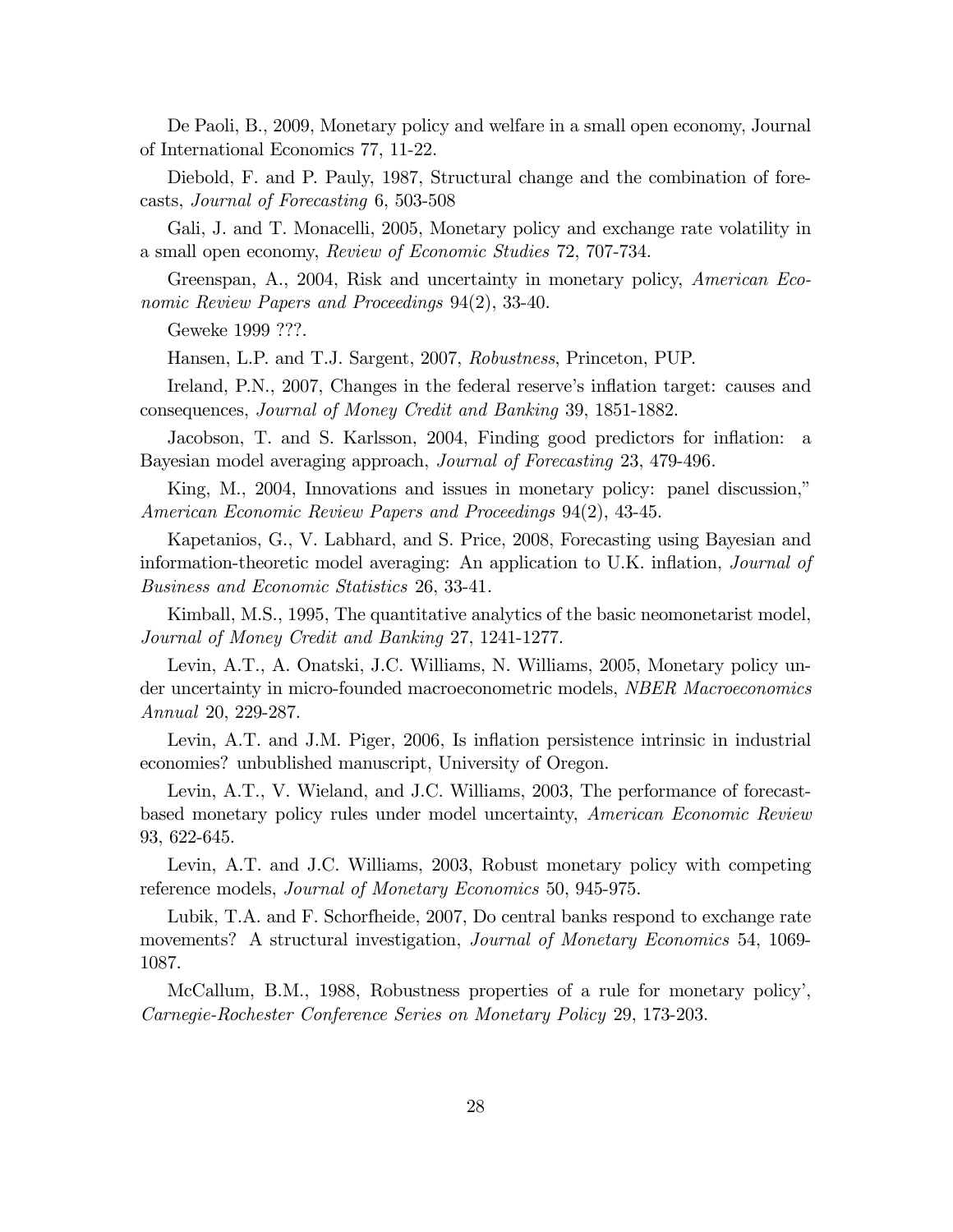Newbold, P. and A. Harvey, 2002, Forecast combination and encompassing' in Clements, M. and Hendry, D. [eds] , A companion to economic forecasting, Oxford, Basil Blackwell.

Orphanides. A. and J.C. Williams, 2007, Robust monetary policy with imperfect knowledge, Journal of Monetary Economics 54 (5 Spec. Iss.), 1406-1435.

Rudebusch, G.D. and L.E.O. Svensson, 1999, Policy rules for ináation targeting, in J.B. Taylor, ed., Monetary Policy Rules, Chicago, University of Chicago Press.

Schorfheide, F., 2000, Loss function-based analysis of DSGE models, Journal of Applied Econometrics 15, 645-670.

Smets, F. and R. Wouters, 2003, An estimated dynamic stochastic general equilibrium model of the euro area, Journal of the European Economic Association 1, 1123-1175.

Smets, F. and R. Wouters, 2007, Shocks and frictions in US business cycles: A Bayesian DSGE approach, American Economic Review 97, 586-606.

Svensson, L.E.O. and N. Williams, 2007a, Monetary policy with model uncertainty: distribution forecast targeting, unpublished manuscript, University of Wisconsin.

Svensson, L.E.O. and N. Williams, 2007a, Bayesian and adaptive optimal policy under model uncertainty, unpublished manuscript, University of Wisconsin.

Svensson, L.E.O. and N. Williams, 2008a, Optimal monetary policy under uncertainty: a Markov jump-linear-quadratic approach, Federal Reserve Bank of St. Louis Review 90 (4), 275-29.

Svensson, L.E.O. and N. Williams, 2008b, Optimal monetary policy in DSGE models: a Markov jump-linear-quadratic approach, unpublished manuscript, University of Wisconsin.

Taylor, J.B., ed., 1999, Monetary Policy Rules, Chicago, University of Chicago Press.

Townsend, R.M., 1979, Optimal contracts and competitive markets with costly state verification, Journal of Economic Theory 21, 265-293.

Woodford, M., 1999, Optimal Monetary Policy Inertia, *Manchester School* 67 (Suppl. 1), 1-35.

Woodford, M., 2003, Interest and Prices, Princeton: PUP.

# A The Rudebusch-Svensson (1999) model

The Rudebusch-Svensson model consists of three equations - a Phillips curve, an IS curve, and a policy rule. Inflation is determined according to a reduced-form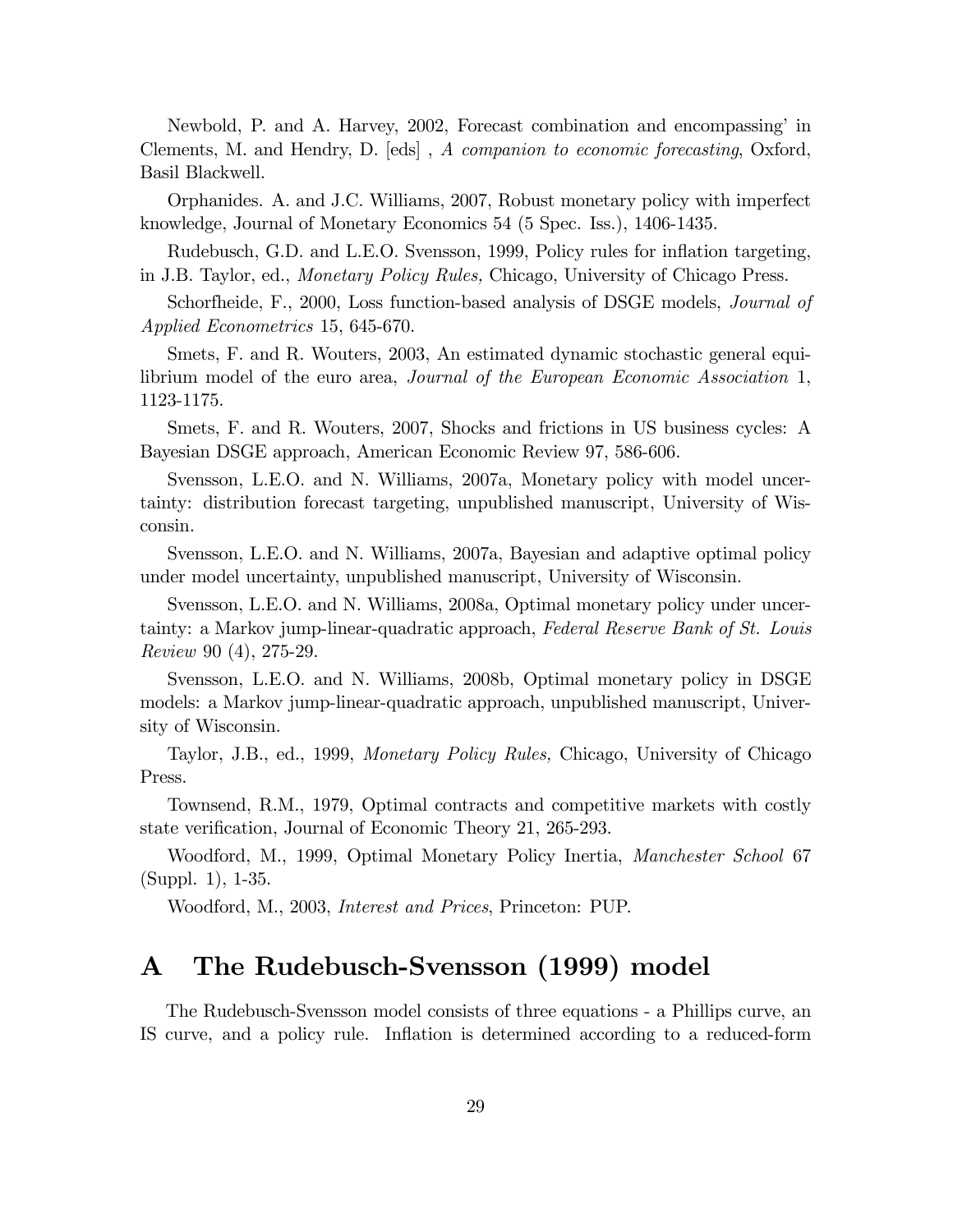Phillips curve,

$$
\pi_t = \sum_{i=1}^4 a_{pi} \pi_{t-i} + a_y y_{t-1} + \varepsilon_{pt}, \tag{9}
$$

where  $\pi_t$  is inflation and  $y_t$  is the output gap. For estimation, the output gap is measured as linearly detrended output. Aggregate demand is governed by an IS curve,

$$
y_t = \sum_{i=1}^2 b_{yi} y_{t-i} + b_r r_{t-1} + \varepsilon_{gt},
$$
\n(10)

where the ex post real interest rate  $r_t$  is defined as

$$
r_{t-1} = (1/4) \sum_{i=1}^{4} (i_{t-i} - \pi_{t-i}). \tag{11}
$$

Finally, the monetary authorities set the nominal interest rate in accordance with a Taylor-type rule,

$$
i_{t} = \phi_{i}i_{t-1} + (1 - \phi_{i})\left(\phi_{\pi}\pi_{t} + \phi_{y}y_{t}\right) + \phi_{dy}\left(y_{t} - y_{t-1}\right) + \varepsilon_{rt}.
$$
 (12)

#### A.1 Priors for the RS model

Table 1 summarizes our baseline prior. Because the model lacks micro-foundations, it is not easy for us to elicit an informative prior for its parameters. As a benchmark, we therefore choose a prior whose mode lies on Rudebusch and Svensson's original estimates. Its key features can be characterised as follows. First, the Phillips curve encodes a high degree of intrinsic inflation persistence, with the lag coefficients on inflation summing to unity. Inflation is also more responsive to current output than in conventional calibrations of new Keynesian models. The IS curve also encodes instrinsic output persistence, with the lag coefficients on output summing to  $0.91$ . On the other hand, the slope of the IS curve with respect to the real interest rate is relatively small. Finally, the prior variances are large, reflecting the considerable degree of uncertainty about the relevance of U.S. estimates for models of the U.K.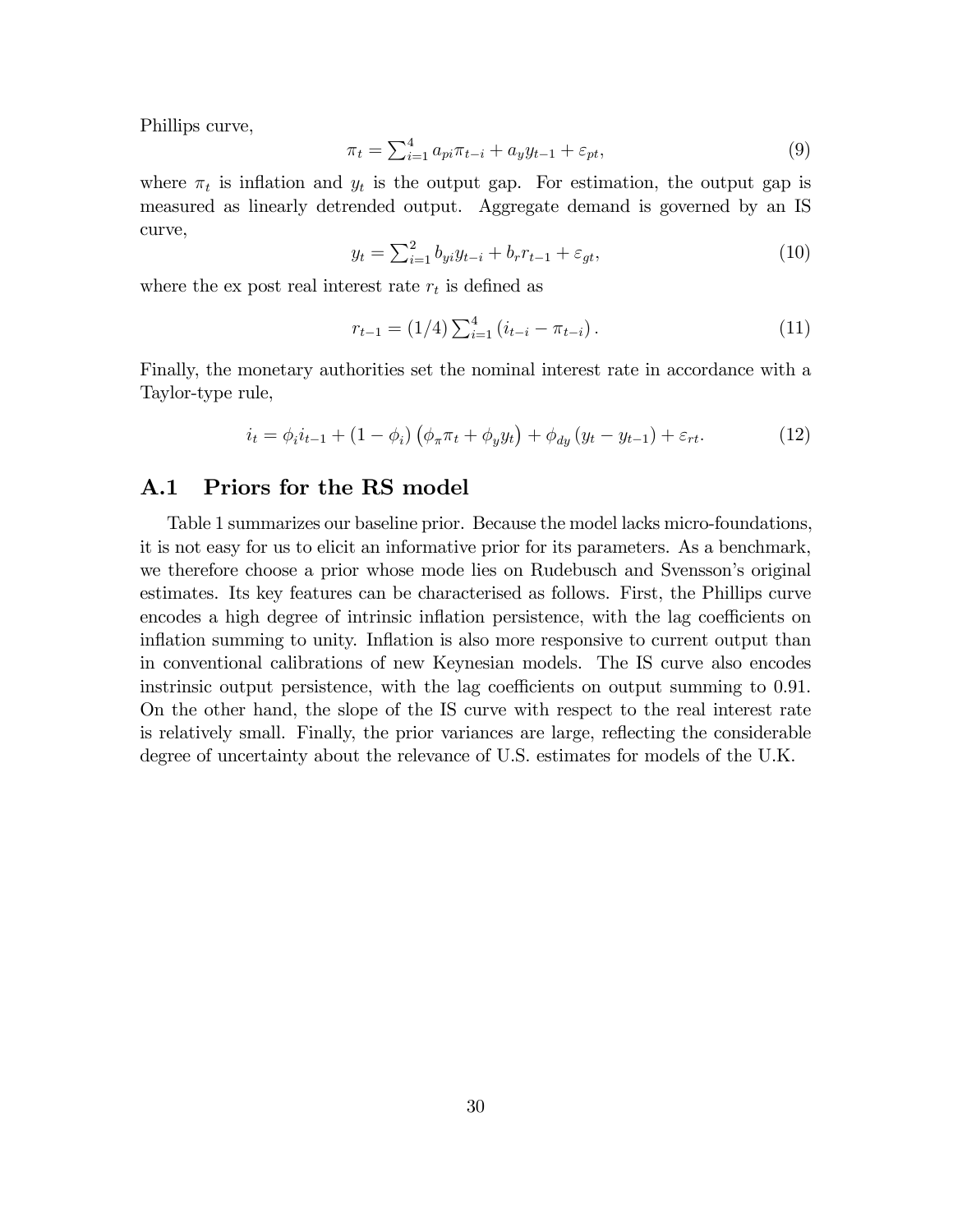| $\bold{Parameter}$                                                                       | <b>Distribution</b> |         | Mean Standard Deviation |
|------------------------------------------------------------------------------------------|---------------------|---------|-------------------------|
| $a_{p1}$                                                                                 | <b>Beta</b>         | 0.6     | 0.22                    |
| $a_{p2}$                                                                                 | Normal              | $-0.1$  | 0.2                     |
| $a_{p3}$                                                                                 | Normal              | 0.28    | 0.2                     |
| $a_{p4}$                                                                                 | Normal              | 0.12    | 0.2                     |
| $a_y$                                                                                    | Gamma               | 0.14    | 0.1                     |
| $b_{y1}$                                                                                 | Normal              | 1.16    | 0.3                     |
| $b_{y2}$                                                                                 | Normal              | $-0.25$ | 0.2                     |
| $b_r$                                                                                    | Gamma               | 0.26    | 0.2                     |
| $\phi_r$                                                                                 | <b>Beta</b>         | 0.7     | 0.05                    |
| $\phi_{\pi}$ - 1                                                                         | Gamma               | 1.0     | 0.1                     |
|                                                                                          | Normal              | 0.125   | 0.05                    |
|                                                                                          | Normal              | 0.125   | 0.05                    |
|                                                                                          | Inverse Gamma       | 0.25    | 0.2                     |
| $\begin{array}{c} \phi_y \ \phi_{dy} \ \sigma^2_p \ \sigma^2_g \ \sigma^2_r \end{array}$ | Inverse Gamma       | 0.25    | 0.2                     |
|                                                                                          | Inverse Gamma       | 0.25    | 0.2                     |

Table A1: Benchmark Prior for the Rudesbusch-Svennson model

We also examine the sensitivity of our results with respect to two alternative priors: (1) tighter priors based on the original Rudebusch-Svensson estimates and  $(2)$  tighter priors centred on simple AR $(1)$  specifications involving a low degree of inflation and output persistence. Those priors are summarized in tables 2 and 3.

|                                                                                              | O                   |         | O                         |
|----------------------------------------------------------------------------------------------|---------------------|---------|---------------------------|
| Parameter                                                                                    | <b>Distribution</b> | Mean    | <b>Standard Deviation</b> |
| $a_{p1}$                                                                                     | Normal              | 0.7     | 0.1                       |
| $a_{p2}$                                                                                     | Normal              | $-0.1$  | 0.1                       |
| $a_{p3}$                                                                                     | Normal              | 0.28    | 0.1                       |
| $a_{p4}$                                                                                     | Normal              | 0.12    | 0.1                       |
| $a_y$                                                                                        | Gamma               | 0.14    | 0.1                       |
| $b_{y1}$                                                                                     | Normal              | 1.16    | 0.1                       |
| $b_{y2}$                                                                                     | Normal              | $-0.25$ | 0.1                       |
| $b_r$                                                                                        | Gamma               | 0.18    | 0.1                       |
| $\phi_r$                                                                                     | Beta                | 0.7     | 0.05                      |
| $\phi_{\pi}-1$                                                                               | Gamma               | 1.0     | 0.1                       |
| $\phi_y$                                                                                     | Normal              | 0.125   | 0.05                      |
|                                                                                              | Normal              | 0.125   | 0.05                      |
|                                                                                              | Inverse Gamma       | 0.25    | $0.2\,$                   |
| $\begin{array}{c} \phi_{dy} \ \sigma^2_p \ \sigma^2_p \ \sigma^2_s \ \sigma^2_r \end{array}$ | Inverse Gamma       | 0.25    | 0.2                       |
|                                                                                              | Inverse Gamma       | 0.25    | 0.2                       |

Table A2: A tight prior around the original RS estimates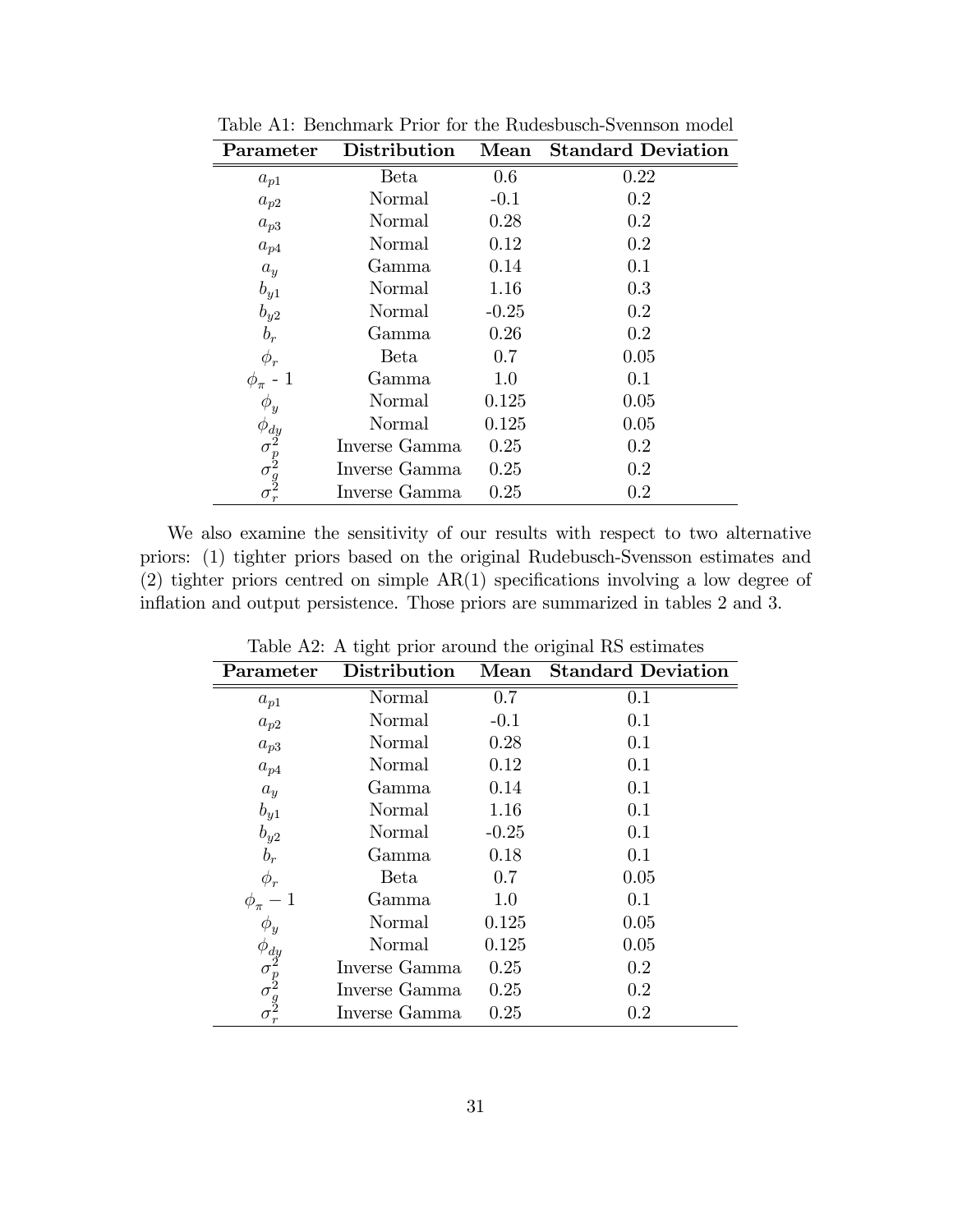| Parameter                                                                                      | <b>Distribution</b> | Mean  | <b>Standard Deviation</b> |
|------------------------------------------------------------------------------------------------|---------------------|-------|---------------------------|
| $a_{p1}$                                                                                       | Normal              | 0.3   | 0.1                       |
| $a_{p2}$                                                                                       | Normal              | 0.0   | 0.1                       |
| $a_{p3}$                                                                                       | Normal              | 0.0   | 0.1                       |
| $a_{p4}$                                                                                       | Normal              | 0.0   | 0.1                       |
| $a_y$                                                                                          | Gamma               | 0.14  | 0.1                       |
| $b_{y1}$                                                                                       | Normal              | 0.7   | 0.1                       |
| $b_{y2}$                                                                                       | Normal              | 0.0   | 0.1                       |
| $b_r$                                                                                          | Gamma               | 0.18  | 0.1                       |
| $\phi_r$                                                                                       | <b>Beta</b>         | 0.7   | 0.05                      |
| $\phi_{\pi}-1$                                                                                 | Gamma               | 1.0   | 0.1                       |
|                                                                                                | Normal              | 0.125 | 0.05                      |
|                                                                                                | Normal              | 0.125 | 0.05                      |
|                                                                                                | Inverse Gamma       | 0.25  | 0.2                       |
| $\begin{array}{c} \phi_y \ \phi_{dy} \ \sigma^2_{p} \ \sigma^2_{g} \ \sigma^2_{r} \end{array}$ | Inverse Gamma       | 0.25  | 0.2                       |
|                                                                                                | Inverse Gamma       | 0.25  | 0.2                       |

Table A3: A tight prior around low inflation and output persistence

## A.2 Posterior for the RS model

 $\overline{a}$ 

Table 4 summarizes the posterior distribution under the baseline prior. Two aspects of the estimates are apparent. First, inflation and output are considerably less persistent than in the prior. For instance, according to posterior mean estimates, the lag coefficients on inflation in the Phillips curve sum to  $0.243$ , while the lag coefficients on output in the IS curve sum to 0.423. Second, the slope of the IS curve with respect to the real interest rate is smaller than in the prior. Indeed, the lower end of a 95 percent credible set is only slightly above zero. If this coefficient were equal to zero, the central bank could not influence output or inflation via an interestrate rule, and realizations of output and inflation would be independent of policy-rule parameters.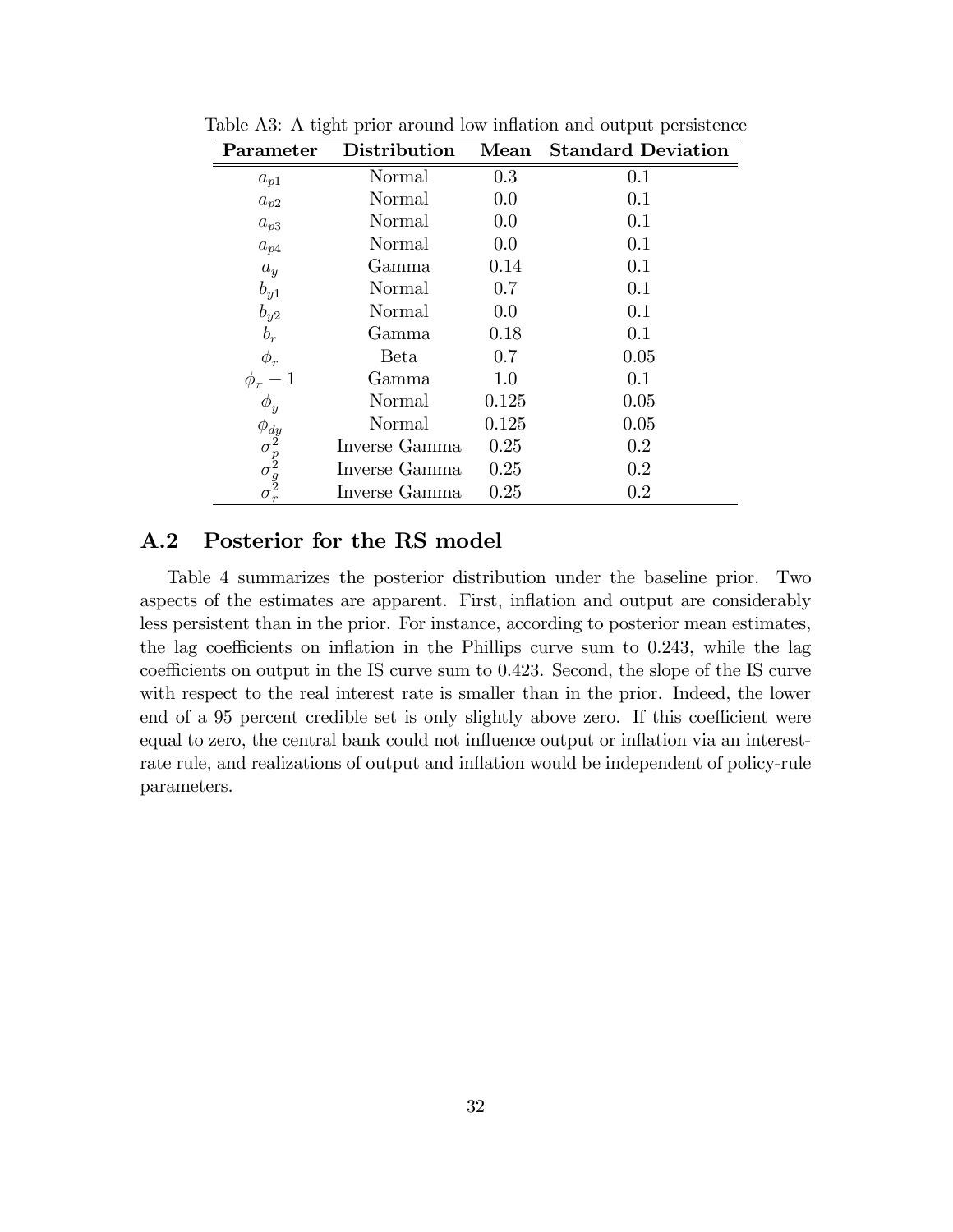| Parameter                                                                       | Prior mean | Post. mode | Post. mean | $\overline{5^{th}$ %ile | $\overline{95^{th} \%}$ ile |
|---------------------------------------------------------------------------------|------------|------------|------------|-------------------------|-----------------------------|
| $a_{p1}$                                                                        | 0.6        | 0.1212     | 0.1592     | 0.0430                  | 0.3171                      |
| $a_{p2}$                                                                        | $-0.1$     | $-0.0758$  | $-0.0619$  | $-0.2484$               | 0.1264                      |
| $a_{p3}$                                                                        | 0.28       | $-0.0758$  | $-0.0442$  | $-0.2423$               | 0.1570                      |
| $a_{p4}$                                                                        | 0.12       | 0.1919     | 0.1900     | $-0.0113$               | 0.3838                      |
| $a_y$                                                                           | 0.14       | 0.0506     | 0.1118     | 0.0201                  | 0.2635                      |
| $b_{y1}$                                                                        | 1.16       | 0.4899     | 0.5069     | 0.3072                  | 0.7139                      |
| $b_{y2}$                                                                        | $-0.25$    | $-0.0606$  | $-0.0842$  | $-0.2729$               | 0.1031                      |
| $b_r$                                                                           | 0.26       | 0.0506     | 0.0953     | 0.0167                  | 0.2138                      |
| $\phi_r$                                                                        | 0.7        | 0.9646     | 0.9589     | 0.9358                  | 0.9781                      |
| $\phi_{\pi}-1$                                                                  | 1.0        | 0.8636     | 0.8762     | 0.5996                  | 1.1815                      |
| $\phi_y$                                                                        | 0.125      | 0.1011     | 0.1275     | 0.0563                  | 0.2220                      |
|                                                                                 | 0.125      | 0.0506     | 0.0603     | 0.0290                  | 0.0989                      |
|                                                                                 | 0.25       | 0.4142     | 0.4213     | 0.3582                  | 0.4953                      |
| $\begin{array}{c} \phi_{dy} \ \sigma_p^2 \ \sigma_g^2 \ \sigma_r^2 \end{array}$ | 0.25       | 0.2627     | 0.2699     | 0.2302                  | 0.3174                      |
|                                                                                 | 0.25       | 0.1011     | 0.1009     | 0.0853                  | 0.1193                      |

Table A4: Posterior for the Rudebusch-Svensson model (baseline prior)

Recall that the benchmark prior was centered on Rudebusch and Svensson's esti-mates for the U.S. Table 4 therefore documents that there is less instrinsic persistence in U.K. data for the inflation-targeting period than in Rudebusch and Svensson's sample. To assess the robustness of this finding, we re-estimate the model using the tighter RS prior listed in table 2. This represents an attempt to force high intrinsic persistence onto the data. The posterior corresponding to this prior is summarized in table 5. To our surprise, we found that the estimates are broadly similar to those for the benchmark prior. As another robustness check, we re-estimate the model with an informative prior involving low degrees of intrinsic persistence (see table 3). Table 6 summarizes the posterior associated with this prior. Once again, we find that model's characteristics are qualitatively robust to changes in the prior.

Table A5: RS model prosterior (A tight prior around the original RS estimates)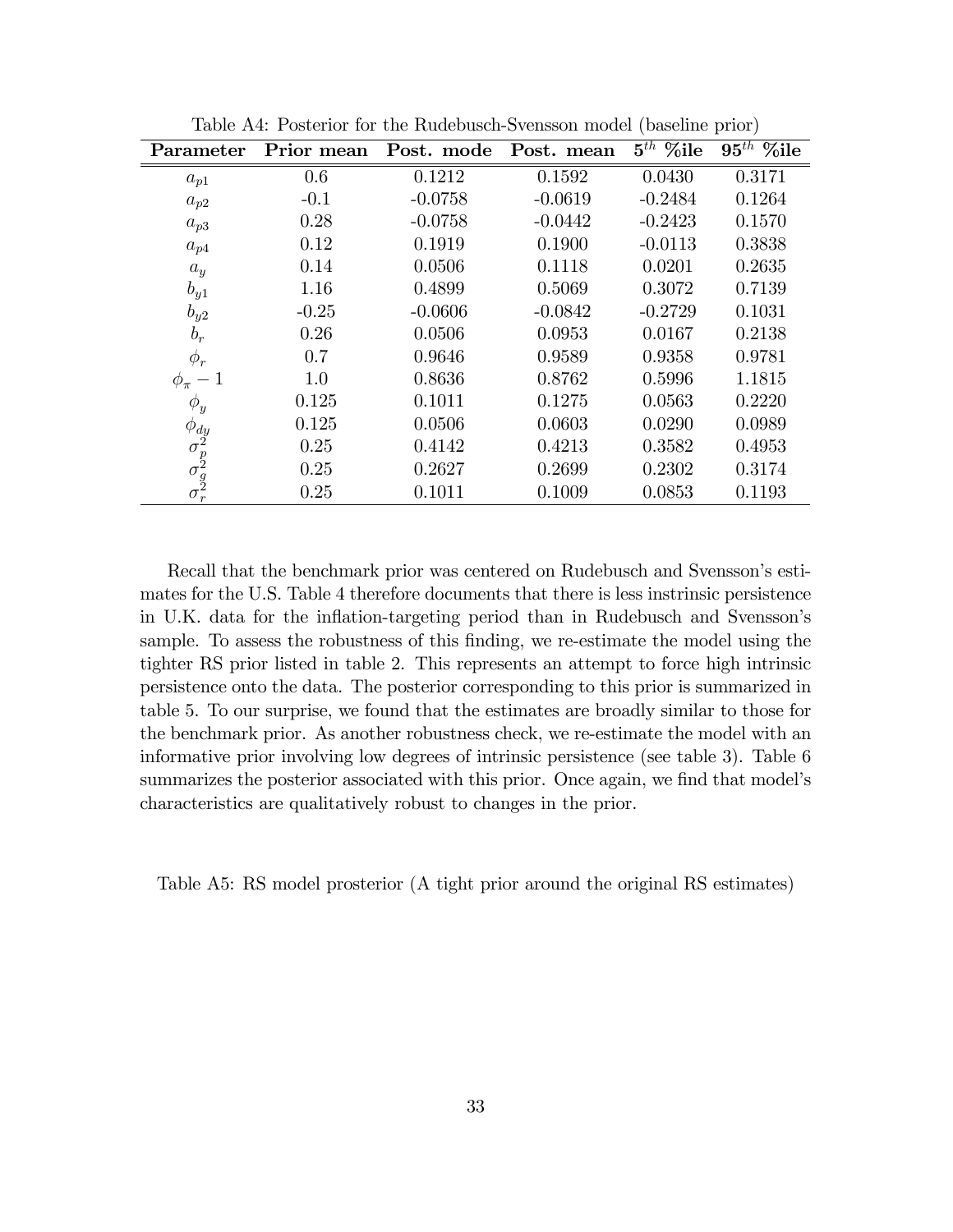| Parameter                                                                                    | Prior mean | Post. mode | Post. mean | $\overline{5^{th} \%}$ ile | $\overline{95}^{th}$ %ile |
|----------------------------------------------------------------------------------------------|------------|------------|------------|----------------------------|---------------------------|
| $a_{p1}$                                                                                     | 0.7        | 0.4545     | 0.4592     | 0.3160                     | 0.6007                    |
| $a_{p2}$                                                                                     | $-0.1$     | $-0.0909$  | $-0.0981$  | $-0.2309$                  | 0.0346                    |
| $a_{p3}$                                                                                     | 0.28       | $-0.0758$  | $-0.0442$  | $-0.2423$                  | 0.1570                    |
| $a_{p4}$                                                                                     | 0.12       | 0.1515     | 0.1504     | 0.0165                     | 0.2812                    |
| $a_y$                                                                                        | 0.14       | 0.0607     | 0.1223     | 0.0212                     | 0.2924                    |
| $b_{y1}$                                                                                     | 1.16       | 0.9141     | 0.9199     | 0.7784                     | 1.0561                    |
| $b_{y2}$                                                                                     | $-0.25$    | $-0.2121$  | $-0.2217$  | $-0.3563$                  | $-0.0928$                 |
| $b_r$                                                                                        | 0.18       | 0.0910     | 0.1164     | 0.0372                     | 0.2243                    |
| $\phi_r$                                                                                     | 0.7        | 0.9646     | 0.9599     | 0.9372                     | 0.9787                    |
| $\phi_{\pi}-1$                                                                               | 1.0        | 0.8939     | 0.8854     | 0.6096                     | 1.1755                    |
| $\phi_y$                                                                                     | 0.125      | 0.1011     | 0.1273     | 0.0566                     | 0.2220                    |
|                                                                                              | 0.125      | 0.0506     | 0.0604     | 0.0292                     | 0.0993                    |
|                                                                                              | 0.25       | 0.4647     | 0.4732     | 0.4010                     | 0.5584                    |
| $\begin{array}{c} \phi_{dy} \ \sigma^2_p \ \sigma^2_p \ \sigma^2_s \ \sigma^2_r \end{array}$ | 0.25       | 0.2930     | 0.3040     | 0.2575                     | 0.3593                    |
|                                                                                              | 0.25       | 0.1011     | 0.1008     | 0.0853                     | 0.1192                    |

Table A6: RS model prosterior (tight prior around low inflation and output persistence)

| Parameter                                                                       | Prior mean | Post. mode | Post. mean | $\overline{5^{th}$ %ile | $\overline{95^{th}$ %ile |
|---------------------------------------------------------------------------------|------------|------------|------------|-------------------------|--------------------------|
| $a_{p1}$                                                                        | 0.3        | 0.1616     | 0.1695     | 0.0435                  | 0.3053                   |
| $a_{p2}$                                                                        | 0.0        | $-0.0152$  | $-0.0235$  | $-0.1590$               | 0.1089                   |
| $a_{p3}$                                                                        | 0.0        | $-0.0606$  | $-0.0647$  | $-0.1986$               | 0.0717                   |
| $a_{p4}$                                                                        | 0.0        | 0.0707     | 0.0792     | $-0.0539$               | 0.2155                   |
| $a_y$                                                                           | 0.14       | 0.0607     | 0.1197     | 0.0205                  | 0.2878                   |
| $b_{y1}$                                                                        | 0.7        | 0.5707     | 0.5731     | 0.4379                  | 0.7060                   |
| $b_{y2}$                                                                        | 0.0        | $-0.0152$  | $-0.0107$  | $-0.1380$               | 0.1189                   |
| $b_r$                                                                           | 0.18       | 0.0910     | 0.1153     | 0.0377                  | 0.2181                   |
| $\phi_r$                                                                        | 0.7        | 0.9646     | 0.9591     | 0.9363                  | 0.9782                   |
| $\phi_{\pi}-1$                                                                  | 1.0        | 0.8485     | 0.8842     | 0.6186                  | 1.1913                   |
| $\phi_y$                                                                        | 0.125      | 0.1061     | 0.1272     | 0.0556                  | 0.2226                   |
|                                                                                 | 0.125      | 0.0556     | 0.0602     | 0.0289                  | 0.0988                   |
|                                                                                 | 0.25       | 0.4142     | 0.4237     | 0.3608                  | 0.4981                   |
|                                                                                 | 0.25       | 0.2627     | 0.2717     | 0.2316                  | 0.3189                   |
| $\begin{array}{c} \phi_{dy}\\ \sigma_p^2\\ \sigma_g^2\\ \sigma_r^2 \end{array}$ | 0.25       | 0.1011     | 0.1008     | 0.0853                  | 0.1192                   |

# B A version of the Smets-Wouters (2007) model

## B.1 The final goods sector

The final-goods sector is perfectly competitive and produces a final good  $Y_t$  by bundling together a continuum of intermediate goods  $Y_t(z)$ . Final-good producers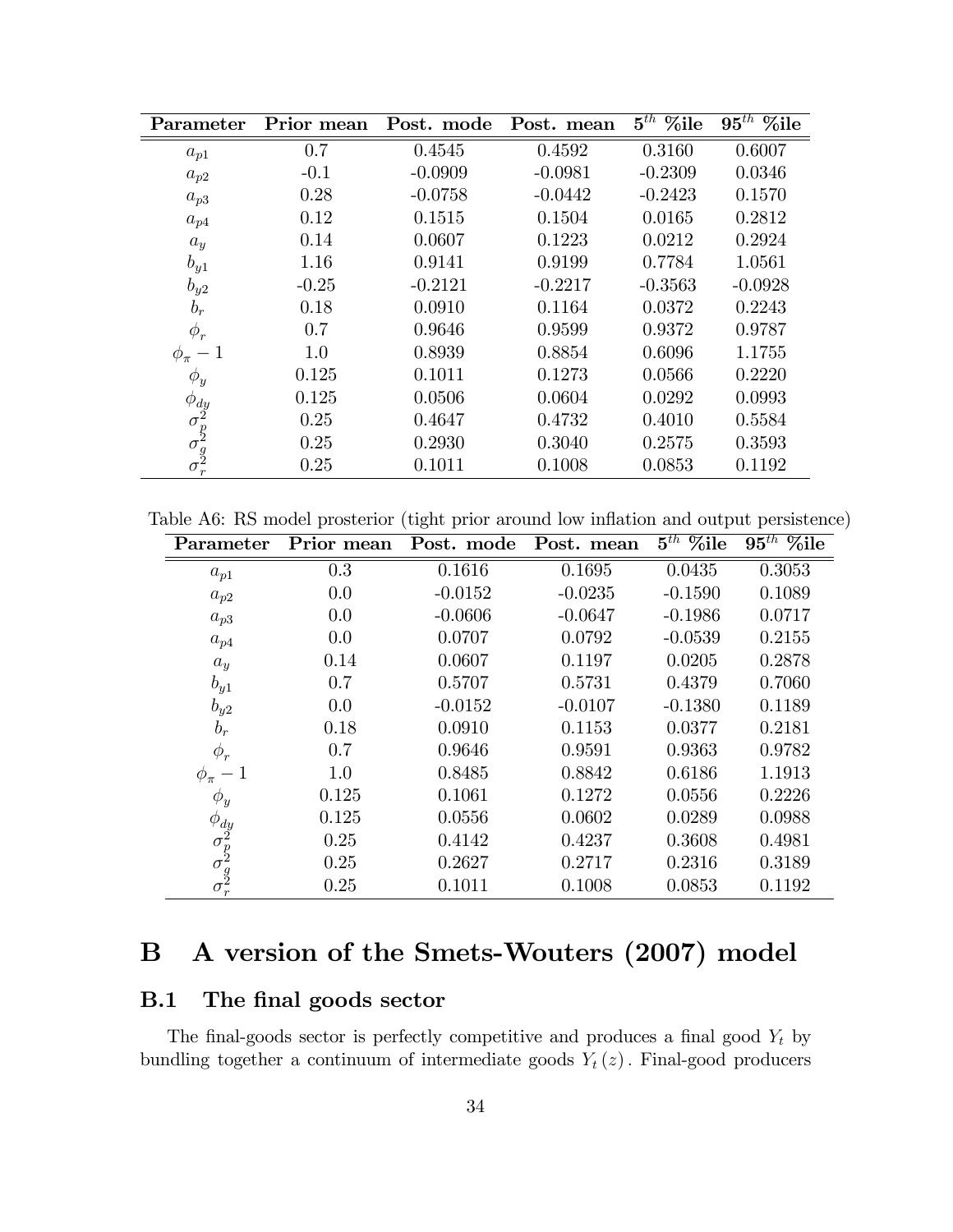choose inputs and outputs to maximize profits,

$$
\max_{Y_t, Y_t(i)} P_t Y_t - \int_0^1 P_t(z) Y_t(z) dz \quad \text{s.t.} \quad \left[ \int_0^1 G\left(\frac{Y_t(z)}{Y_t}; \varepsilon_p\right) dz \right] = 1,\tag{13}
$$

where  $P_t$  and  $P_t(z)$  are the price of the final and intermediate goods respectively, and G is a strictly concave and increasing function characterised by  $G(1) = 1$ . The variable  $\varepsilon_t^p$  $t<sub>t</sub><sup>p</sup>$  is an exogenous shock that changes the elasticity of demand and therefore the markup. We assume that  $\varepsilon_t^p$  $_t^p$  follows an  $ARMA(1, 1)$  process,

$$
\ln \varepsilon_t^p = \rho_p \ln \varepsilon_{t-1}^p - \theta_p \eta_t^p + \eta_t^p, \ \eta_t^p \sim N(0, \sigma_p) \tag{14}
$$

#### B.2 Intermediate-goods sector

The intermediate goods sector is monopolistically competitive and features sticky prices. There is a continuum of intermediate-goods firms, indexed by  $z$ , with technology

$$
Y_{t}(z) = \varepsilon_{t}^{a} (K_{t}^{s}(z))^{\alpha} (L_{t}(z))^{1-\alpha} - \Phi.
$$
 (15)

The variable  $K_t^s$  represents capital services,  $L_t$  is labour input,  $\Phi$  is a fixed cost, and  $\varepsilon_t^a$  is an exogenous shock to total factor productivity. The technology shock follows an  $AR(1)$  process,

$$
\ln \varepsilon_t^a = \rho_z \ln \varepsilon_{t-1}^a + \eta_t^a, \ \eta_t^a \sim N(0, \sigma_a). \tag{16}
$$

The firm's profit is given by

$$
P_{t}(z) Y_{t}(z) - W_{t} L_{t}(z) - R_{t}^{k} K_{t}(z), \qquad (17)
$$

where  $W_t$  is the aggregate nominal wage and  $R_t^k$  is the rental rate on capital.

Under Calvo pricing with partial indexation, a firm that is allowed to re-optimise its price solves

$$
\max \sum_{k=0}^{\infty} E_t \xi_p^k \beta^k \frac{\Xi_{t+k}}{\Xi_t} \frac{P_t}{P_{t+k}} Y_{t+k} \left[ \tilde{P}_t(z) (\Pi_{l=1}^k \pi_{t+l-1}^{t_p} \pi_*^{1-t_p}) - \mathcal{MC}_{t+k} \right] = 0, \tag{18}
$$

$$
s.t. Y_{t+k}(z) = G'^{-1}\left(\frac{P_t(z)X_{t,k}}{P_{t+k}}\int_0^1 G'\left(\frac{Y_t(z)}{Y_t}\right)\frac{Y_t(z)}{Y_t}dz\right)Y_{t+k},\tag{19}
$$

where  $P_t(z)$  is the newly set price,  $\zeta_p$  is the Calvo probability of being allowed to reoptimise one's price,  $\pi_t = P_t/P_{t-1}$  is gross inflation,  $\beta^k \frac{\Xi_{t+k}}{\Xi_t}$  $\Xi_t$  $P_t$  $\frac{P_t}{P_{t+k}}$  is the firm's nominal stochastic discount factor (which equals the discount factor for households). Following Kimball (1995),  $G(\cdot)$  is specified so that the demand for input  $Y_t(z)$  is decreasing in its relative price  $P_t(z)/P_t$ , with the elasticity of demand being a positive function of its relative price. Finally,  $X_{t,k} = \prod_{l=1}^{k} \pi_{t+l}^{\iota_p}$  $t_{t+l-1}^{(k)} \pi^{1-k_p}$ , unless  $k = 0$ , in which case  $X_{t,k} = 1$ . The term  $\prod_{l=1}^k \pi_{t\text{+}}^{\iota_p}$  $t_{t+l-1}$  captures the fact that prices of firms that do not receive a price signal are indexed to last period's inflation rate, and the term  $\pi^{1-\iota_p}_*$  is an adjustment for trend inflation.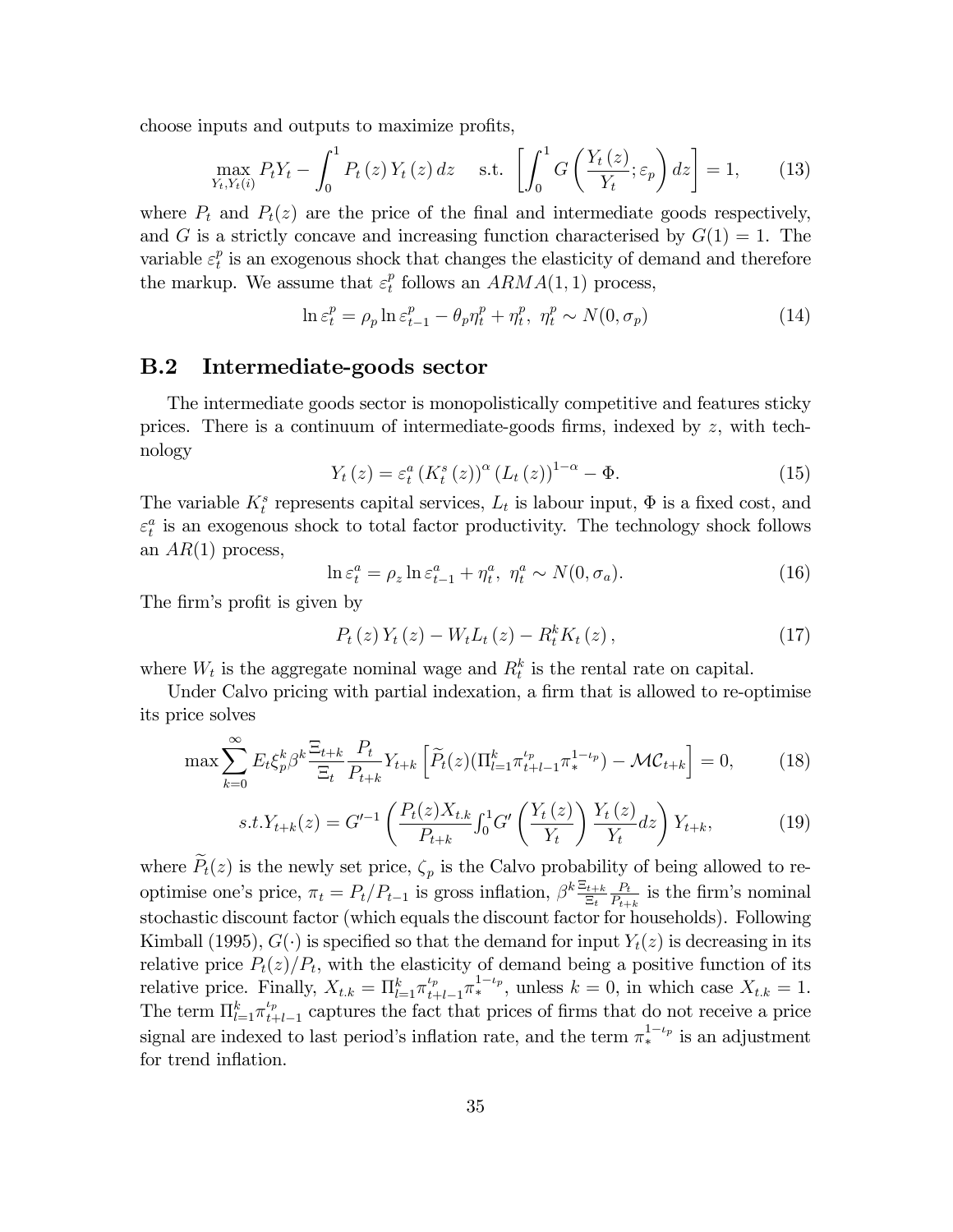#### B.3 Households

Households are indexed by  $\alpha$  and have identical preferences defined over the consumption of a composite good  $C$  and hours worked  $L$ ,

$$
E_t \sum_{i=0}^{\infty} \beta^i \left[ \frac{\left(C_{t+i}(a) - \lambda C_{t+i-1}(a)\right)^{1-\sigma_c}}{1-\sigma_c} \right] \exp\left(\frac{(\sigma_c - 1)L_{t+i}(a)^{1+\sigma_l}}{1+\sigma_l}\right). \tag{20}
$$

The parameter  $\beta \in (0,1)$  represents their subjective discount factor,  $\sigma_c$  is the inverse of the intertemporal elasticity of substitution,  $\sigma_l$  is the inverse elasticity of labor supply, and  $\lambda$  governs the degree of external habit formation.

A household's period-by-period budget constraint is given by

$$
C_{t}(a) + I_{t}(a) + \frac{B_{t}(a)}{R_{t}P_{t}} - T_{t}(a)
$$
\n
$$
\leq \frac{B_{t-1}(a)}{P_{t}} + \frac{W_{t}^{h}}{P_{t}}L_{t}(a) + \frac{R_{t}^{k}Z_{t}(a)K_{t-1}(a)}{R_{t}P_{t}} - a(Z_{t}(a)K_{t-1}(a)) + \frac{Div_{t}}{P_{t}},
$$
\n(21)

where  $I_t$  represents gross investment,  $B_t$  is a nominally riskless discount bond paying gross interest  $R_t$ , and  $T_t$  is net lump sum taxes. The household earns a nominal wage  $W_t^h$  and collects financial income from its bond holdings, from renting capital to firms, and from collecting dividends distributed by the labour unions.

The capital-accumulation identity is

$$
K_{t}(a) = (1 - \delta) K_{t-1}(a) + I_{t+i}(z) \left[ 1 - S\left(\frac{I_{t}(a)}{I_{t-1}(a)}\right) \right],
$$
 (22)

where  $\delta$  is the depreciation rate and  $S(.)$  is an adjustment-cost function, with with  $S(1) = 0$ ;  $S'(1) = 0$  and  $S(.)'' > 0$ .

#### B.4 Intermediate labour union sector

The supply side of the labor market involves three agents: households, unions, and labor packers. Households supply homogenous labour to a labour union which differentiates their labour services and sets wages following a Calvo mechanism. Unions sell differentiated labor to labor packers, who re-package labor services and sell them to intermediate-goods producers.

Working backwards, intermediate-goods producers employ a composite  $L_t$  of labor services,

$$
L_t = \left[ \int_0^1 L_t(l)^{\frac{1}{1-\lambda_{w,t}}} dl \right]^{1-\lambda_{w,t}}.
$$
\n(23)

This composite is supplied by labor packers, who maximize profits in a perfectly competitive environment. Demand for variety  $L_t(l)$  is therefore given by

$$
L_t(l) = \left(\frac{W_t(l)}{W_t}\right)^{-\frac{1-\lambda_{w,t}}{\lambda_{w,t}}} L_t.
$$
 (24)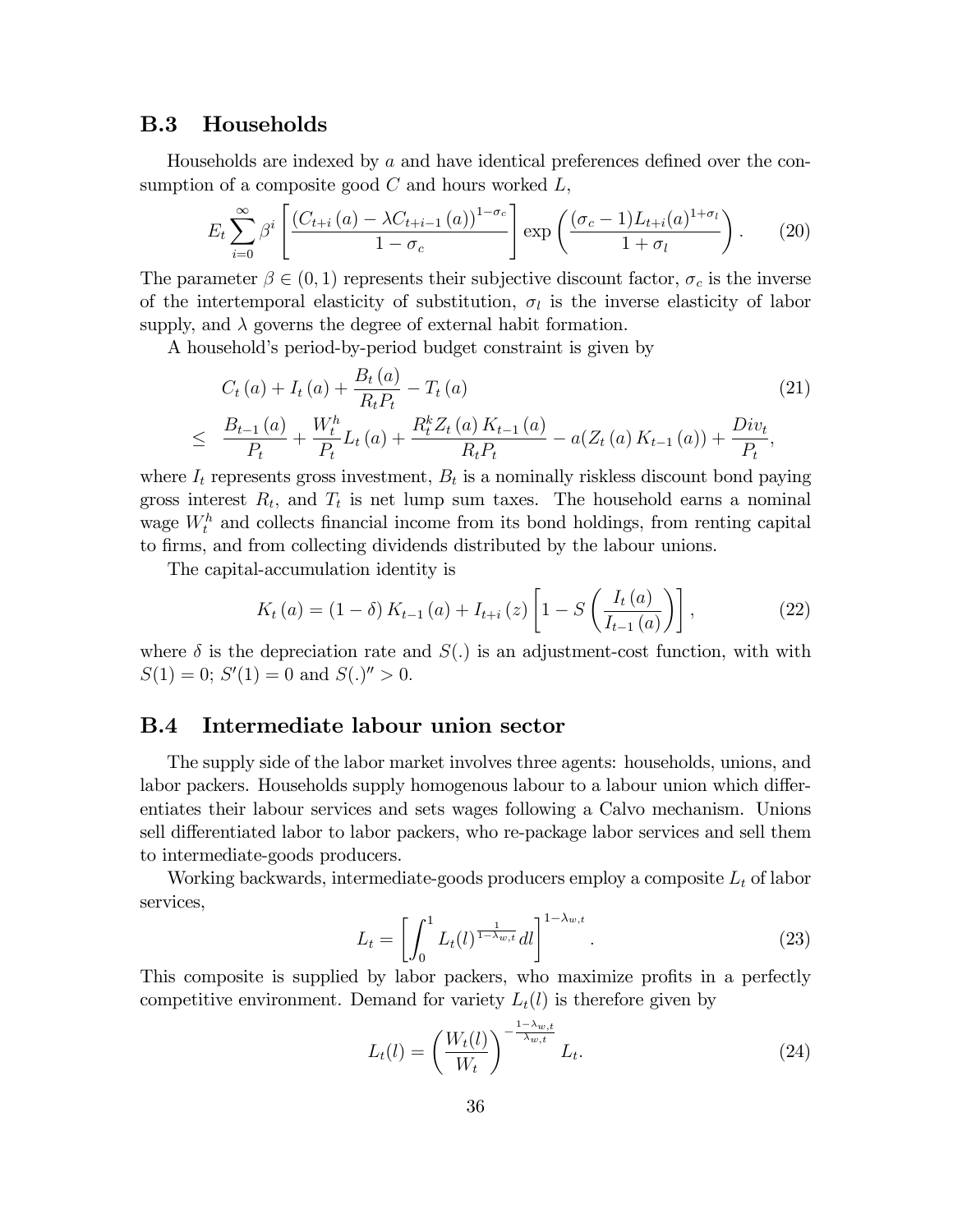Labor packers buy variety  $L_t(l)$  from labor unions. The unions allocate and differentiate labour services from the households and have market power. In their negotiations with labour packers, unions take the household's marginal rate of substitution between consumption and labour as the cost of labour services. The unions choose the wage subject to the labour demand equation and to nominal rigidities a la Calvo. Specifically, unions can readjust wages with probability  $1-\zeta_w$  in each period. For those that cannot adjust wages,  $W_t(l)$  increases at the weighted average of the steady state inflation  $\pi_*$  and of last period's inflation  $\pi_{t-1}$ . For those that can adjust, the problem is to choose a wage  $W_t(l)$  that maximizes wage income in all states where the union is stuck with that wage:

$$
\max \sum_{k=0}^{\infty} E_t \zeta_w^k \beta^k \frac{\Xi_{t+k}}{\Xi_t} \frac{P_t}{P_{t+k}} L_{t+k}(l) \left[ W_{t+k}(l) - W_{t+k}^h \right] = 0, \tag{25}
$$

where 
$$
W_{t+k}(l) = \widetilde{W}_t(l) (\Pi_{l=1}^k \pi_{t+l-1}^{w} \pi_*^{1-\iota_w}),
$$
 (26)

The markup above the marginal disutility is distributed to the households in the form of a union dividend.

## B.5 Government Policies

The government's nominal budget constraint is given by

$$
P_t G_t + B_{t-1} = T_t + \frac{B_t}{R_t},\tag{27}
$$

where  $G_t$  is exogenous government spending. Government spending expressed relative to the steady-state-output path follows an  $AR(1)$  process,

$$
\ln g_t = \rho_g \ln g_{t-1} + \epsilon_t^g, \ \epsilon_t^g \sim N(0, \sigma_g). \tag{28}
$$

The central bank follows a nominal interest rate rule,

$$
\frac{R_t}{R^*} = \left(\frac{R_{t-1}}{R^*}\right)^{\phi_R} \left[ \left(\frac{\pi_t}{\pi_*}\right)^{\phi_\pi} \left(\frac{Y_t}{Y_t^*}\right)^{\phi_y} \right]^{1-\phi_R} \left(\frac{Y_t/Y_{t-1}}{Y_t^*/Y_{t-1}^*}\right)^{\phi_{dy}} m_t, \tag{29}
$$

where  $R^*$  is the steady-state gross nominal interest rate and  $Y_t^*$  is the natural output. The parameter  $\phi_R$  determines the degree of interest rate smoothing, and  $\phi_\pi$ ,  $\phi_y$ ,  $\phi_{dy}$ are feedback coefficients on inflation, the output gap, and output growth, respectively. The monetary-policy shock  $m_t$  evolves exogenously according to

$$
\ln m_t = \rho_m \ln m_{t-1} + \epsilon_{m,t}.\tag{30}
$$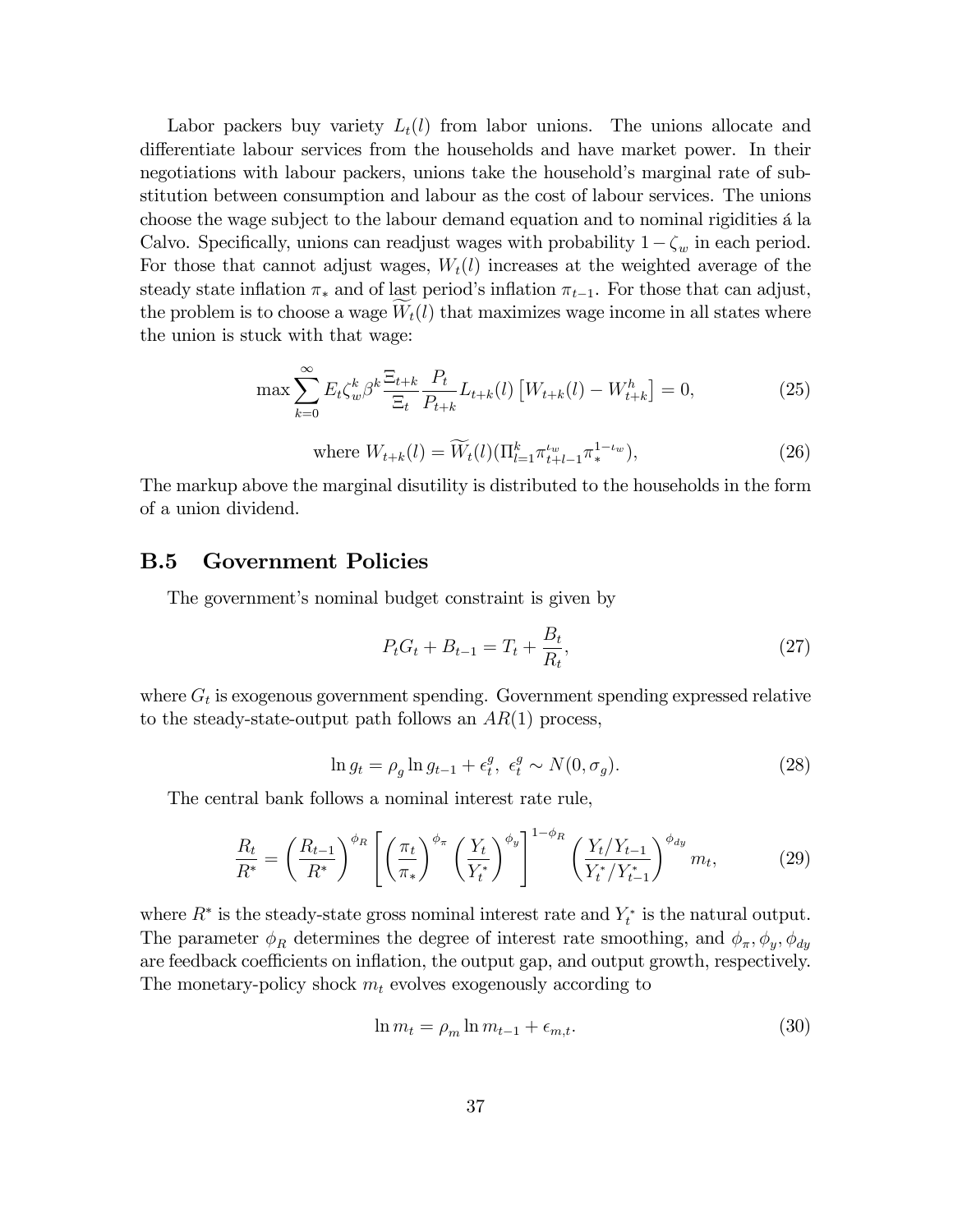#### B.6 Priors for the SW model

Table 7 displays our prior distribution. Priors on consumer-preference parameters are centered on standard values and are relatively tight. The intertemporal subsitution elasticity has a mean of unity, and the mean degree of habit persistence is 0.7. The labor-supply elasticity is centered on 2, and the discount rate is calibrated at 0.9925.

Technology parameters are also centered on standard values. The capital share in intermediate-good production and the depreciation rate are calibrated at 0.36 and 0.025, respectively. Prior means for parameters governing the elasticities of capital utilisation and the investment-adjustment cost are the same as in Smets and Wouters (2007). The mode of the share of Öxed costs in production is approximately 0.3.

For Calvo-pricing parameters, the probability of re-optimizing prices and wages is normal distributed with a prior mean of 0.75 and a prior standard deviation of 0.1. For the degree of price and wage indexation, we pick a diffuse distribution centred on 0.5.

With respect to shocks, priors for the persistence parameters reflect our belief that government-spending and productivity shocks are persistent while monetary-policy and cost-push shocks decay quickly. Persistence parameters for TFP and governmentspending shocks have a mean of 0.7, while those for cost-push and monetary-policy shocks have a mean of 0.3. Priors for the standard deviations are standard. Finally, the prior for policy-rule parameters is the same as in the Rudebusch-Svensson (1999) model.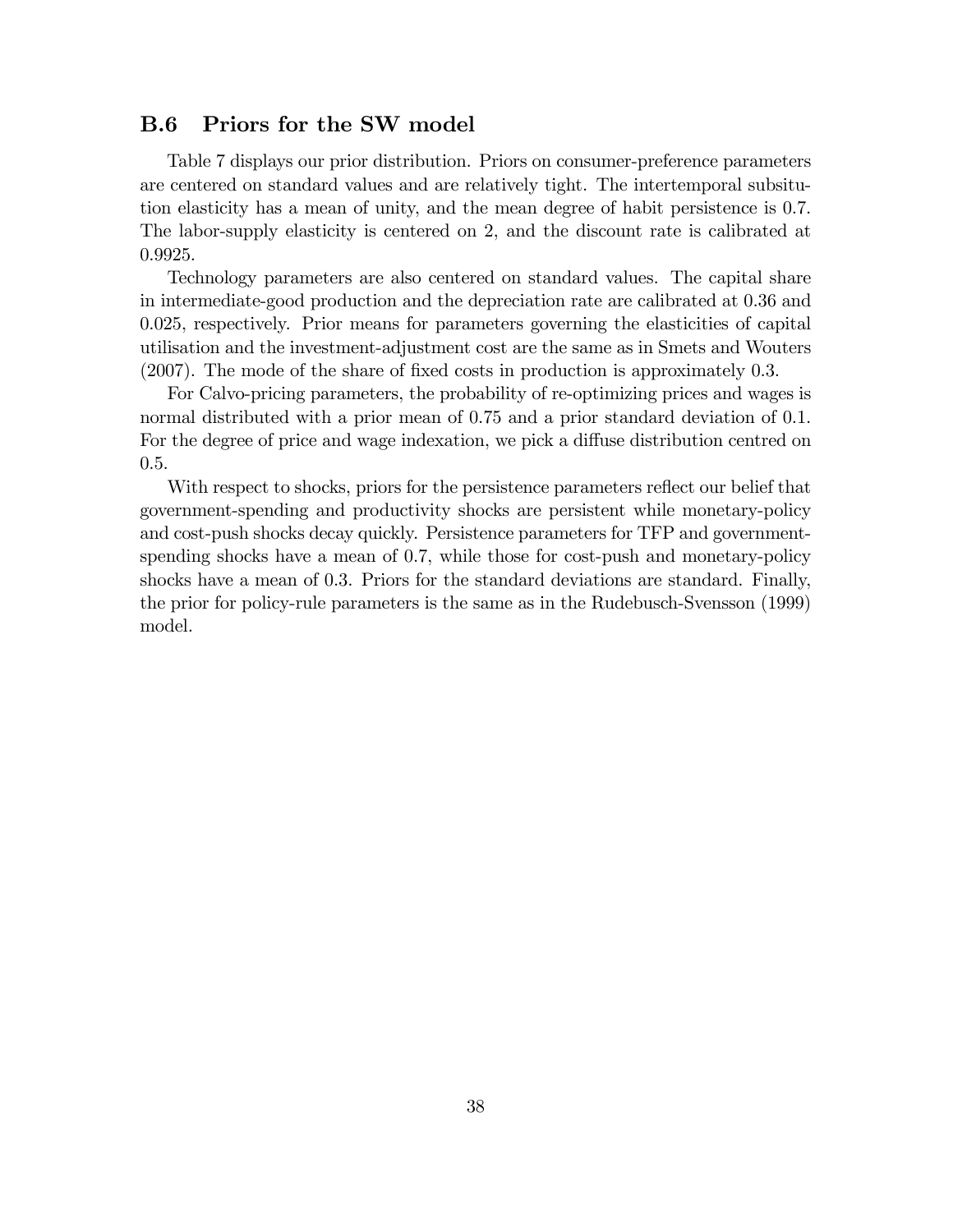| Parameter                                                    | Distribution  | Mean      | <b>Standard Deviation</b> |
|--------------------------------------------------------------|---------------|-----------|---------------------------|
|                                                              | Inverse Gamma | 0.25      | 0.2                       |
|                                                              | Inverse Gamma | 0.25      | 0.2                       |
|                                                              | Inverse Gamma | 0.25      | 0.2                       |
| $\sigma_a^2$<br>$\sigma_g^2$<br>$\sigma_m^2$<br>$\sigma_p^2$ | Inverse Gamma | 0.25      | 0.2                       |
| $\rho_a$                                                     | <b>Beta</b>   | 0.8       | 0.1                       |
| $\rho_g$                                                     | Beta          | 0.8       | 0.1                       |
| $\rho_m$                                                     | Beta          | $\rm 0.3$ | 0.1                       |
| $\rho_p$                                                     | <b>Beta</b>   | 0.3       | 0.1                       |
| $\theta_p$                                                   | Normal        | 0.1       | 0.05                      |
| $\varphi$                                                    | Normal        | 4.0       | 0.5                       |
| $\sigma_c$                                                   | Normal        | 1.0       | 0.1                       |
| $\lambda$                                                    | <b>Beta</b>   | 0.7       | 0.1                       |
| $\sigma_l$                                                   | Normal        | 2.0       | 0.2                       |
| $\zeta_p$                                                    | <b>Beta</b>   | 0.75      | 0.1                       |
| $\zeta_w$                                                    | <b>Beta</b>   | 0.75      | 0.1                       |
| $\iota_w$                                                    | <b>Beta</b>   | 0.5       | 0.2                       |
| $\iota_p$                                                    | <b>Beta</b>   | 0.5       | 0.2                       |
| $\theta_u$                                                   | <b>Beta</b>   | 0.5       | 0.2                       |
| $\Phi$                                                       | Gamma         | 0.4       | 0.2                       |
| $\phi_{\pi}-1$                                               | Gamma         | 1.0       | 0.2                       |
| $\phi_R$                                                     | <b>Beta</b>   | 0.7       | 0.1                       |
| $\phi_y$                                                     | Normal        | 0.125     | 0.05                      |
| $\phi_{dy}$                                                  | Normal        | 0.125     | 0.05                      |
| $\lambda_w$                                                  | Calibrated    | 10        |                           |
| $\lambda_p$                                                  | Calibrated    | 10        |                           |
| $\beta$                                                      | Calibrated    | 0.995     |                           |
| $\alpha$                                                     | Calibrated    | 0.36      |                           |
| $\delta$                                                     | Calibrated    | 0.025     |                           |

Table A7: Priors for the Smets-Wouters model

## B.7 Posterior for the SW model

Table 8 summarises the model's posterior distribution. Several features are immediately apparent. First of all, for many parameters, posteriors are not far from the priors. This shows that the large size of the SW model combined with our limited number of data series and short sample pose a number of identification problems. Thus, along several dimensions, parameter values are effectively set via the priors.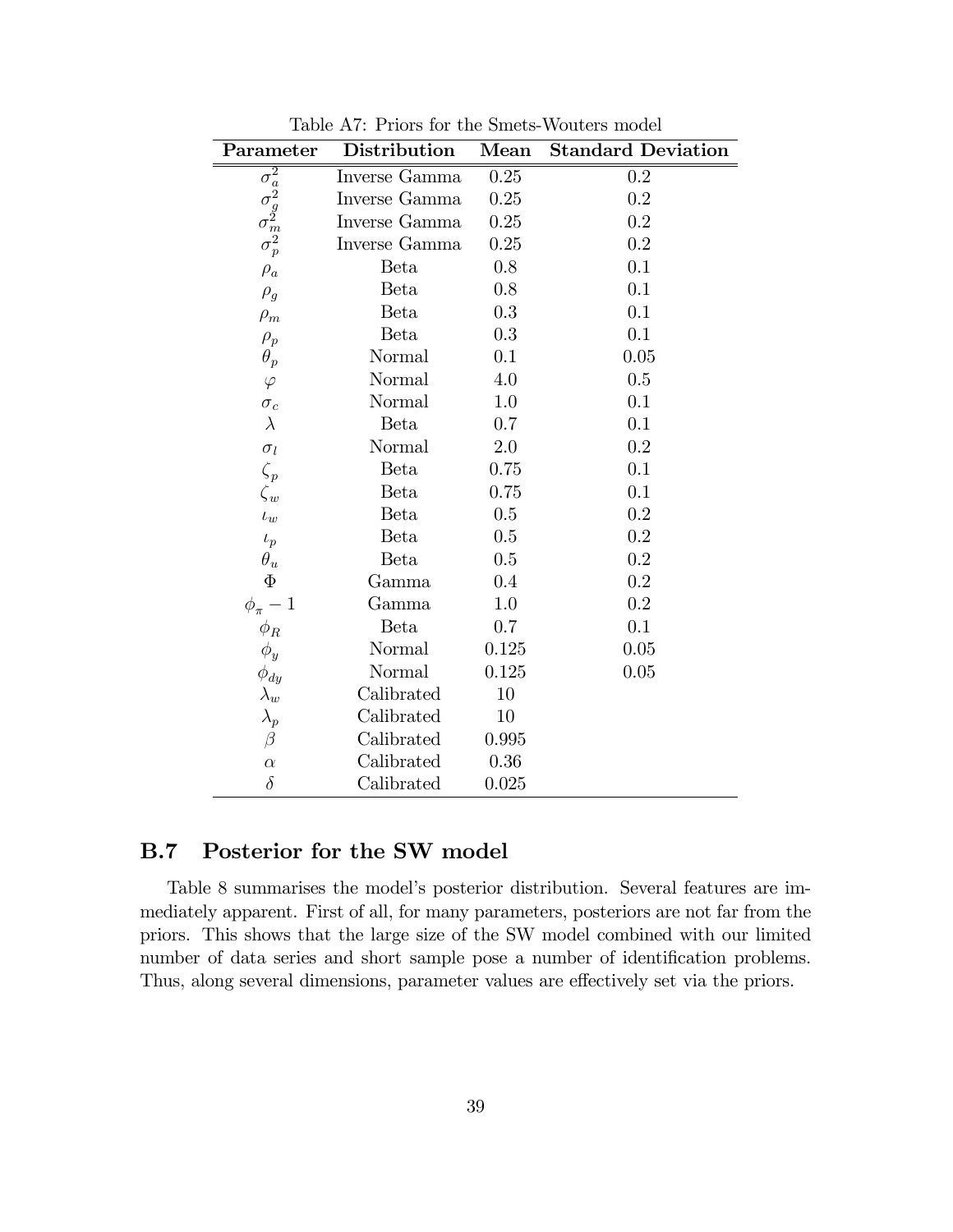| Parameter                                                    |         | Prior mean Post. Mode Post. Mean |        | $\overline{5}^{th}$ %ile | $\overline{{\bf 95}^{th}}$ %ile |
|--------------------------------------------------------------|---------|----------------------------------|--------|--------------------------|---------------------------------|
|                                                              | 0.25    | 0.2400                           | 0.2793 | 0.1806                   | 0.4215                          |
|                                                              | 0.25    | 0.1773                           | 0.1869 | 0.1319                   | 0.2477                          |
|                                                              | 0.25    | 0.0797                           | 0.0845 | 0.0657                   | 0.1081                          |
| $\sigma_a^2$<br>$\sigma_g^2$<br>$\sigma_m^2$<br>$\sigma_p^2$ | 0.25    | 0.3655                           | 0.3694 | 0.2995                   | 0.4525                          |
| $\rho_a$                                                     | $0.8\,$ | 0.8478                           | 0.8484 | 0.7709                   | 0.9165                          |
| $\rho_g$                                                     | 0.8     | 0.8377                           | 0.8197 | 0.6544                   | 0.9436                          |
| $\rho_m$                                                     | $0.3\,$ | 0.3135                           | 0.3125 | 0.1691                   | 0.4657                          |
| $\rho_p$                                                     | $0.3\,$ | 0.2228                           | 0.2367 | 0.1164                   | 0.3770                          |
| $\theta_p$                                                   | 0.1     | 0.1068                           | 0.1170 | 0.0385                   | 0.1971                          |
| $\varphi$                                                    | 4.0     | 4.1818                           | 4.1406 | 3.3510                   | 4.9424                          |
| $\sigma_c$                                                   | 1.0     | 1.1515                           | 1.1715 | 0.9335                   | 1.4361                          |
| $\lambda$                                                    | 0.7     | 0.8023                           | 0.7760 | 0.6407                   | 0.8872                          |
| $\sigma_l$                                                   | 2.0     | 1.9697                           | 1.9806 | 1.6506                   | 2.3063                          |
| $\zeta_p$                                                    | 0.75    | 0.7191                           | 0.7040 | 0.5316                   | 0.8491                          |
| $\zeta_w$                                                    | 0.75    | 0.7923                           | 0.7714 | 0.6299                   | 0.8900                          |
| $\iota_w$                                                    | $0.5\,$ | 0.4345                           | 0.4473 | 0.1436                   | 0.7808                          |
| $\iota_p$                                                    | 0.5     | 0.1623                           | 0.2291 | 0.0674                   | 0.4431                          |
| $\theta_u$                                                   | 0.5     | 0.6865                           | 0.6296 | 0.3284                   | 0.8696                          |
| $\Phi$                                                       | 0.4     | 0.4654                           | 0.5114 | 0.2169                   | 0.8996                          |
| $\phi_\pi-1$                                                 | 1.0     | 0.8157                           | 0.8719 | 0.5989                   | 1.1890                          |
| $\phi_R$                                                     | 0.7     | 0.9566                           | 0.9519 | 0.9271                   | 0.9725                          |
| $\phi_y$                                                     | 0.125   | 0.1037                           | 0.0859 | 0.0472                   | 0.1766                          |
| $\phi_{\underline{dy}}$                                      | 0.125   | 0.2788                           | 0.2906 | 0.1831                   | 0.4104                          |

Table A8: Posterior for the Smets-Wouters model

For instance, similar to other studies, we find that the parameters governing the degree of nominal rigidity are not well identified. One notable exception is the degree of price indexation, which is estimated to be considerably lower compared to the prior. Investment-adjustment costs are also weakly identified, most likely because we do not include investment amongst our observations.

For several parameters, however, the data are informative. For instance, the estimated degree of price indexation is considerably lower compared to the prior. The variance of the monetary shock is smaller compared to its prior mean while that of the cost-push shock is larger. The inter-temporal elasticity of substitution is somewhat lower than the prior of unity, while the weight of habits is somewhat higher than the prior, with a mode close to 0.8. The data are also informative about the elasticity of capital utilisation costs, which is estimated to be relatively high. This implies that movements in capital utilisation will not be as pronounced as, for example, in models such as Christiano, Eichenbaum and Evans (2005) where this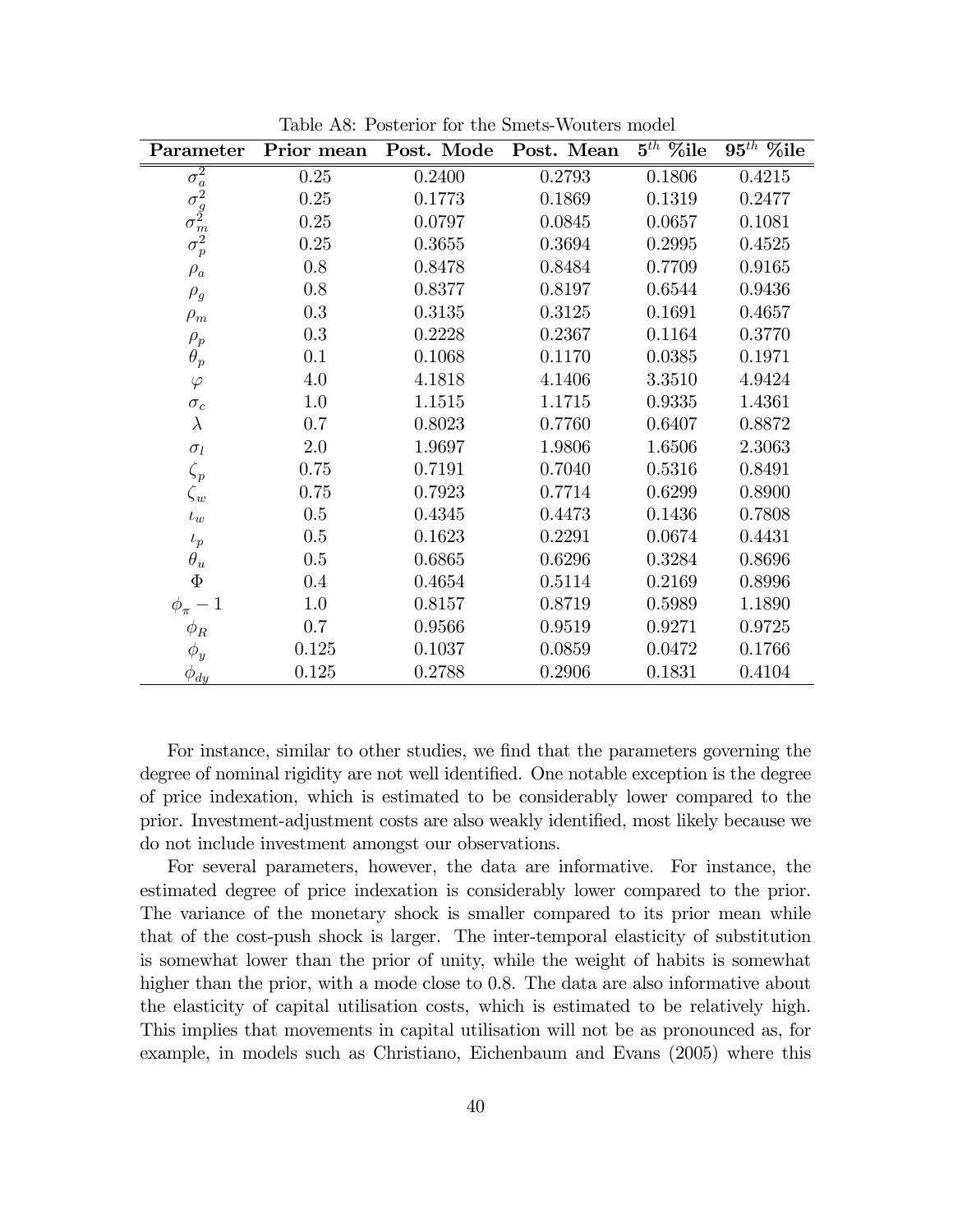elasticity is estimated to be extremely low. The mode of the share of fixed costs in production is higher than the prior, standing at just over 0.4.

The data are also informative about the monetary-policy rule. Notably, the degree of interest rate smoothing is very high despite the tight prior. The response to real variables seems to occur mainly in responding to the growth rate and less in responding to the level of output.

# C Bernanke, Gertler and Gilchrist (1999)

The model includes five types of agents - households, entrepreneurs, financial intermediaries, final goods retailers, and the central bank.

#### C.1 The household's decision problem

The representative household maximises:

$$
E_t \sum_{s=0}^{\infty} \beta^s \left[ \nu \log c_{t+s} + (1 - \nu) \log (1 - h_{t+s}) \right],\tag{31}
$$

subject to the flow budget constraint

$$
c_t + b_{t+1} = R_{t-1}b_t + w_t h_t + \Gamma_t - T_t.
$$
\n(32)

Aggregate consumption is a Dixit-Stiglitz aggregator of differentiated goods consumption  $c_t(i)$ ,

$$
c_{t} = \left[ \int_{0}^{1} c_{t} \left( i \right)^{\frac{\lambda_{p-1}}{\lambda_{p}}} di \right]^{\frac{\lambda_{p}}{\lambda_{p-1}}}, \tag{33}
$$

 $h_t$  represents hours worked,  $b_t$  is a real bond which pays out  $R_t$  units of the composite consumption good in period  $t + 1$ ,  $r_t$  is the rental rate of capital,  $w_t$  is the real wage rate,  $\Gamma_t$  are the profits of retailers,  $T_t$  is a lump-sum tax,  $m_t$  is nominal money holdings. The price of the composite consumption good is

$$
p_t = \left[ \int_0^1 p_t(i)^{1-\lambda_p} di \right]^{\frac{1}{1-\lambda_p}}.
$$

The parameter  $\beta$  is the subjective discount factor,  $\lambda_p$  is the elasticity of substitution across varieties, and  $\nu$  is the weight on consumption in the period utility function of the household.

## C.2 The entrepreneurs' problem

Entrepreneurs are risk neutral and have finite lives. They supply labour services to Önal goods Örms inelastically, but their main source of funds are investment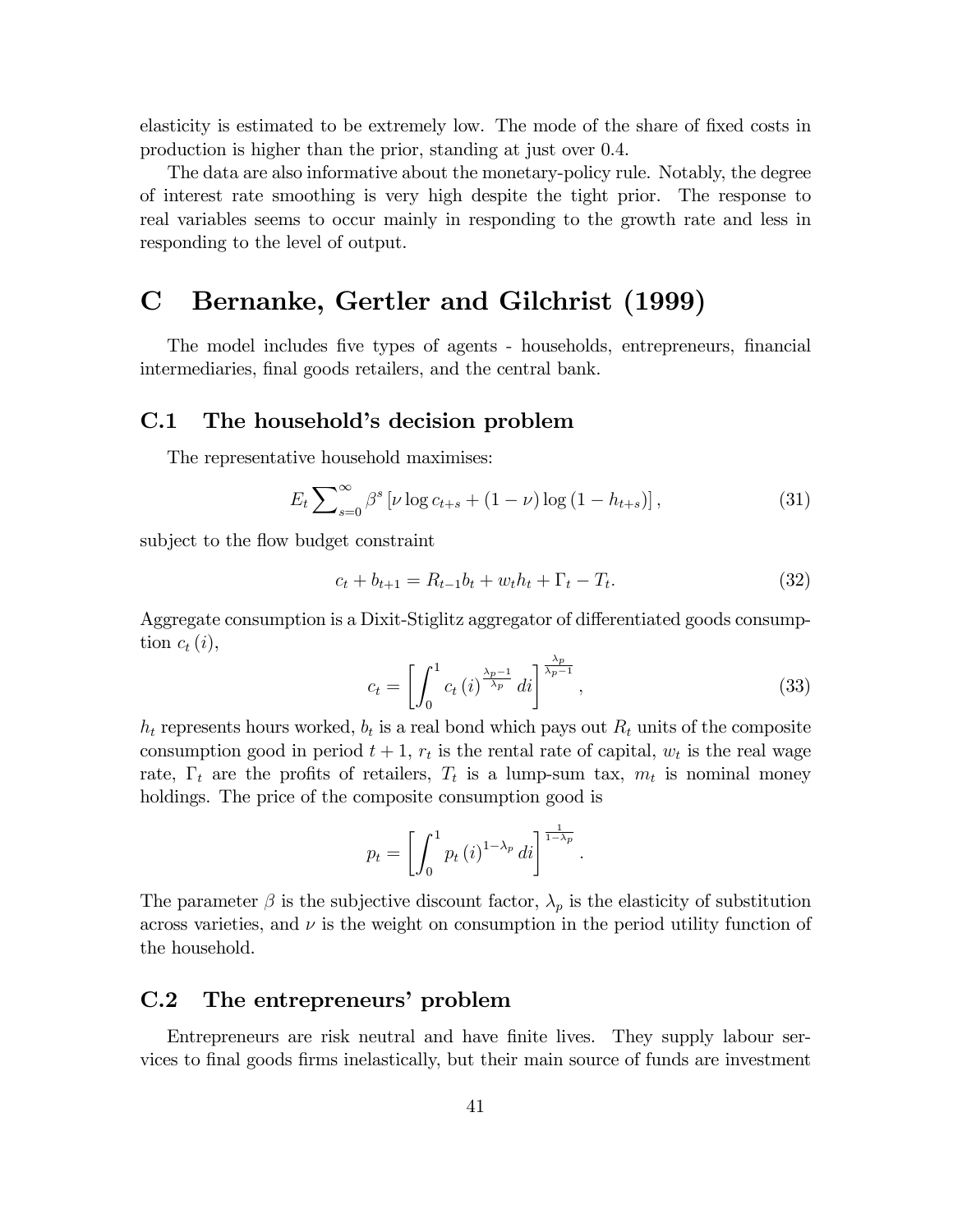projects. Entrepreneurs are endowed with the technology to make capital goods from consumption goods. They maximise the following objective:

$$
E_t \sum_{s=0}^{\infty} (\beta \gamma)^s c_{t+s}^e,\tag{34}
$$

subject to the following sequence of budget constraints:

$$
c_{t}^{e} + q_{t}k_{t+1} + w_{t}h_{t}^{h} - b_{t+1} = \max \left[ \omega_{t} \left( \frac{y_{t}}{X_{t}} + q_{t} \left( 1 - \delta \right) k_{t} \right) - R_{t-1}b_{t}, 0 \right], \tag{35}
$$

where  $c_t^e$  is entrepreneurial consumption,  $h_t^h$  is the employment of household labour,  $q_t$ is the price of capital in terms of final goods, and  $\delta$  is the rate of capital depreciation. Finally, in order to motivate default and agency problems in the model, BGG assume that total revenue is subject to an idiosyncratic i.i.d. shock  $\omega_t$  which has a mean of unity and a variance of  $\sigma_{\omega}^2$ . Total revenue consists of the value of capital after depreciation  $q_t (1 - \delta) k_t$  plus the value of entrepreneurs' intermediate goods' output in terms of the final good  $y_t/X_t$ , where  $X_t$  is the mark-up of retailers over marginal cost.

The entrepreneur has limited liability and can default on his/her debt if the total revenue from his/her project falls short of the value of debt. Furthermore, a fraction  $\gamma$  of entrepreneurs die in every period, which explains the different discount factor of entpreneurs relative to workers.

The technology for the production of intermediate goods is Cobb-Douglas in capital  $k_t$ , household labour  $h_t^h$  and entrepreneurial labour  $h_t^e$ ,

$$
y_t = \varepsilon_t^a k_t^\alpha \left( \left( h_t^h \right)^{\Omega} \left( h_t^e \right)^{1-\Omega} \right)^{1-\alpha} . \tag{36}
$$

Output is subject to the common productivity shock  $A_t$ ,  $\alpha$  is the share of capital in national income,  $\Omega(1-\alpha)$  is the share of household labour, while  $(1-\Omega)(1-\alpha)$  is the income share of entrepreneurial labour.

Aggregate capital accumulates with investment net of capital adjustment costs,

$$
K_{t+1} = \left[ \left( \frac{I_t}{K_t} \right)^{1+\varphi} + 1 - \delta \right] K_t,
$$
\n(37)

where  $\varphi$  is the elasticity of capital-adjustment costs with respect to the investment rate. Total factor productivity follows the following process:

$$
\ln \varepsilon_t^a = \rho_A \ln \varepsilon_t^a + \eta_t^A. \tag{38}
$$

#### C.3 The problem of the financial intermediary

Under the assumption of no aggregate uncertainty, the risk-neutral perfectlycompetitive Önancial intermediary accepts riskless deposits from households and lends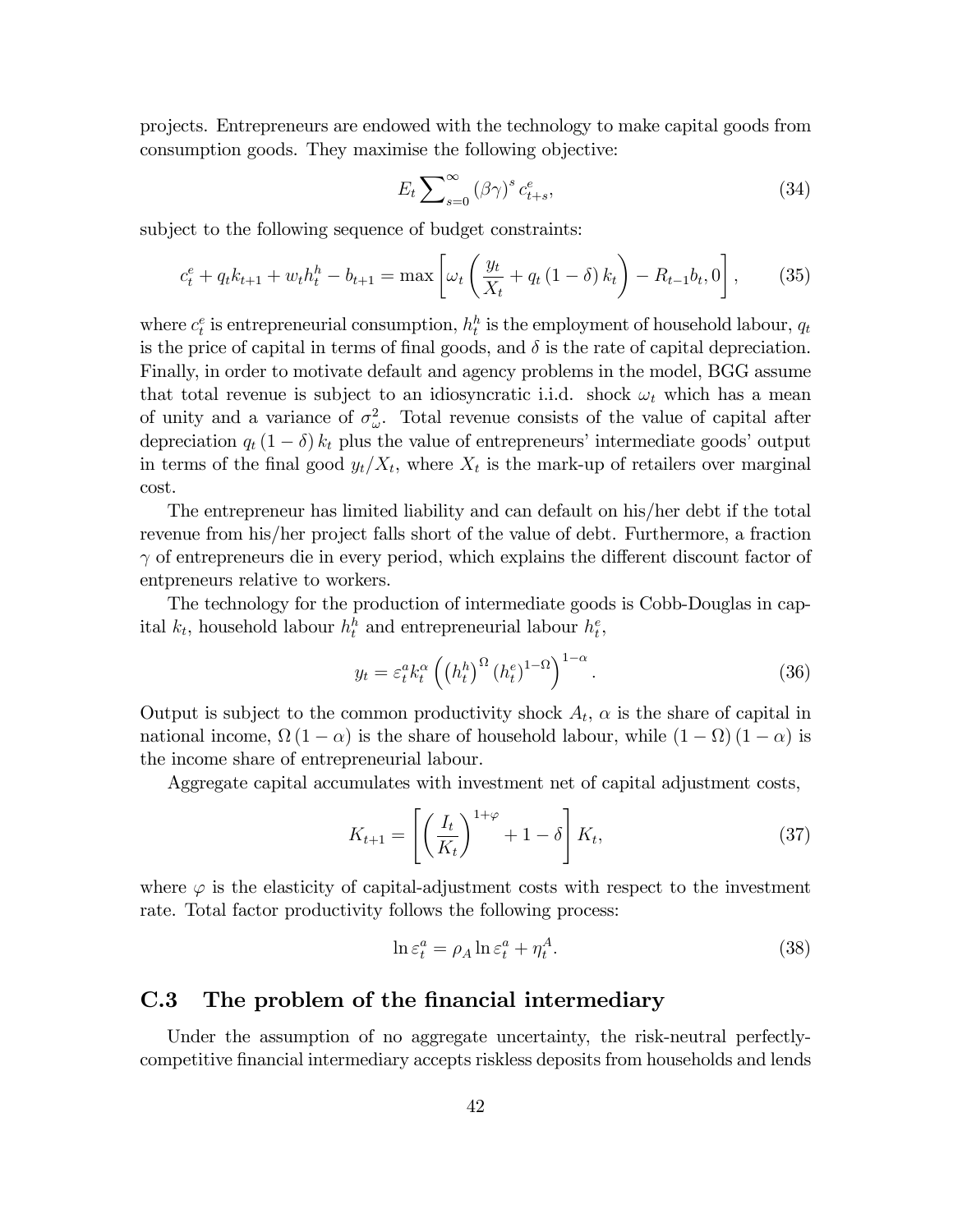them to entrepreneurs. Deposits are riskless because the idiosyncratic productivity shock is iid across entrepreneurs and therefore the default loss is perfectly predictable in the aggregate. The intermediary, therefore, expects a return equal to the risk-free rate on each individual contracts it enters into.

Financial contracting takes place in the 'costly state verification' environment described by Townsend (1979). Only the entrepreneur can costlessly find out the revenue from the project,  $\omega_t (y_t + q_t (1 - \delta) k_t)$ . Outsiders such as the financial intermediary can only verify the project output by paying a cost which is a proportion  $\mu$  of total output. This cost has the interpretation of a bankruptcy cost because, in equilibrium, it is only paid when the entrepreneur declares bankruptcy.

Bernanke, Gertler and Gilchrist (1999) show that the profit-maximisation problem of the Önancial intermediary can be more conveniently represented as a maximisation of the utility of the entrepeneur subject to a break-even constraint for the intermediary:

$$
\max_{b_t, R_t^b} E_t \max \left[ \omega_t R_{t+1}^k q_{t+1} \left( n_t + b_t \right) - R_t^b b_t, 0 \right], \tag{39}
$$

where  $R_{t+1}^k = (r_{t+1} + (1 - \delta) q_{t+1})/q_t$  is the return to holding capital and  $k_t = n_t + b_t$ equals total capital purchases by the entrepreneur. The inermediary chooses the debt level  $b_t$  and the debt interest rate  $R_t^b$  as a function of entrepreneurial net worth  $n_t$  in order to maximise the utility of the borrower, which is equal to the expected project revenue net of debt repayments, taking into account the option to default. The break-even constraint is given by:

$$
E_t \min \left[ R_t^b b_t, (1 - \mu) \omega_t R_{t+1}^k q_{t+1} (n_t + b_t) \right] = R_t b_t.
$$
 (40)

## C.4 The problem of the retailer

To motivate price stickiness, BGG assume that perfectly-competitive entrepreneurs sell their output to monopolistically-competitive retailers who costlessly differentiate it and sell it to households at a mark up. Retailers set prices according to a Calvo pricing model with backward-looking indexation. With probability  $1 - \zeta_p$  a retailer is free to re-optimise his or her price in any given period. With probability  $\zeta_p$ , it cannot re-optimise but can index its price to a weighted average of last period's inflation rate and the steady state inflation. A retailer who is able to re-optimise its price will choose its new price is  $p_t^*(i)$  to maximise

$$
\max_{p_t^*(i)} E_t \sum_{s=0}^{\infty} \zeta_p^s \Lambda_{t,t+s} \left[ \frac{p_t^*(i) \left( \Pi_{t,t+s} \right)^{\iota_p} \left( \Pi_{t,t+s}^* \right)^{1-\iota_p}}{p_{t+s}} - \frac{1}{X_{t+s}} \right] y_{t+s}(i) ,\tag{41}
$$

where  $\Lambda_{t,t+s}$  is the household's stochastic discount factor,  $\Pi_{t,t+s}$  is cumulative inflation between t and  $t + s$ , and  $u_p$  is degree to which retailers who are unable to re-optimise price get to index their price in line with past inflation.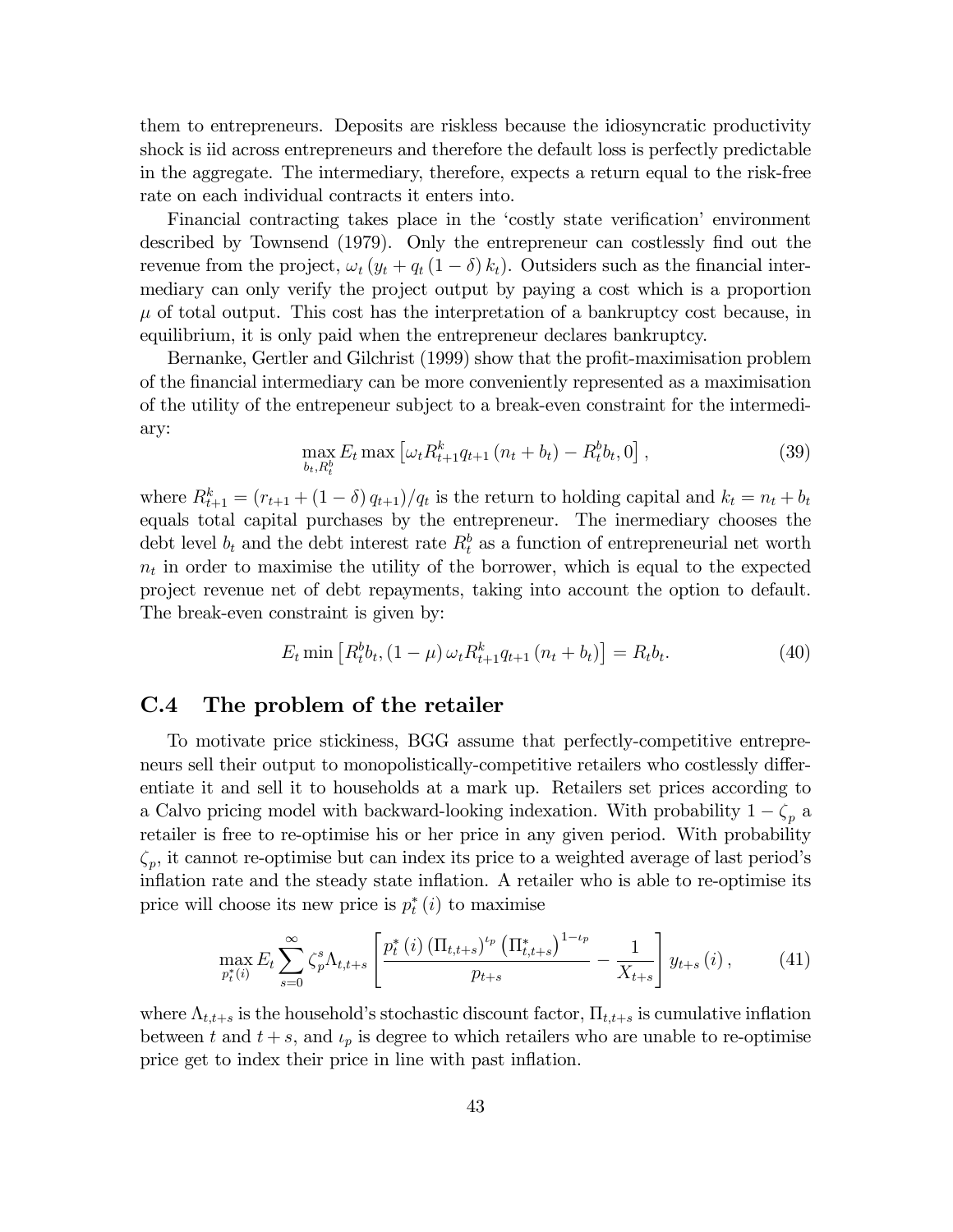#### C.5 Government policies

The monetary authority sets the nominal interest rate according to the following Taylor-type rule

$$
\frac{R_t}{R^*} = \left(\frac{R_{t-1}}{R^*}\right)^{\phi_R} \left[ \left(\frac{\pi_t}{\pi_*}\right)^{\phi_\pi} \left(\frac{Y_t}{Y_t^*}\right)^{\phi_y} \right]^{1-\phi_R} \left(\frac{Y_t/Y_{t-1}}{Y_t^*/Y_{t-1}^*}\right)^{\phi_{dy}} m_t, \tag{42}
$$

where

$$
\ln m_t = \rho_m \ln m_{t-1} + \epsilon_{m,t}, \epsilon_{m,t} \sim N\left(0, \sigma_m^2\right) \tag{43}
$$

is an exogenous monetary-policy shock and  $Y_t^*$  denotes the level of output under flexible prices and wages. The fiscal authority runs a balanced budget in every period, using seigniorage and lump sum tax revenues (levied on the household) to fund its expenditure,

$$
G_t = \frac{M_t - M_{t-1}}{P_t} + T_t.
$$
\n(44)

Government expenditures are exogenous and evolve as

$$
\ln G_t = \rho_g \ln G_{t-1} + \epsilon_t^g, \epsilon_{g,t} \sim N\left(0, \sigma_g^2\right) \tag{45}
$$

#### C.6 Market clearing

The goods market clears when

$$
Y_t = C_t^h + C_t^e + I_t + DC_t + G_t, \tag{46}
$$

where  $C_t^h$  and  $C_t^e$  are, respectively, the aggregate consumption levels of households and entrepreneurs,  $I_t$  is aggregate investment, and  $DC_t$  is the total verification cost paid by the Önancial intermediary to audit bankrupt entrepreneurs.

#### C.7 Priors

The priors on the BGG model (at least for those parameters that overlap) do not differ much from those of the SW model described in the previous subsection. Those are described in Table 9. Since we do not use data on investment or private interest rates in our estimation procedure, identifying the parameters that govern the Önancial contracting problems is problematic. Therefore, we calibrate those to the values chosen by BGG. The variance of the idiosyncratic productivity shock is calibrated at 0.28, the costs of bankruptcy (or monitoring costs in the costly-stateverification framework of the paper) are set at  $0.12$  of firm output. The share of capital in output is set at 0.36 and the depreciation rate at 0.025 per quarter. The BGG model assumes log-utility in both consumption and leisure. The weight on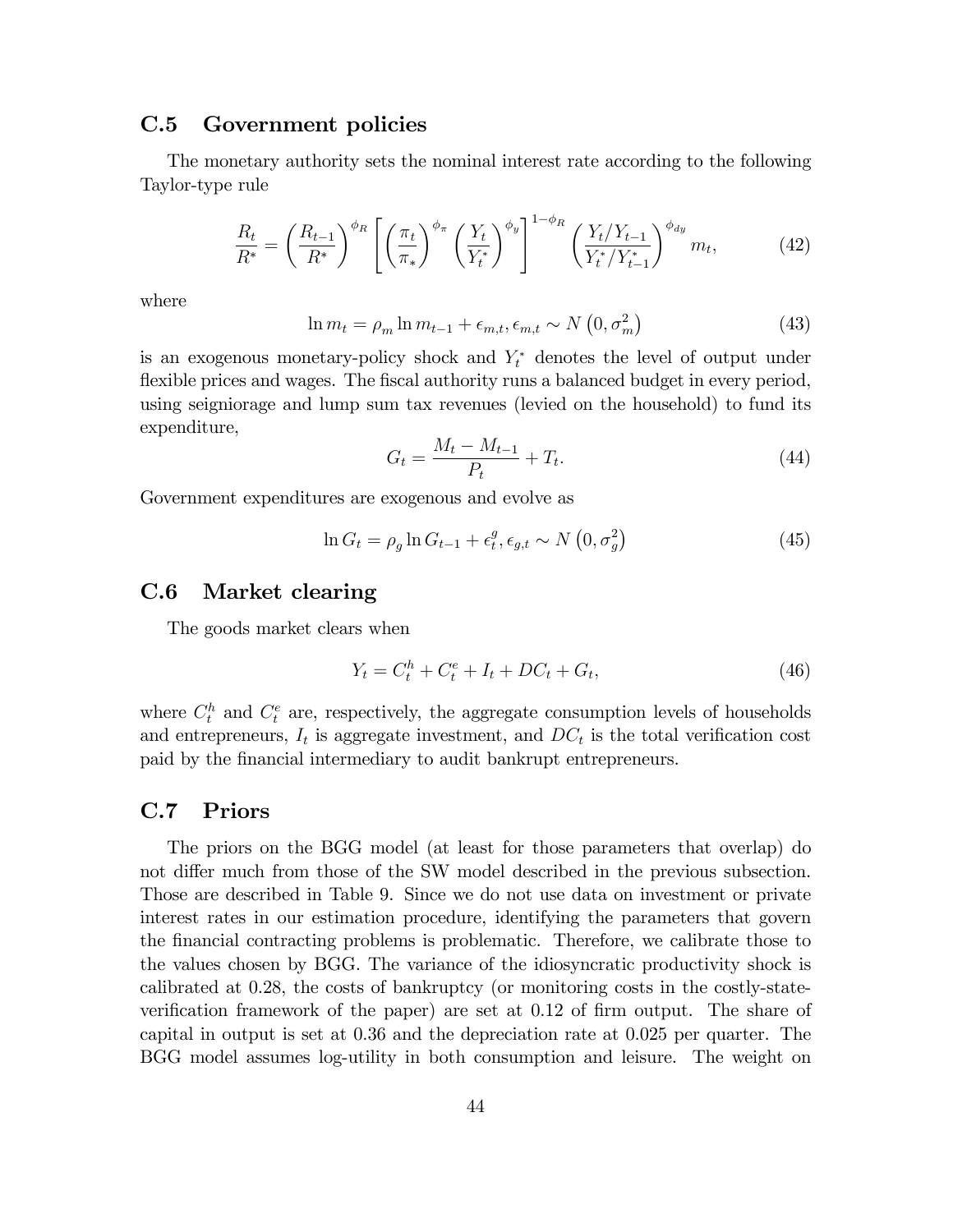leisure in period utility is calibrated to ensure that individuals work approximately one third of their total time endowment.

|                                                                                                            | Table A9: Priors for the BGG |       |                           |  |  |
|------------------------------------------------------------------------------------------------------------|------------------------------|-------|---------------------------|--|--|
| Parameter                                                                                                  | <b>Distribution</b>          | Mean  | <b>Standard Deviation</b> |  |  |
| $\nu$                                                                                                      | Gamma                        | 0.5   | 0.2                       |  |  |
| $\zeta_p$                                                                                                  | Beta                         | 0.7   | 0.1                       |  |  |
| $\iota_p$                                                                                                  | Beta                         | 0.5   | 0.2                       |  |  |
| $\phi_R$                                                                                                   | Beta                         | 0.7   | 0.1                       |  |  |
| $\phi_{\pi}-1$                                                                                             | Gamma                        | 1.0   | 0.2                       |  |  |
| $\phi_y$                                                                                                   | Normal                       | 0.125 | 0.05                      |  |  |
| $\phi_{dy}$                                                                                                | Normal                       | 0.125 | 0.05                      |  |  |
| $\rho_a$                                                                                                   | <b>Beta</b>                  | 0.8   | 0.1                       |  |  |
| $\rho_g$                                                                                                   | Beta                         | 0.8   | 0.1                       |  |  |
| $\rho_m$                                                                                                   | <b>Beta</b>                  | 0.3   | 0.1                       |  |  |
|                                                                                                            | Beta                         | 0.3   | 0.1                       |  |  |
| $\begin{array}{c} \rho_p \\ \sigma_a^2 \\ \sigma_g^2 \\ \sigma_m^2 \\ \sigma_p^2 \\ \lambda_p \end{array}$ | Inverse Gamma                | 0.25  | 0.2                       |  |  |
|                                                                                                            | Inverse Gamma                | 0.25  | 0.2                       |  |  |
|                                                                                                            | Inverse Gamma                | 0.25  | 0.2                       |  |  |
|                                                                                                            | Inverse Gamma                | 0.25  | 0.2                       |  |  |
|                                                                                                            | Calibrated                   | 10    |                           |  |  |
| $\beta$                                                                                                    | Calibrated                   | 0.995 |                           |  |  |
| $\alpha$                                                                                                   | Calibrated                   | 0.36  |                           |  |  |
| $\delta$                                                                                                   | Calibrated                   | 0.025 |                           |  |  |
| $\mu$                                                                                                      | Calibrated                   | 0.12  |                           |  |  |
| $\sigma_{\omega}^2$                                                                                        | Calibrated                   | 25    |                           |  |  |
| $\Omega$                                                                                                   | Calibrated                   | 0.99  |                           |  |  |

Table A9: Priors for the BGG

## C.8 Posteriors

Estimation results are displayed in Table 10. In many respects, estimates for the BGG model agree with those for the SW model. Monetary shocks are relatively small and cost-push and demand shocks relatively large. The perisistence of TFP and government spending shocks are accurately estimated as very high. The results differ, however, in one important respect. The degree of price stickiness is considerably lower than in the SW model, implying that prices are re-optimized once every 1.5 quarters. Because our estimates imply little nominal rigidity, inflation is volatile but not persistent.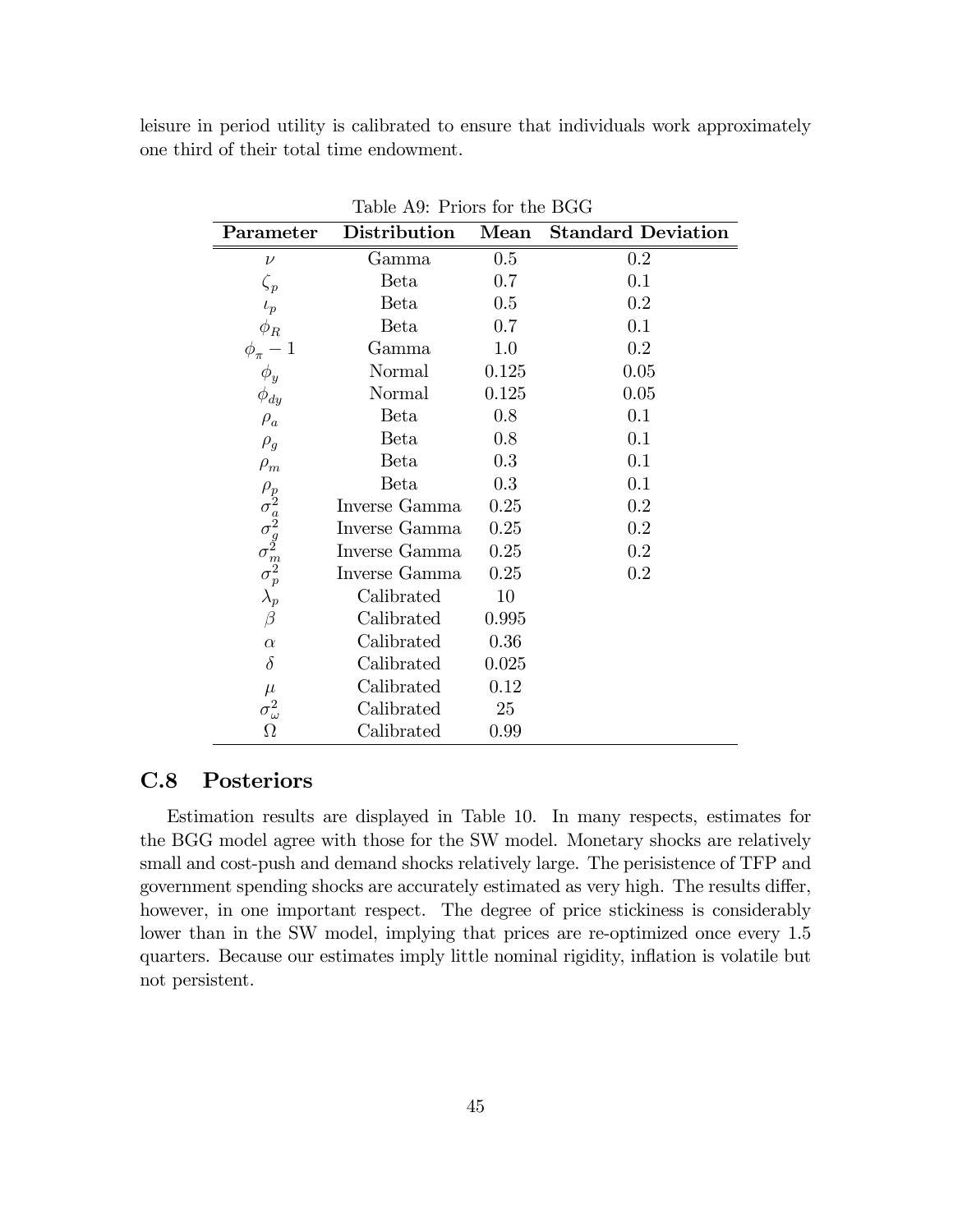| Parameter                                                                     | <b>Prior Mean</b> | Post. Mode | Post. Mean | $\overline{5^{th}$ %ile | $\overline{95^{th}}$ %ile |
|-------------------------------------------------------------------------------|-------------------|------------|------------|-------------------------|---------------------------|
| $\mu$                                                                         | 0.5               | 0.6660     | 0.7427     | 0.4266                  | 1.1335                    |
| $\varsigma_{\,p}$                                                             | 0.75              | 0.3542     | 0.3555     | 0.2723                  | 0.4388                    |
| $\iota_p$                                                                     | 0.5               | 0.3243     | 0.3396     | 0.1078                  | 0.6397                    |
| $\phi_R$                                                                      | 0.7               | 0.6667     | 0.6580     | 0.5288                  | 0.7643                    |
| $\phi_{\pi}$ - 1                                                              | 1                 | 0.9755     | 1.0274     | 0.7334                  | 1.3681                    |
| $\phi_y$                                                                      | 0.125             | 0.1068     | 0.1242     | 0.0552                  | 0.2143                    |
| $\phi_{dy}$                                                                   | 0.125             | 0.0925     | 0.1075     | 0.0481                  | 0.1856                    |
| $\rho_a$                                                                      | 0.8               | 0.8932     | 0.8840     | 0.8339                  | 0.9264                    |
| $\rho_g$                                                                      | 0.8               | 0.8932     | 0.8840     | 0.8339                  | 0.9264                    |
| $\rho_m$                                                                      | 0.3               | 0.2741     | 0.2767     | 0.2303                  | 0.3316                    |
|                                                                               | 0.3               | 0.2938     | 0.3151     | 0.1586                  | 0.4952                    |
|                                                                               | 0.25              | 0.2741     | 0.2767     | 0.2303                  | 0.3316                    |
|                                                                               | 0.25              | 0.6392     | 0.6604     | 0.4886                  | 0.8732                    |
| $\rho_p \over \sigma_a^2 \over \sigma_g^2 \over \sigma_m^2 \over \sigma_p^2}$ | 0.25              | 0.1465     | 0.2025     | 0.1050                  | 0.3748                    |
|                                                                               | 0.25              | 0.3077     | 0.3242     | 0.2228                  | 0.4535                    |

Table A10: Posterior for the BGG

# D A small-open-economy model a la Gali and Monacelli (2005)

In this section we consider a small open economy framework, which follows closely the specification Gali and Monacelli (2005) (GM hereafter) and De Paoli (2009). A small open economy is characterised as a limiting case of a two-country dynamic general equilibrium model,<sup>12</sup> and monopolistic competition and sticky prices are introduced in order to address issues of monetary policy. In particular, the model assumes that home price setting follows a Calvo-type contract and features complete pass-through, as producers set prices set in their own currency. In addition, the law of one price holds, but deviations from purchasing power parity arise because of home bias in consumption. Finally, domestic and foreign agents optimally share risk.

#### D.1 Preferences

We consider two countries,  $H$  (Home) and  $F$  (Foreign). The world economy is populated with a continuum of agents of unit mass, where the population in the segment  $(0, n)$  belongs to country H and the population in the segment  $(n, 1]$  belongs

<sup>&</sup>lt;sup>12</sup>Gali and Monacelli (2005) assume that the world is populated by a continuum of small open economies, but the Önal equilibrium conditions for the two representations are identical.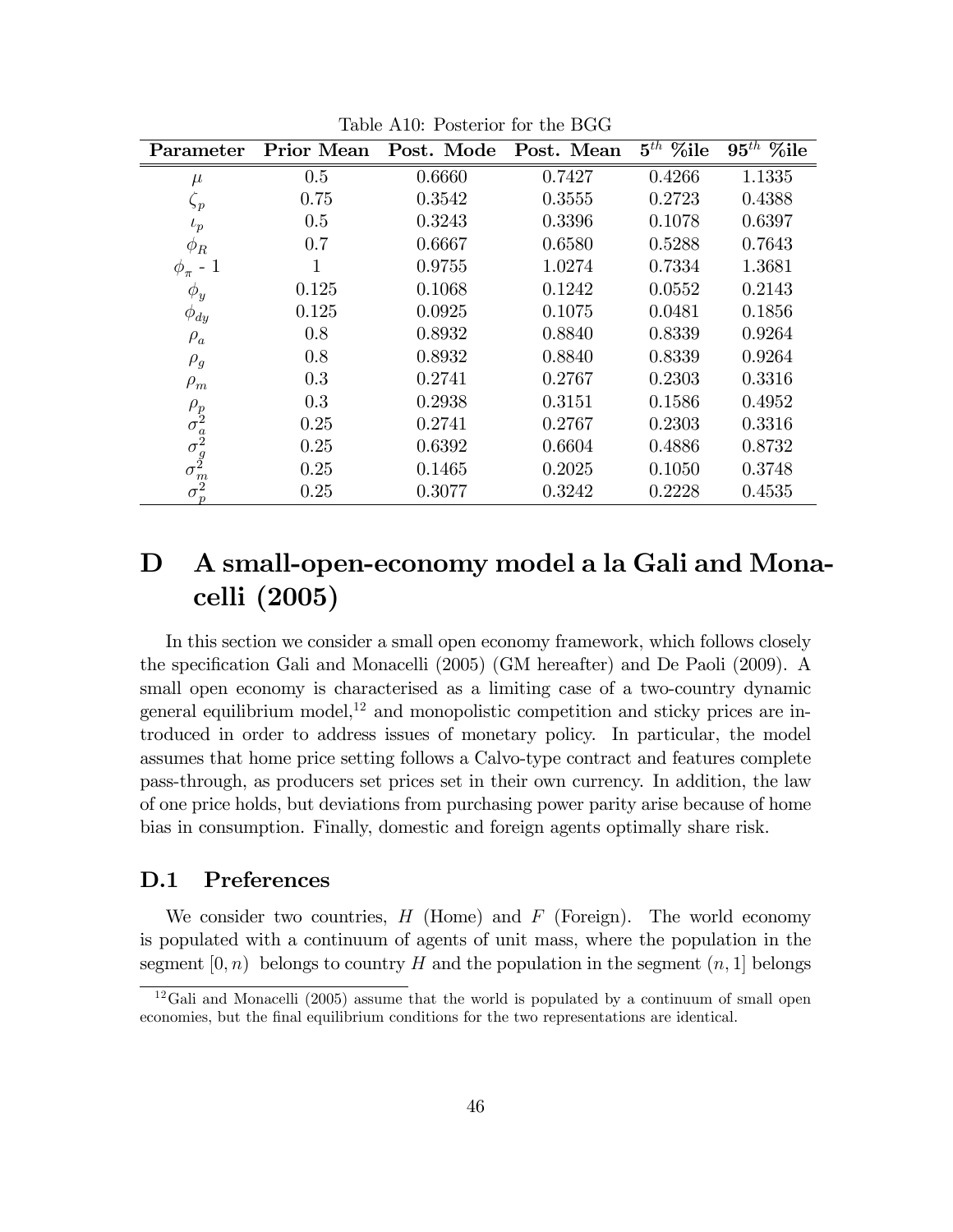to country F. The utility function of a consumer j in country H is given by

$$
U_t = E_t \sum_{i=0}^{\infty} \beta^i \left[ U(\varepsilon_{t+i}^a, C_{t+i}(a)) - V(\varepsilon_{t+i}^a, y_{t+i}(a)) \right]
$$
  
with 
$$
U(C_{t+i}(a)) = \frac{(C_{t+i}(a) / \varepsilon_{t+i}^a)^{1-\sigma_c}}{1-\sigma_c} \text{ and } V(\varepsilon_{t+i}^a, y_{t+i}(a)) = \frac{(y_{t+i}(a) / \varepsilon_{t+i}^a)^{1+\sigma_t}}{1+\sigma_t} (47)
$$

Households obtain utility from consumption  $C_{t+i}$  (*a*) and disutility from producing a differenciated domestic goods  $y_{t+i}(a)$ . The parameter  $\beta \in (0,1)$  represents their subjective discount factor,  $\sigma_c$  is the inverse of the intertemporal elasticity of substitution,  $\sigma_l$  is the inverse elasticity of labor supply and productivity shocks are denoted by  $\varepsilon_s^a$ . C is a C.E.S. (constant elasticity of substitution) aggregate of home and foreign goods, deÖned by

$$
C = \left[ v^{\frac{1}{\theta}} C_H^{\frac{\theta - 1}{\theta}} + (1 - v)^{\frac{1}{\theta}} C_F^{\frac{\theta - 1}{\theta}} \right]^{\frac{\theta}{\theta - 1}}.
$$
 (48)

The parameter  $\theta > 0$  is the intratemporal elasticity of substitution between home and foreign-produced goods,  $C_H$  and  $C_F$ . As in Sutherland (2005), the parameter determining home consumers' preferences for foreign goods,  $(1 - v)$ , is a function of the relative size of the foreign economy,  $(1 - n)$ , and of the degree of openness,  $\alpha$ ; more specifically,  $(1 - v) = (1 - n)\alpha$ .

Similar preferences are specified for the rest of the world

$$
C^* = \left[ v^* \frac{1}{\theta} C_H^{* \frac{\theta - 1}{\theta}} + (1 - v^*)^{\frac{1}{\theta}} C_F^{* \frac{\theta - 1}{\theta}} \right]^{\frac{\theta}{\theta - 1}},\tag{49}
$$

with  $v^* = n\alpha$ . That is, foreign consumers' preferences for home goods depend on the relative size of the home economy and the degree of openness. Note that the specification of  $v$  and  $v^*$  generates a home bias in consumption.

The sub-indices  $C_H$   $(C_H^*)$  and  $C_F$   $(C_F^*)$  are Home (Foreign) consumption of the differentiated products produced in countries  $H$  and  $F$ . These are defined as follows

$$
C_H = \left[ \left( \frac{1}{n} \right)^{\frac{1}{\lambda_p}} \int_0^n c(z)^{\frac{\lambda_p - 1}{\lambda_p}} dz \right]^{\frac{\lambda_p}{\lambda_p - 1}}, \qquad C_F = \left[ \left( \frac{1}{1 - n} \right)^{\frac{1}{\lambda_p}} \int_n^1 c(z)^{\frac{\lambda_p - 1}{\lambda_p}} dz \right]^{\frac{\lambda_p}{\lambda_p - 1}}, \tag{50}
$$

$$
C_H^* = \left[ \left( \frac{1}{n} \right)^{\frac{1}{\lambda_p}} \int_0^n c^* \left( z \right)^{\frac{\lambda_p - 1}{\lambda_p}} dz \right]^{\frac{\lambda_p}{\lambda_p - 1}}, \qquad C_F^* = \left[ \left( \frac{1}{1 - n} \right)^{\frac{1}{\lambda_p}} \int_n^1 c^* \left( z \right)^{\frac{\lambda_p - 1}{\lambda_p}} dz \right]^{\frac{\lambda_p}{\lambda_p - 1}}, \tag{51}
$$

where  $\lambda_p > 1$  is the elasticity of substitution across the differentiated products. The consumption-based price indices that correspond to the above specifications of preferences are given by

$$
P = \left[ v P_H^{1-\theta} + (1-v) (P_F)^{1-\theta} \right]^{\frac{1}{1-\theta}}, \tag{52}
$$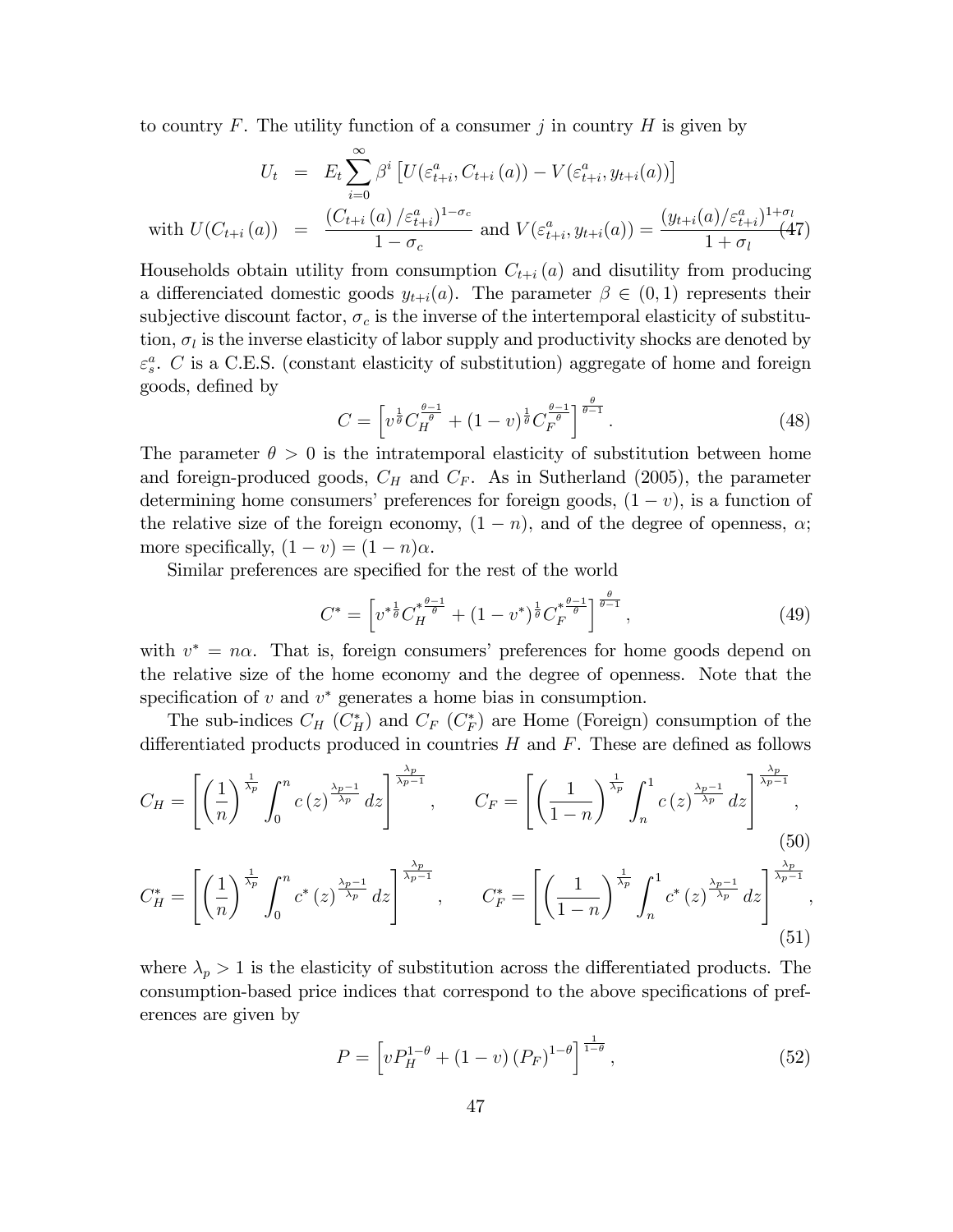and

$$
P^* = \left[ v^* P_H^{*1-\theta} + (1 - v^*) \left( P_F^* \right)^{1-\theta} \right]^{\frac{1}{1-\theta}},\tag{53}
$$

where  $P_H$  ( $P_H^*$ ) is the price sub-index for home-produced goods expressed in the domestic (foreign) currency and  $P_F(P_F^*)$  is the price sub-index for foreign produced goods expressed in the domestic (foreign) currency:

$$
P_H = \left[ \left( \frac{1}{n} \right) \int_0^n p(z)^{1 - \lambda_p} dz \right]^{\frac{1}{1 - \lambda_p}}, P_F = \left[ \left( \frac{1}{1 - n} \right) \int_n^1 p(z)^{1 - \lambda_p} dz \right]^{\frac{1}{1 - \lambda_p}}, \quad (54)
$$

$$
P_H^* = \left[ \left( \frac{1}{n} \right) \int_0^n p^* \left( z \right)^{1 - \lambda_p} dz \right]^{\frac{1}{1 - \lambda_p}}, P_F^* = \left[ \left( \frac{1}{1 - n} \right) \int_n^1 p^* \left( z \right)^{1 - \lambda_p} dz \right]^{\frac{1}{1 - \lambda_p}}. \tag{55}
$$

We assume that the law of one price holds, so

$$
p(h) = Sp*(h) \text{ and } p(f) = Sp*(f),
$$
\n(56)

where the nominal exchange rate,  $S_t$ , denotes the price of foreign currency in terms of domestic currency. Equations (52) and (53), together with condition (56), imply that  $P_H = SP_H^*$  and  $P_F = SP_F^*$ . However, as Equations (54) and (55) illustrate, the home bias specification leads to deviations from purchasing power parity; that is,  $P \neq SP^*$ For this reason, we define the real exchange rate as  $Q \equiv \frac{SP^*}{P}$  $\frac{P^*}{P}$ .

From consumers' preferences, we can derive the total demand for a generic good h, produced in country  $H$ , and the demand for a good f, produced in country  $F$ 

$$
y_t^d(h) = \left[\frac{p_t(h)}{P_{H,t}}\right]^{-\lambda_p} \left[\frac{P_{H,t}}{P_t}\right]^{-\theta} \left[vC_t + \frac{v^*(1-n)}{n}\left(\frac{1}{Q_t}\right)^{-\theta} C_t^*\right],\tag{57}
$$

$$
y_t^d(f) = \left[\frac{p_t(f)}{P_{F,t}}\right]^{-\lambda_p} \left[\frac{P_{F,t}}{P_t}\right]^{-\theta} \left[\frac{(1-v) n}{1-n}C_t + (1-v^*)\left(\frac{1}{Q_t}\right)^{-\theta} C_t^*\right].
$$
 (58)

Finally, to portray a small open economy, we use the definition of  $v$  and  $v^*$  and take the limit for  $n \to 0$ . Consequently, conditions (57) and (58) can be rewritten as

$$
y^{d}(h) = \left[\frac{p_t(h)}{P_{H,t}}\right]^{-\lambda_p} \left[\frac{P_{H,t}}{P_t}\right]^{-\theta} \left[(1-\alpha)C_t + \alpha\left(\frac{1}{Q_t}\right)^{-\theta} C_t^*\right],\tag{59}
$$

$$
y^{d}(f) = \left[\frac{p_t^*(f)}{P_{F,t}^*}\right]^{-\lambda_p} \left[\frac{P_{F,t}^*}{P_t^*}\right]^{-\theta} C_t^*.
$$
\n(60)

Equations  $(59)$  and  $(60)$  show that external changes in consumption affect demand in the small open economy, but the opposite is not true. Moreover, movements in the real exchange rate do not affect the rest of the world's demand.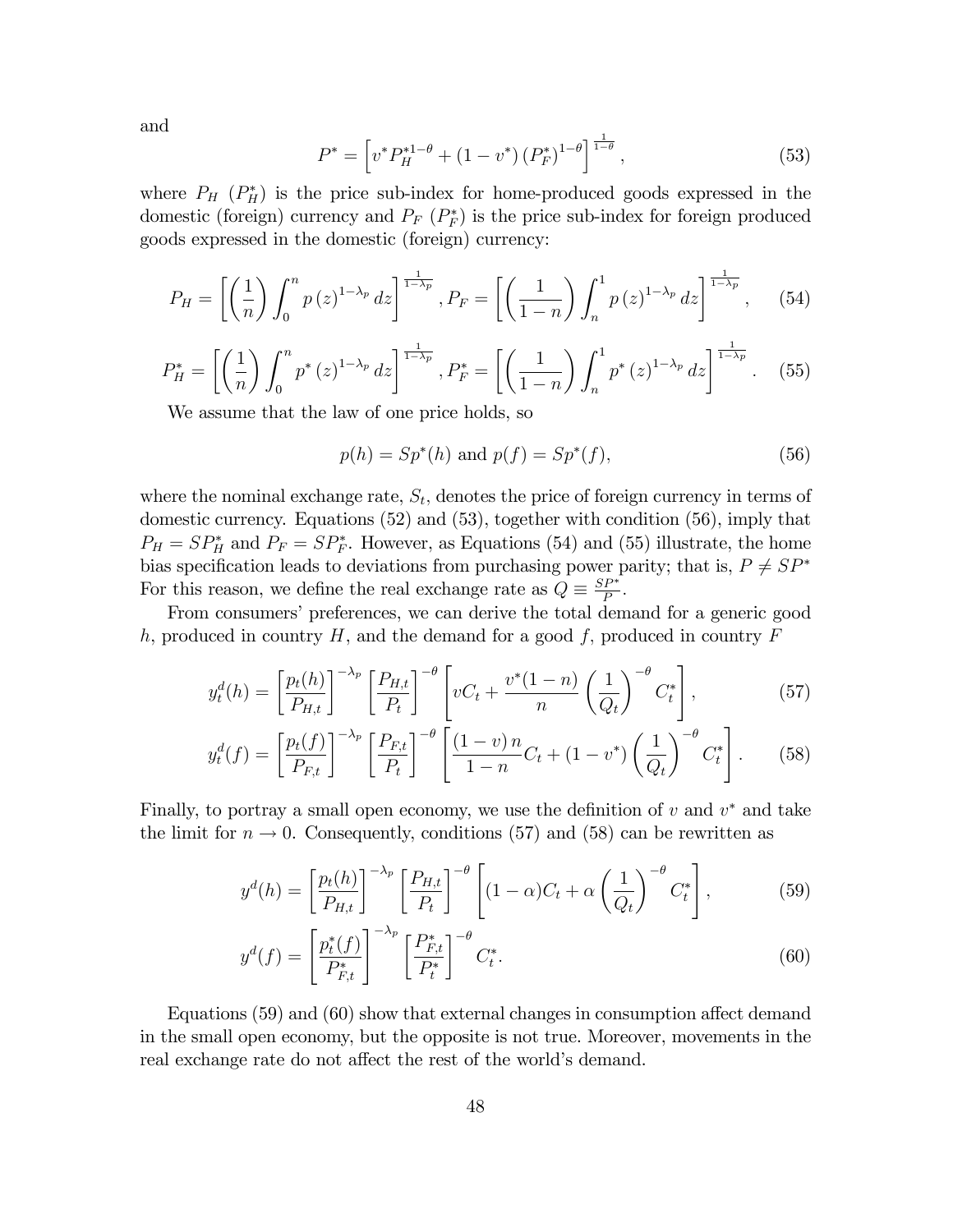#### D.2 Price-setting Mechanism

Prices follow a Calvo-style partial adjustment rule. Producers of differentiated goods know the form of their individual demand functions (given by Equations (59) and  $(60)$ , and maximize profits taking overall market prices and products as given. In each period a fraction,  $\zeta_p \in [0, 1)$ , of randomly chosen producers is not allowed to change the nominal price of the goods they produce. The remaining fraction of firms, given by  $(1 - \zeta_p)$ , chooses prices optimally by maximizing the expected discounted value of profits. The optimal choice of producers that can set their price  $\tilde{p}_t(j)$  at time T is, therefore

$$
E_t\left\{\sum(\zeta_p\beta)^{T-t}U_c(C_T)\left(\frac{\tilde{p}_t(j)}{P_{H,T}}\right)^{-\lambda_p}Y_{H,T}\left[\frac{\tilde{p}_t(j)}{P_{H,T}}\frac{P_{H,T}}{P_T}-\frac{\lambda_pV_y\left(\tilde{y}_{t,T}(j),\varepsilon_t^a\right)}{(\lambda_p-1)U_c(C_T)}\right]\right\}=0.\tag{61}
$$

Given the Calvo-type setup, the price index evolves according to the following law of motion,

$$
(P_{H,t})^{1-\sigma} = \zeta_p P_{H,t-1}^{1-\sigma} + (1-\zeta_p) (\tilde{p}_t(h))^{1-\sigma}.
$$
 (62)

The rest of the world has an analogous price setting mechanism.

#### D.3 Complete Markets

Agents have access to state-contingent claims that allow them optimally to share risk with the rest of the world. Following Chari et al (2002), this asset market structure implies the following risk-sharing condition,

$$
\frac{U_C(C_t^*)}{U_C(C_t)} = \frac{S_t P_t^*}{P_t}.
$$
\n(63)

#### D.4 Government policies

The monetary authority sets the nominal interest rate according to the following Taylor-type rule

$$
\frac{R_t}{R^*} = \left(\frac{R_{t-1}}{R^*}\right)^{\phi_R} \left[ \left(\frac{\pi_t}{\pi_*}\right)^{\phi_\pi} \left(\frac{Y_t}{Y_t^*}\right)^{\phi_y} \right]^{1-\phi_R} \left(\frac{Y_t/Y_{t-1}}{Y_t^*/Y_{t-1}^*}\right)^{\phi_{dy}} m_t, \tag{64}
$$

where

$$
\ln m_t = \rho_m \ln m_{t-1} + \epsilon_{m,t}, \epsilon_{m,t} \sim N\left(0, \sigma_m^2\right) \tag{65}
$$

is an exogenous monetary-policy shock and  $Y_t^*$  denotes the level of output under flexible prices.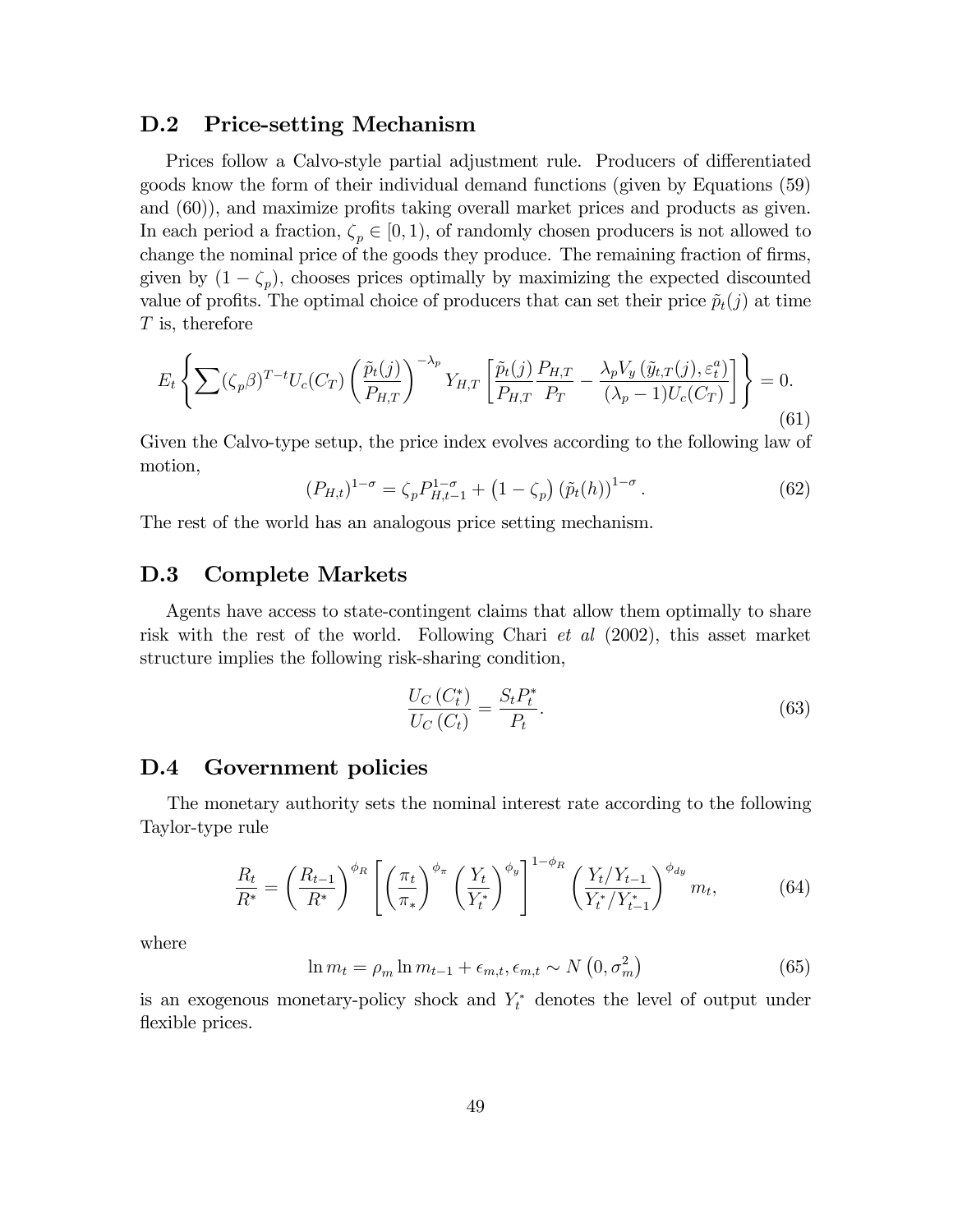#### D.5 Estimation

Following Lubik and Schorfheide  $(2007)$  (LS hereafter), we estimate a simplified version of GM in which  $\sigma_l = 0$  and  $\theta = 1$ . The system of equilibrium conditions is estimated with variables measured in percentage deviations from a balanced growth path, induced by the technology process  $\varepsilon_t^a$ ,

$$
\ln \varepsilon_t^a = \ln \varepsilon_{t-1}^a + z_t^a, \ \ln z_t^a = \rho_z \ln z_{t-1}^a + \eta_t^a, \ \eta_t^a \sim N(0, \sigma_a). \tag{66}
$$

The estimated system can be summarised by a Phillips curve (PC), a forward looking IS equation (IS) and a risk sharing equation (RS) and the policy rule (PR):

$$
\pi_t + \alpha \Delta s_t = k/\alpha'(y_t - \bar{y}_t) + \beta(E_t \pi_{t+1} + \alpha E_t \Delta s_{t+1}),
$$
\n(PC)

$$
y_t = E_t y_{t+1} - \alpha'(R_t - E_t \pi_{t+1} - \alpha E_t \Delta s_{t+1}) + E_t \Delta \bar{y}_{t+1} - E_t z_{t+1}^a,
$$
(IS)

$$
\Delta y_t = \Delta y_t^* + \alpha' \Delta s_t,\tag{RS}
$$

$$
R_t = \phi_R R_{t-1} + (1 - \phi_R) \left[ (1 + \tilde{\phi}_\pi) \pi_t + \phi_y (y_t - \bar{y}_t) \right] + \phi_{dy} (\Delta y_t - \Delta \bar{y}_t) + \varepsilon_t^R.
$$
 (PR)

The variable y denotes domestic output, s represents the terms of trade (note that  $(1 - \alpha)s = -q$ ,  $\bar{y} = -\alpha(2 - \alpha)(1 - \tau)/\tau y^*$  is potential output, R is the nominal interest rate,  $\pi$  represents CPI inflation, and output in the rest of the world follows

$$
y_t^* = \rho^* y_{t-1}^* + \eta_t^*, \ \eta_t^* \sim N(0, \sigma_{y^*}). \tag{67}
$$

Moreover, we define  $\phi_{\pi} = 1 + \tilde{\phi}_{\pi}$ ,  $\alpha' = \sigma_c^{-1} + \alpha(2-\alpha)(1-\sigma_c^{-1})$ , and  $k = (1-\zeta_p\beta)(1-\zeta_p)$  $\zeta_p$ / $\zeta_p$ .

#### D.5.1 Priors

The choice of prior mean, distribution and standard deviation for the remaining parameters follows LS and are presented in Table 11. The mean of the intertemporal elasticity of substitution  $(\sigma_c^{-1})$  is set to 0.5 with standard deviation of 0.2. The assumption implies an average coefficient of risk aversion higher than unity. Given that the elasticity of intratemporal substitution is set to unity  $(\theta = 1)$ , we have that  $\sigma_c \theta > 1$ . Thus, under the prior mean, domestic and foreign goods are substitutes in utility. The prior for the slope of the Phillips curve  $(k)$  is centered at 0.5 and has a standard deviation of 0.25. The policy-rule parameters  $\tilde{\phi}_{\pi}$ ,  $\phi_y$  tand  $\phi_{dy}$  are centered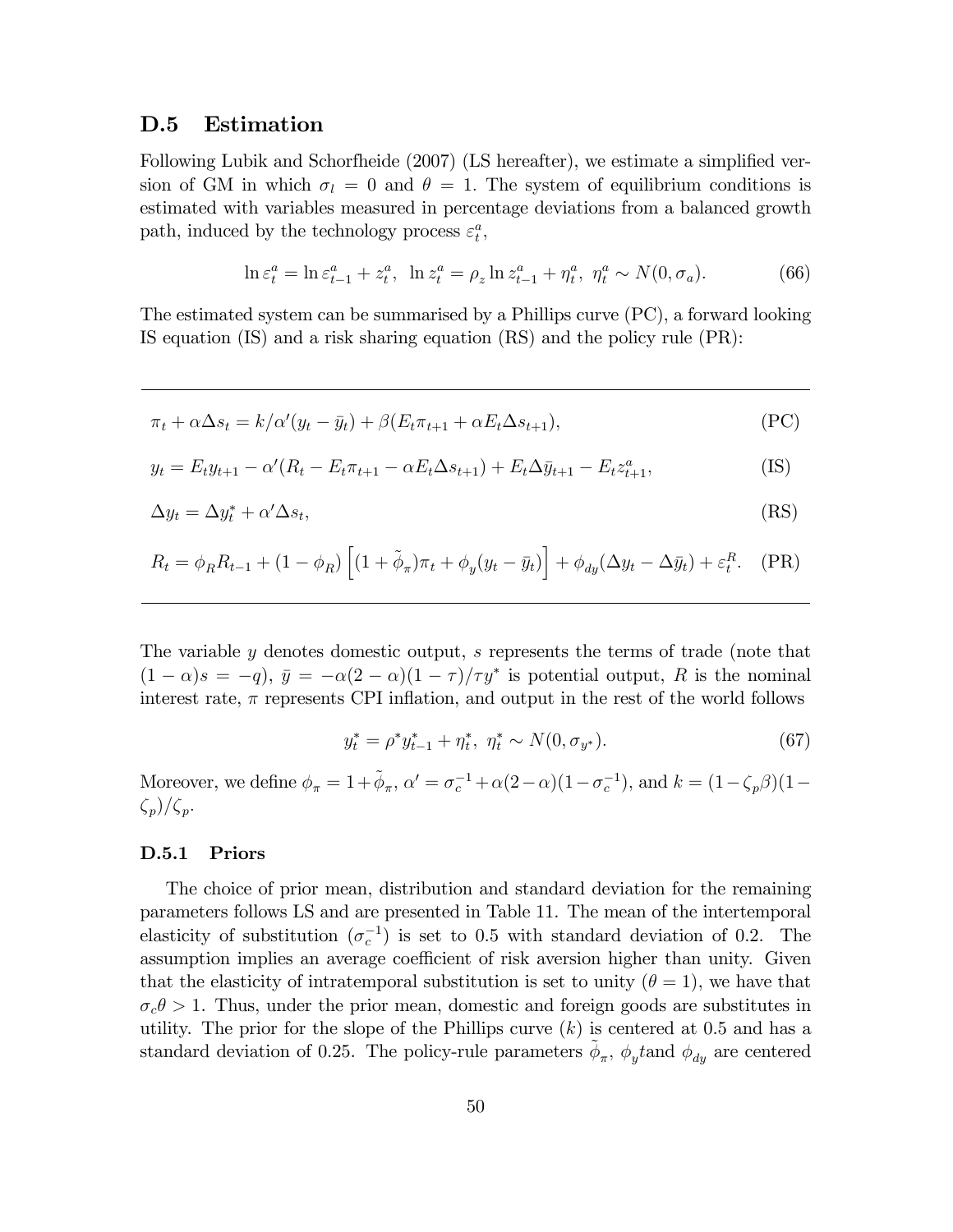at 0.54, 0.25 and 0.25 respectively and are assumed to follow a gamma distribution. In addition, the prior mean of  $\beta$  is set to yield an annual interest rate of 2.51 percent, and the degree of openness is centered at 0.2.

As chosen by LS when estimating the model on UK data, the standard deviations of productivity and external shocks  $(\sigma_a, \sigma_{y^*})$  are centered at 1.5 with a standard deviation of 4, but the mean of the standard deviation of monetary policy shocks  $(\sigma_m)$ , is set at 0.5. These follow an inverted gamma distribution. The persistence of productivity and foreign shocks  $(\rho_z, \rho_{y^*})$  is centered at 0.2 and 0.9, respectively, while the persistence of the interest rate  $(\phi_R)$  has mean 0.5. Persistence parameters are assumed to follow a beta distribution.

| Parameter                            | <b>Distribution</b>                              | Mean    | <b>Standard Deviation</b> |
|--------------------------------------|--------------------------------------------------|---------|---------------------------|
| $\phi_R$                             | Beta                                             | $0.5\,$ | 0.2                       |
| $\ddot{\phi}_{\pi} = \phi_{\pi} - 1$ | Gamma                                            | 0.54    | 0.5                       |
| $\phi_y$                             | Gamma                                            | 0.25    | 0.13                      |
| $\phi_{dy}$                          | Gamma                                            | 0.25    | 0.13                      |
| $\rho_z$                             | Beta                                             | 0.2     | 0.1                       |
| $\rho_{y^*}$                         | Beta                                             | 0.9     | 0.05                      |
| $\sigma_a$                           | Inverse Gamma                                    | 1.5     | 4                         |
| $\sigma_{y^*} \over \sigma_m^2$      | Inverse Gamma                                    | 1.5     | 4                         |
|                                      | Inverse Gamma                                    | 0.5     | 4                         |
| $k^*$                                | Gamma                                            | 0.5     | 0.25                      |
| $\boldsymbol{R}$                     | Gamma                                            | 2.51    | $\mathbf{1}$              |
| $\alpha$                             | Beta                                             | $0.2\,$ | 0.05                      |
| $\sigma_c^{-1}$                      | Gamma                                            | 0.5     | 0.2                       |
| $\sigma_l$                           | Calibrated                                       | 0       |                           |
| $\theta$                             | Calibrated                                       |         |                           |
| Note:                                | * $k = (1 - \zeta_p \beta)(1 - \zeta_p)/\zeta_p$ |         |                           |

Table A11: Priors for the Gali-Monacelli model

#### D.5.2 Posteriors

Estimation results are shown in Table 12. The results present a tight posterior distribution for the persistence in the policy rule  $(\phi_R)$ , with the posterior mode at 0.76. This estimate is between the levels found in the SW and BGG models. The posterior mode for the coefficient of inflation in the policy rule  $(\phi_{\pi})$  is 1.07, which is also similar to the one obtained in SW and BGG, though the posterior distribution in GM present a larger positive skew. The coefficient on output gap and output growth in the policy rule  $(\phi_y$  and  $\phi_{dy})$  are close to their specified priors, with the posterior mode of 0.27 and 0.24 respectively. The posterior distribution for the external shock persistence and standard deviation are tight and the posterior modes do not depart